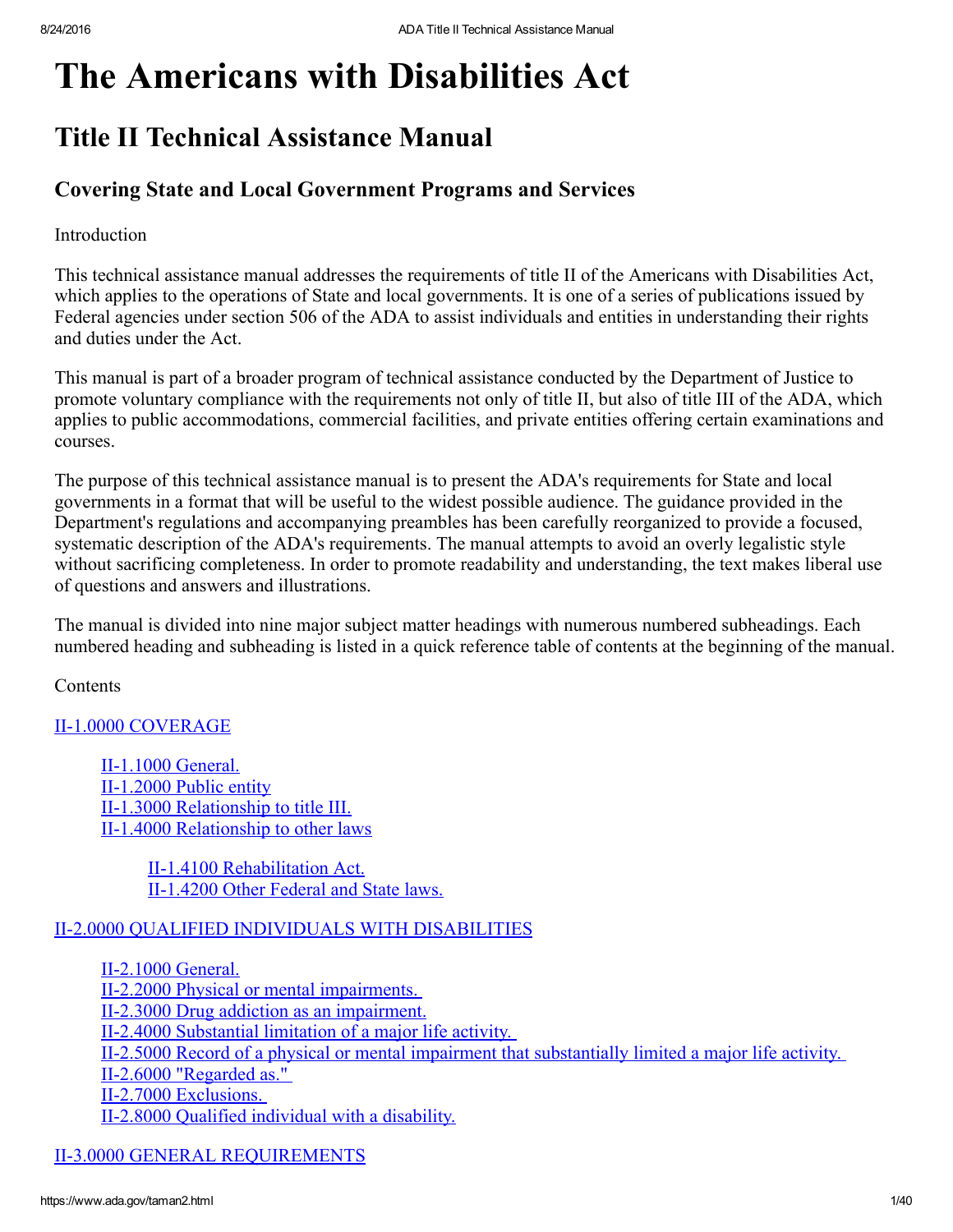II-3.1000 General.

II-3.2000 Denial of [participation.](#page-10-0)

II-3.3000 Equality in [participation/benefits.](#page-10-1)

II-3.4000 Separate [benefit/integrated](#page-10-2) setting.

II-3.4100 Separate [programs.](#page-11-0) II3.4200 Relationship to "program [accessibility"](#page-11-1) requirement. II-3.4300 Right to [participate](#page-11-2) in the regular program. II-3.4400 [Modifications](#page-12-0) in the regular program.

II-3.5000 [Eligibility](#page-12-1) criteria

II-3.5100 General.  $II-3.5200$  Safety. II-3.5300 [Unnecessary](#page-12-4) inquiries. II-3.5400 [Surcharges.](#page-13-0)

II-3.6000 Reasonable [modifications](#page-13-1)

 $II-3.6100$  General. II-3.6200 Personal services and devices.

II-3.7000 [Contracting](#page-13-4) and licensing

II-3.7100 [Contracting.](#page-13-5) II-3.7200 [Licensing.](#page-14-0)

II-3.8000 Illegal use of drugs. II-3.9000 [Discrimination](#page-15-0) on the basis of association. II-3.10000 [Maintenance](#page-15-1) of accessible features. II-3.11000 [Retaliation](#page-15-2) or coercion. [II3.12000](#page-16-0) Smoking.

II-4.0000 [EMPLOYMENT](#page-16-1)

II-4.1000 General. II4.2000 Relationship among title II and other Federal laws that prohibit employment [discrimination](#page-16-3) by public entities on the basis of disability. II-4.3000 Basic employment [requirements.](#page-16-4)

II-4.3100 [Nondiscriminatory](#page-16-5) practices and policies. II-4.3200 Reasonable [accommodation.](#page-16-6) II-4.3300 [Nondiscrimination](#page-17-0) in selection criteria and the administration of tests. II-4.3400 [Preemployment](#page-17-1) medical examinations and medical inquiries.

II-5.0000 PROGRAM [ACCESSIBILITY](#page-17-2)

II-5.1000 General.

II-5.2000 Methods for providing program [accessibility.](#page-18-0)

II-5.3000 Curb ramps.

II-5.4000 Existing parking lots or garages.

II-5.5000 Historic [preservation](#page-20-1) programs.

II-5.6000 Time periods for achieving program [accessibility.](#page-20-2)

II-6.0000 NEW [CONSTRUCTION](#page-20-3) AND ALTERATIONS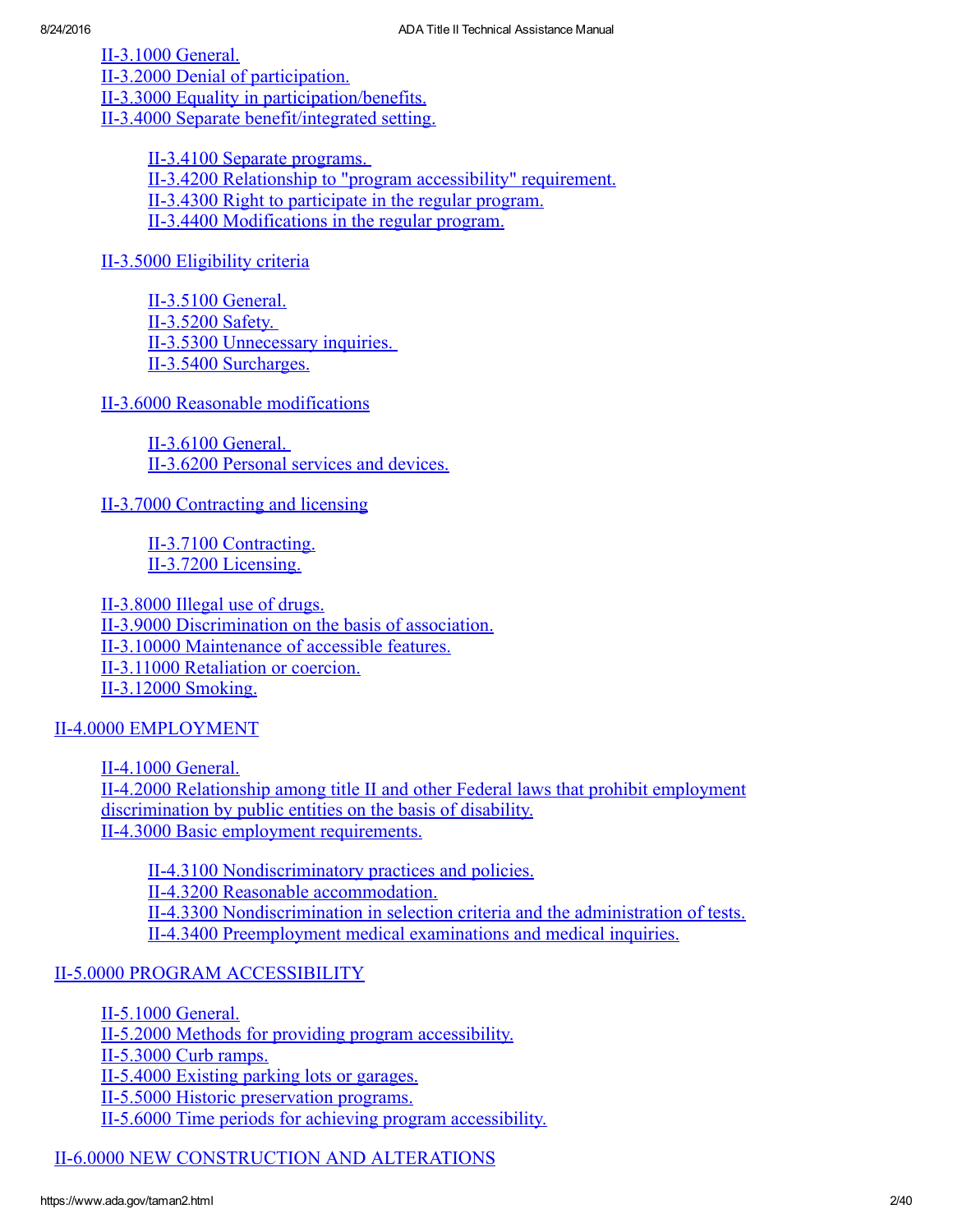$II-6.1000$  General.

II-6.2000 Choice of design standard: UFAS or ADAAG

**II-6.2100 General.** 

II-6.3000 Major [differences](#page-21-2) between ADAAG and UFAS.

II-6.3100 General [principles](#page-21-3)

1) [Work](#page-21-4) areas

2) [Equivalent](#page-21-5) facilitation

3) Exemption from application of standards in new [construction](#page-22-0)

4) Exemption from [application](#page-22-1) of standards in alterations

5) Alterations triggering additional [requirements](#page-22-2)

6) [Additions](#page-22-3)

II-6.3200 [Elements.](#page-23-0)

1) Van [parking](#page-23-1) 2) Valet [parking](#page-23-2) 3) [Signs](#page-23-3) 4) [Entrances](#page-23-4) 5) Areas of rescue [assistance](#page-24-0) or places of refuge 6) Water [fountains](#page-24-1) 7) [Storage](#page-24-2) and shelves 8) Volume [controls](#page-24-3) 9) [Telecommunication](#page-25-0) Devices for the Deaf (TDD's) 10) [Assembly](#page-25-1) areas 11) [Automated](#page-25-2) teller machines (ATM's) 12) [Bathrooms](#page-25-3) 13) [Detectable](#page-26-0) warnings 14) [Carpet](#page-26-1) and carpet tile. 15) Curb [ramps](#page-26-2) 16) Elevator hoistway floor [designations](#page-26-3) and car controls 17) Visual [alarms](#page-26-4) 18) Elevators and platform lifts in new [construction](#page-26-5) and alterations

II-6.3300 Types of facilities

1) Historic [buildings](#page-27-1) 2) Residential [facilities/transient](#page-27-2) lodging 3) [Restaurants](#page-27-3) 4) Medical or health care [facilities](#page-28-0) 5) [Mercantile](#page-28-1) 6) Jails and [prisons](#page-28-2)

II-6.4000 Leased [buildings.](#page-28-3) II-6.5000 [Alterations](#page-29-0) to historic properties. II-6.6000 Curb ramps.

II-7.0000 [COMMUNICATIONS](#page-29-2)

II-7.1000 Equally effective [communication.](#page-30-0)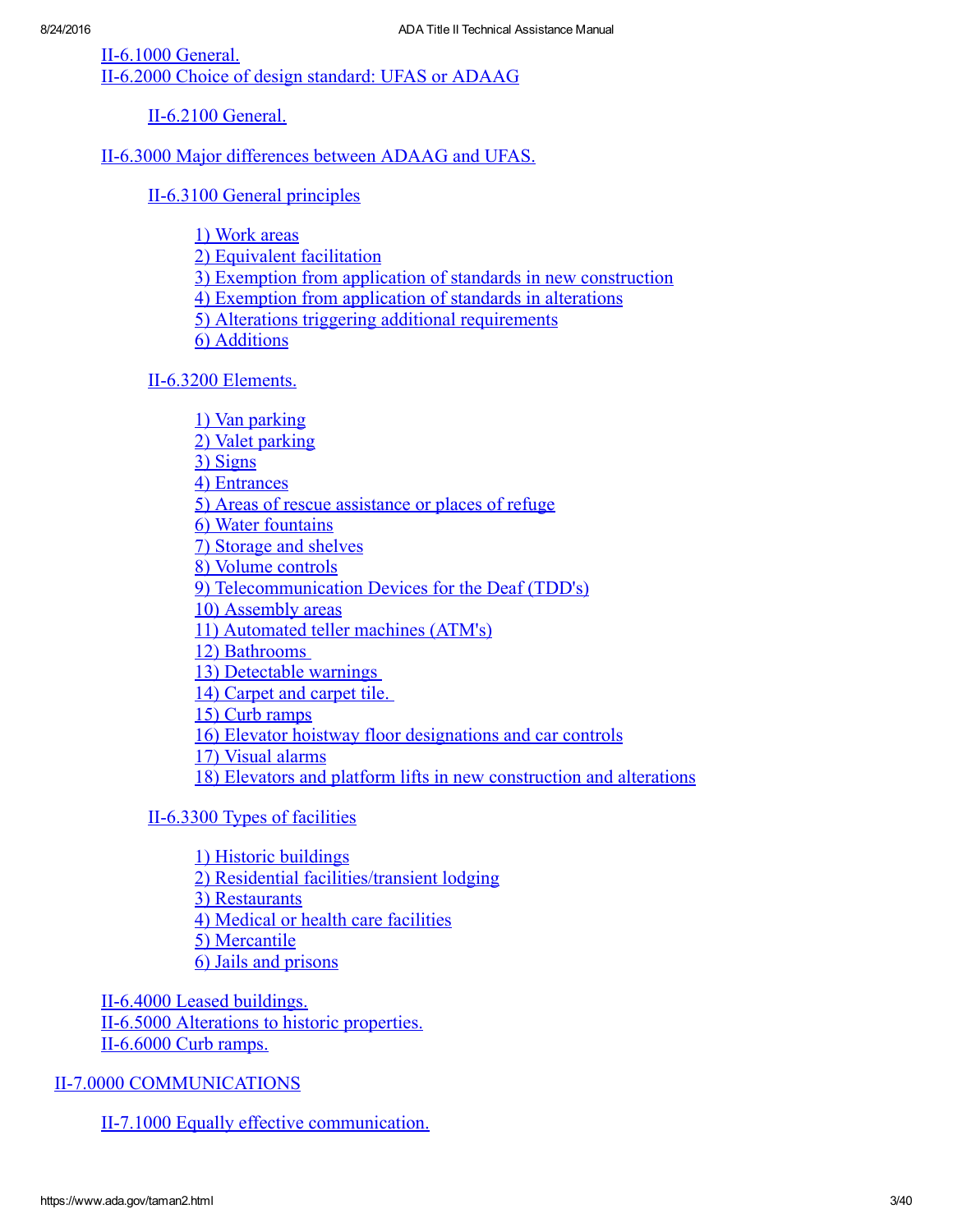II-7.1100 Primary [consideration.](#page-31-0) II-7.1200 Qualified [interpreter.](#page-31-1)

II-7.2000 Telephone [communications.](#page-32-0) II-7.3000 [Emergency](#page-32-1) telephone services.

> $II-7.3100$  General. II-7.3200 911 lines. II-7.3300 Seven-digit lines. II-7.3400 Voice [amplification.](#page-33-2)

# **II-8.0000 [ADMINISTRATIVE](#page-33-3) REQUIREMENTS**

II-8.1000 General II-8.2000 Self-evaluation. II-8.3000 [Transition](#page-36-0) plan. II-8.4000 Notice to the public. II-8.5000 Designation of responsible employee and [development](#page-37-0) of grievance procedures.

# II-9.0000 [INVESTIGATION](#page-37-1) OF COMPLAINTS AND ENFORCEMENT

II-9.1000 General. II-9.2000 [Complaints.](#page-37-3)

INDEX

# <span id="page-3-0"></span>II-1.0000 COVERAGE

Regulatory references: 28 CFR 35.102-35.104.

# <span id="page-3-1"></span>**II-1.1000 General.**

Title II of the ADA covers programs, activities, and services of public entities. It is divided into two subtitles. This manual focuses on subtitle A of title II, which is implemented by the Department of Justice's title II regulation. Subtitle B, covering public transportation, and the Department of Transportation's regulation implementing that subtitle, are not addressed in this manual.

Subtitle A is intended to protect qualified individuals with disabilities from discrimination on the basis of disability in the services, programs, or activities of all State and local governments. It additionally extends the prohibition of discrimination on the basis of disability established by section 504 of the Rehabilitation Act of 1973, as amended, to all activities of State and local governments, including those that do not receive Federal financial assistance. By law, the Department of Justice's title II regulation adopts the general prohibitions of discrimination established under section 504, and incorporates specific prohibitions of discrimination from the ADA.

Subtitle B is intended to clarify the requirements of section 504 for public transportation entities that receive Federal financial assistance. Also it extends coverage to all public entities that provide public transportation, whether or not they receive Federal financial assistance. It establishes detailed and complex standards for the operation of public transit systems, including commuter and intercity rail (AMTRAK). The Department of Transportation is responsible for the implementation of the second subtitle of Title II and issued a regulation implementing that subtitle.

<span id="page-3-2"></span> $II-1.2000$  Public entity. A public entity covered by title II is defined as  $-I$ 

1) Any State or local government;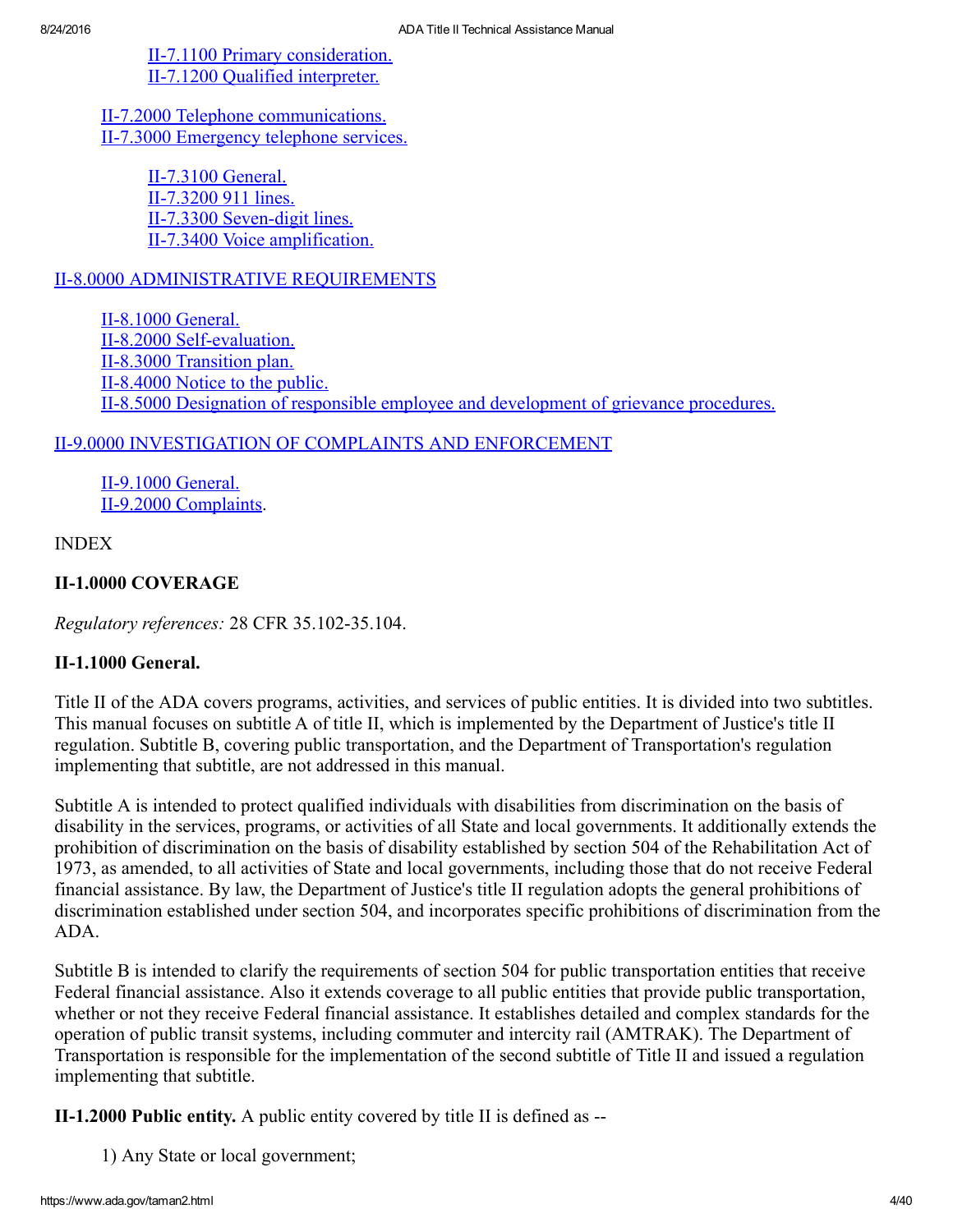2) Any department, agency, special purpose district, or other instrumentality of a State or local government; or

3) Certain commuter authorities as well as AMTRAK.

As defined, the term "public entity" does not include the Federal Government. Title II, therefore, does not apply to the Federal Government, which is covered by sections 501 and 504 of the Rehabilitation Act of 1973.

Title II is intended to apply to all programs, activities, and services provided or operated by State and local governments. Currently, section 504 of the Rehabilitation Act only applies to programs or activities receiving Federal financial assistance. Because many State and local government operations, such as courts, licensing, and legislative facilities and proceedings do not receive Federal funds, they are beyond the reach of section 504.

In some cases it is difficult to determine whether a particular entity that is providing a public service, such as a library, museum, or volunteer fire department, is in fact a public entity. Where an entity appears to have both public and private features, it is necessary to examine the relationship between the entity and the governmental unit to determine whether the entity is public or private. Factors to be considered in this determination include

1) Whether the entity is operated with public funds; 2) Whether the entity's employees are considered government employees;

3) Whether the entity receives significant assistance from the government by provision of property or equipment; and

4) Whether the entity is governed by an independent board selected by members of a private organization or a board elected by the voters or appointed by elected officials.

<span id="page-4-0"></span>II1.3000 Relationship to title III. Public entities are not subject to title III of the ADA, which covers only private entities. Conversely, private entities are not subject to title II. In many situations, however, public entities have a close relationship to private entities that are covered by title III, with the result that certain activities may be at least indirectly affected by both titles.

ILLUSTRATION 1: A privately owned restaurant in a State park operates for the convenience of park users under a concession agreement with a State department of parks. As a public accommodation, the restaurant is subject to title III and must meet those obligations. The State department of parks, a public entity, is subject to title II. The parks department is obligated to ensure by contract that the restaurant is operated in a manner that enables the parks department to meet its title II obligations, even though the restaurant is not directly subject to title II.

ILLUSTRATION 2: A city owns a downtown office building occupied by its department of human resources. The building's first floor, however, is leased to a restaurant, a newsstand, and a travel agency. The city, as a public entity and landlord of the office building, is subject to title II. As a public entity, it is not subject to title III, even though its tenants are public accommodations that are covered by title III.

ILLUSTRATION 3: A city engages in a joint venture with a private corporation to build a new professional sports stadium. Where public and private entities act jointly, the public entity must ensure that the relevant requirements of title II are met; and the private entity must ensure compliance with title III. Consequently, the new stadium would have to be built in compliance with the accessibility guidelines of both titles II and III. In cases where the standards differ, the stadium would have to meet the standard that provides the highest degree of access to individuals with disabilities.

ILLUSTRATION 4: A private, nonprofit corporation operates a number of group homes under contract with a State agency for the benefit of individuals with mental disabilities. These particular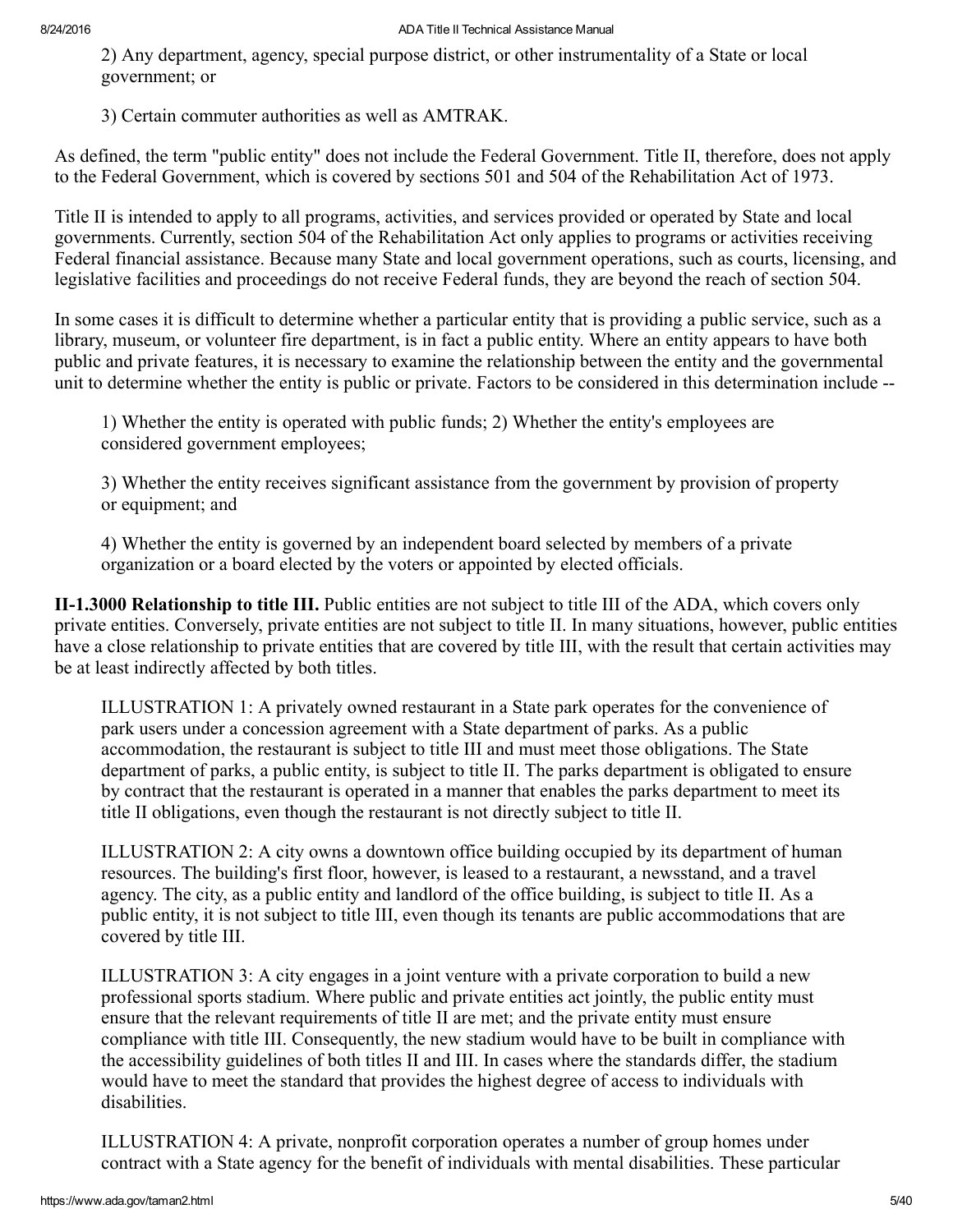homes provide a significant enough level of social services to be considered places of public accommodation under title III. The State agency must ensure that its contracts are carried out in accordance with title II, and the private entity must ensure that the homes comply with title III.

# <span id="page-5-0"></span>II-1.4000 Relationship to other laws

<span id="page-5-1"></span>**II-1.4100 Rehabilitation Act.** Title II provides protections to individuals with disabilities that are at least equal to those provided by the nondiscrimination provisions of title V of the Rehabilitation Act. Title V includes such provisions as section 501, which prohibits discrimination on the basis of disability in Federal employment; section 503, which addresses the employment practices of Federal contractors; and section 504, which covers all programs receiving Federal financial assistance and all the operations of Federal Executive agencies. Title II may not be interpreted to provide a lesser degree of protection to individuals with disabilities than is provided under these laws.

<span id="page-5-2"></span>II-1.4200 Other Federal and State laws. Title II does not disturb other Federal laws or any State laws that provide protection for individuals with disabilities at a level greater or equal to that provided by the ADA. It does, however, prevail over any conflicting State laws.

# <span id="page-5-3"></span>II2.0000 QUALIFIED INDIVIDUALS WITH DISABILITIES

Regulatory references: 28 CFR 35.104.

<span id="page-5-4"></span>II2.1000 General. Title II of the ADA prohibits discrimination against any "qualified individual with a disability." Whether a particular individual is protected by title II requires a careful analysis first, of whether an individual is an "individual with a disability," and then whether that individual is "qualified."

People commonly refer to disabilities or disabling conditions in a broad sense. For example, poverty or lack of education may impose real limitations on an individual's opportunities. Likewise, being only five feet in height may prove to be an insurmountable barrier to an individual whose ambition is to play professional basketball. Although one might loosely characterize these conditions as "disabilities" in relation to the aspirations of the particular individual, the disabilities reached by title II are limited to those that meet the ADA's legal definition those that place substantial limitations on an individual's major life activities.

Title II protects three categories of individuals with disabilities:

1) Individuals who have a physical or mental impairment that substantially limits one or more major life activities;

2) Individuals who have a record of a physical or mental impairment that substantially limited one or more of the individual's major life activities; and

3) Individuals who are regarded as having such an impairment, whether they have the impairment or not.

<span id="page-5-5"></span>II-2.2000 Physical or mental impairments. The first category of persons covered by the definition of an individual with a disability is restricted to those with "physical or mental impairments." Physical impairments include

1) Physiological disorders or conditions;

- 2) Cosmetic disfigurement; or
- 3) Anatomical loss

affecting one or more of the following body systems: neurological; musculoskeletal; special sense organs (which would include speech organs that are not respiratory such as vocal cords, soft palate, tongue, etc.); respiratory,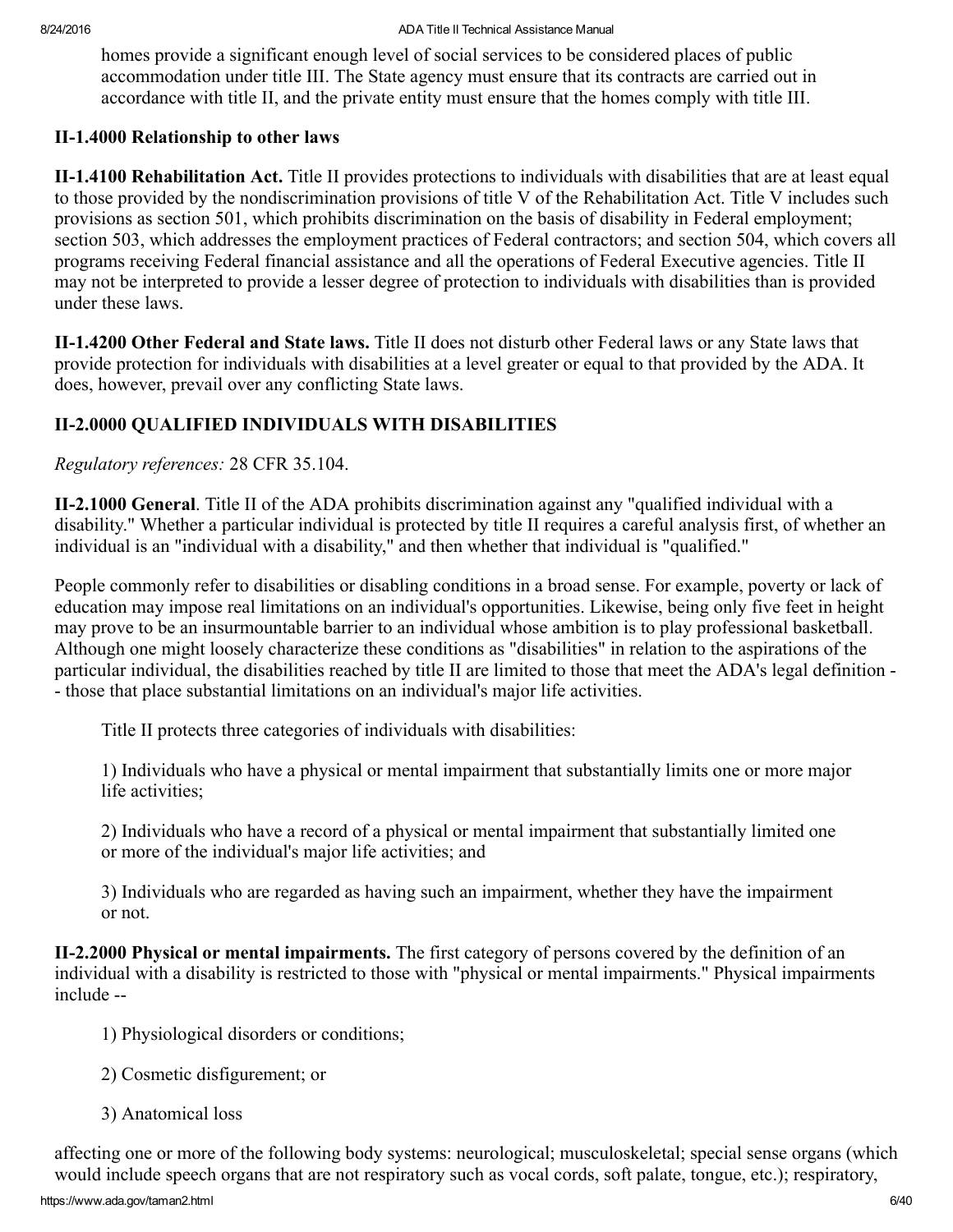including speech organs; cardiovascular; reproductive; digestive; genitourinary; hemic and lymphatic; skin; and endocrine.

Specific examples of physical impairments include orthopedic, visual, speech, and hearing impairments, cerebral palsy, epilepsy, muscular dystrophy, multiple sclerosis, cancer, heart disease, diabetes, HIV disease (symptomatic or asymptomatic), tuberculosis, drug addiction, and alcoholism.

Mental impairments include mental or psychological disorders, such as mental retardation, organic brain syndrome, emotional or mental illness, and specific learning disabilities.

Simple physical characteristics such as the color of one's eyes, hair, or skin; baldness; left-handedness; or age do not constitute physical impairments. Similarly, disadvantages attributable to environmental, cultural, or economic factors are not the type of impairments covered by title II. Moreover, the definition does not include common personality traits such as poor judgment or a quick temper, where these are not symptoms of a mental or psychological disorder.

Does title II prohibit discrimination against individuals based on their sexual orientation? No. The phrase "physical or mental impairment" does not include homosexuality or bisexuality.

<span id="page-6-0"></span>II-2.3000 Drug addiction as an impairment. Drug addiction is an impairment under the ADA. A public entity, however, may base a decision to withhold services or benefits in most cases on the fact that an addict is engaged in the current and illegal use of drugs.

What is "illegal use of drugs"? Illegal use of drugs means the use of one or more drugs, the possession or distribution of which is unlawful under the Controlled Substances Act. It does not include use of controlled substances pursuant to a valid prescription, or other uses that are authorized by the Controlled Substances Act or other Federal law. Alcohol is not a "controlled substance," but alcoholism is a disability.

What is "current use"? "Current use" is the illegal use of controlled substances that occurred recently enough to justify a reasonable belief that a person's drug use is current or that continuing use is a real and ongoing problem. A public entity should review carefully all the facts surrounding its belief that an individual is currently taking illegal drugs to ensure that its belief is a reasonable one.

Does title II protect drug addicts who no longer take controlled substances? Yes. Title II prohibits discrimination against drug addicts based solely on the fact that they previously illegally used controlled substances. Protected individuals include persons who have successfully completed a supervised drug rehabilitation program or have otherwise been rehabilitated successfully and who are not engaging in current illegal use of drugs. Additionally, discrimination is prohibited against an individual who is currently participating in a supervised rehabilitation program and is not engaging in current illegal use of drugs. Finally, a person who is erroneously regarded as engaging in current illegal use of drugs is protected.

Is drug testing permitted under the ADA? Yes. Public entities may utilize reasonable policies or procedures, including but not limited to drug testing, designed to ensure that an individual who formerly engaged in the illegal use of drugs is not now engaging in current illegal use of drugs.

<span id="page-6-1"></span>II2.4000 Substantial limitation of a major life activity. To constitute a "disability," a condition must substantially limit a major life activity. Major life activities include such activities as caring for one's self, performing manual tasks, walking, seeing, hearing, speaking, breathing, learning, and working.

When does an impairment "substantially limit" a major life activity? There is no absolute standard for determining when an impairment is a substantial limitation. Some impairments obviously or by their nature substantially limit the ability of an individual to engage in a major life activity.

ILLUSTRATION 1: A person who is deaf is substantially limited in the major life activity of hearing. A person with a minor hearing impairment, on the other hand, may not be substantially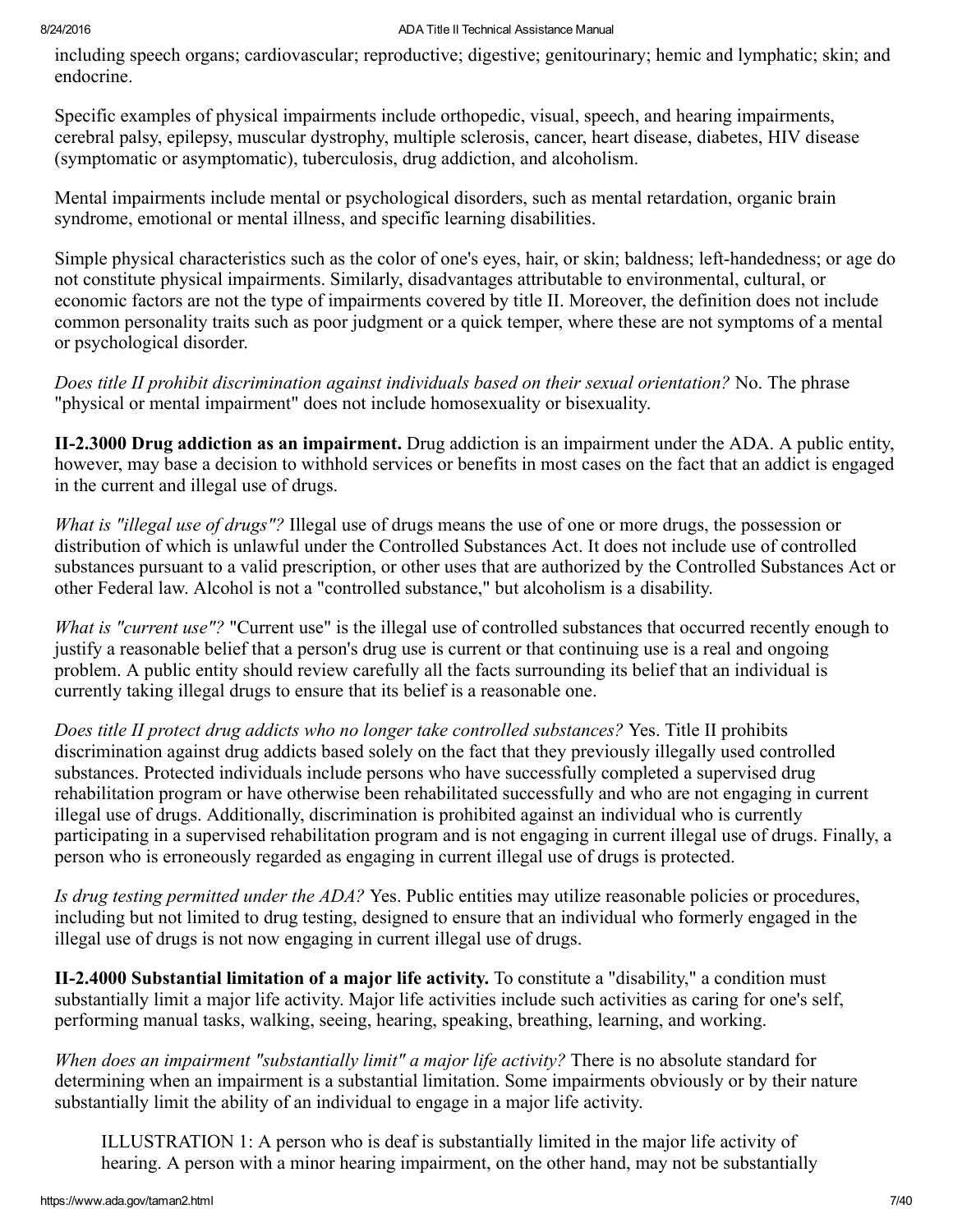limited.

ILLUSTRATION 2: A person with traumatic brain injury may be substantially limited in the major life activities of caring for one's self, learning, and working because of memory deficit, confusion, contextual difficulties, and inability to reason appropriately.

An impairment substantially interferes with the accomplishment of a major life activity when the individual's important life activities are restricted as to the conditions, manner, or duration under which they can be performed in comparison to most people.

ILLUSTRATION 1: A person with a minor vision impairment, such as 20/40 vision, does not have a substantial impairment of the major life activity of seeing.

ILLUSTRATION 2: A person who can walk for 10 miles continuously is not substantially limited in walking merely because, on the eleventh mile, he or she begins to experience pain, because most people would not be able to walk eleven miles without experiencing some discomfort.

Are "temporary" mental or physical impairments covered by title II? Yes, if the impairment substantially limits a major life activity. The issue of whether a temporary impairment is significant enough to be a disability must be resolved on a case-by-case basis, taking into consideration both the duration (or expected duration) of the impairment and the extent to which it actually limits a major life activity of the affected individual.

ILLUSTRATION: During a house fire, M received burns affecting his hands and arms. While it is expected that, with treatment, M will eventually recover full use of his hands, in the meantime he requires assistance in performing basic tasks required to care for himself such as eating and dressing. Because M's burns are expected to substantially limit a major life activity (caring for one's self) for a significant period of time, M would be considered to have a disability covered by title II.

If a person's impairment is greatly lessened or eliminated through the use of aids or devices, would the person still be considered an individual with a disability? Whether a person has a disability is assessed without regard to the availability of mitigating measures, such as reasonable modifications, auxiliary aids and services, services and devices of a personal nature, or medication. For example, a person with severe hearing loss is substantially limited in the major life activity of hearing, even though the loss may be improved through the use of a hearing aid. Likewise, persons with impairments, such as epilepsy or diabetes, that, if untreated, would substantially limit a major life activity, are still individuals with disabilities under the ADA, even if the debilitating consequences of the impairment are controlled by medication.

<span id="page-7-0"></span>II-2.5000 Record of a physical or mental impairment that substantially limited a major life activity. The ADA protects not only those individuals with disabilities who actually have a physical or mental impairment that substantially limits a major life activity, but also those with a record of such an impairment. This protected group includes

1) A person who has a history of an impairment that substantially limited a major life activity but who has recovered from the impairment. Examples of individuals who have a history of an impairment are persons who have histories of mental or emotional illness, drug addiction, alcoholism, heart disease, or cancer.

2) Persons who have been misclassified as having an impairment. Examples include persons who have been erroneously diagnosed as mentally retarded or mentally ill.

<span id="page-7-1"></span>II-2.6000 "Regarded as." The ADA also protects certain persons who are regarded by a public entity as having a physical or mental impairment that substantially limits a major life activity, whether or not that person actually has an impairment. Three typical situations are covered by this category: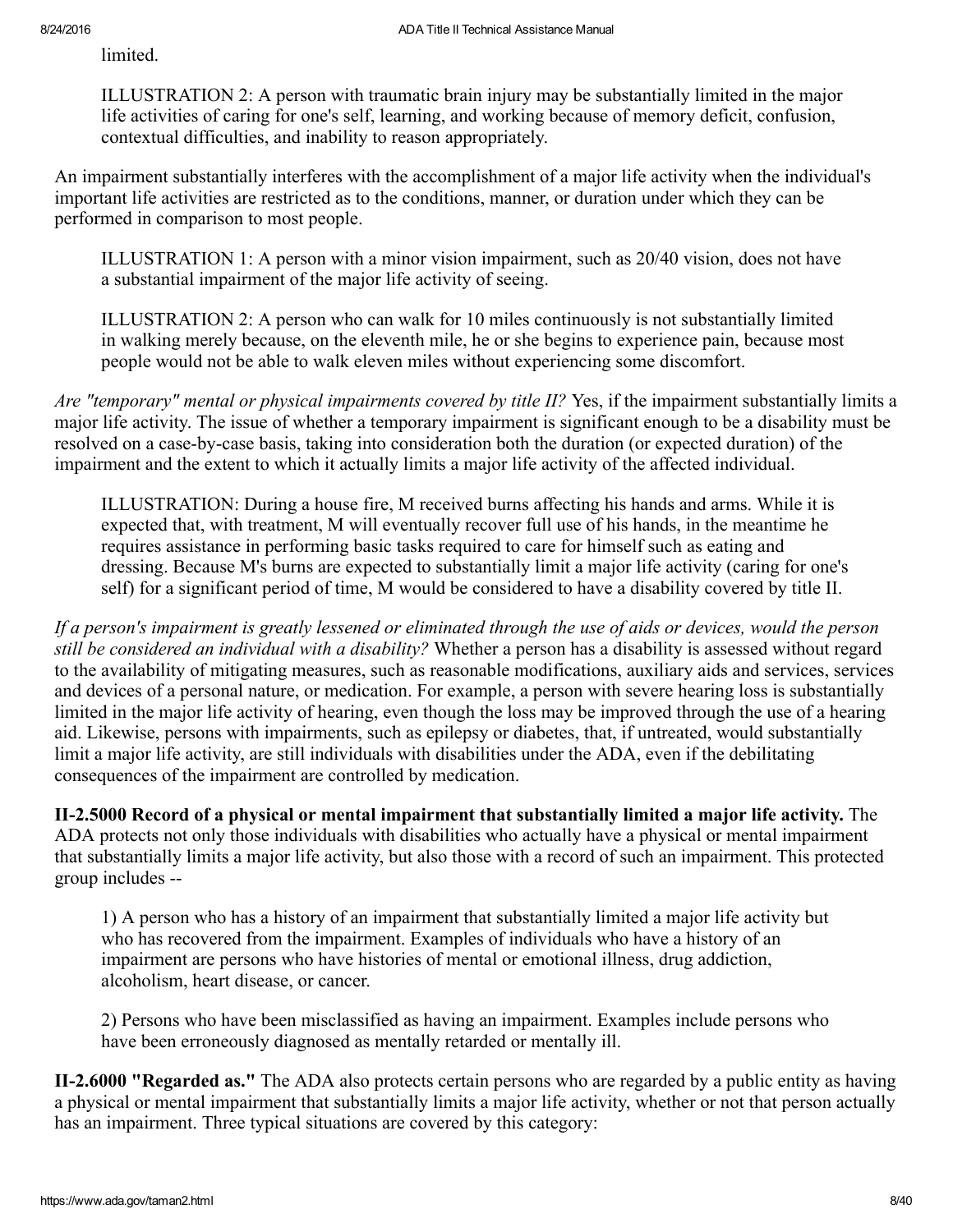1) An individual who has a physical or mental impairment that does not substantially limit major life activities, but who is treated as if the impairment does substantially limit a major life activity;

ILLUSTRATION: A, an individual with mild diabetes controlled by medication, is barred by the staff of a county-sponsored summer camp from participation in certain sports because of her diabetes. Even though A does not actually have an impairment that substantially limits a major life activity, she is protected under the ADA because she is treated as though she does.

2) An individual who has a physical or mental impairment that substantially limits major life activities *only* as a result of the attitudes of others towards the impairment;

ILLUSTRATION: B, a three-year old child born with a prominent facial disfigurement, has been refused admittance to a county-run day care program on the grounds that her presence in the program might upset the other children. B is an individual with a physical impairment that substantially limits her major life activities only as the result of the attitudes of others toward her impairment.

3) An individual who has no impairments but who is treated by a public entity as having an impairment that substantially limits a major life activity.

ILLUSTRATION: C is excluded from a countysponsored soccer team because the coach believes rumors that C is infected with the HIV virus. Even though these rumors are untrue, C is protected under the ADA, because he is being subjected to discrimination by the county based on the belief that he has an impairment that substantially limits major life activities (i.e., the belief that he is infected with HIV).

<span id="page-8-0"></span>II2.7000 Exclusions. The following conditions are specifically excluded from the definition of "disability": transvestism, transsexualism, pedophilia, exhibitionism, voyeurism, gender identity disorders not resulting from physical impairments, other sexual behavior disorders, compulsive gambling, kleptomania, pyromania, and psychoactive substance use disorders resulting from current illegal use of drugs.

<span id="page-8-1"></span>II2.8000 Qualified individual with a disability. In order to be an individual protected by title II, the individual must be a "qualified" individual with a disability. To be qualified, the individual with a disability must meet the essential eligibility requirements for receipt of services or participation in a public entity's programs, activities, or services with or without

- 1) Reasonable modifications to a public entity's rules, policies, or practices;
- 2) Removal of architectural, communication, or transportation barriers; or
- 3) Provision of auxiliary aids and services.

The "essential eligibility requirements" for participation in many activities of public entities may be minimal. For example, most public entities provide information about their programs, activities, and services upon request. In such situations, the only "eligibility requirement" for receipt of such information would be the request for it. However, under other circumstances, the "essential eligibility requirements" imposed by a public entity may be quite stringent.

ILLUSTRATION: The medical school at a public university may require those admitted to its program to have successfully completed specified undergraduate science courses.

Can a visitor, spectator, family member, or associate of a program participant be a qualified individual with a disability under title II? Yes. Title II protects any qualified individual with a disability involved in any capacity in a public entity's programs, activities, or services.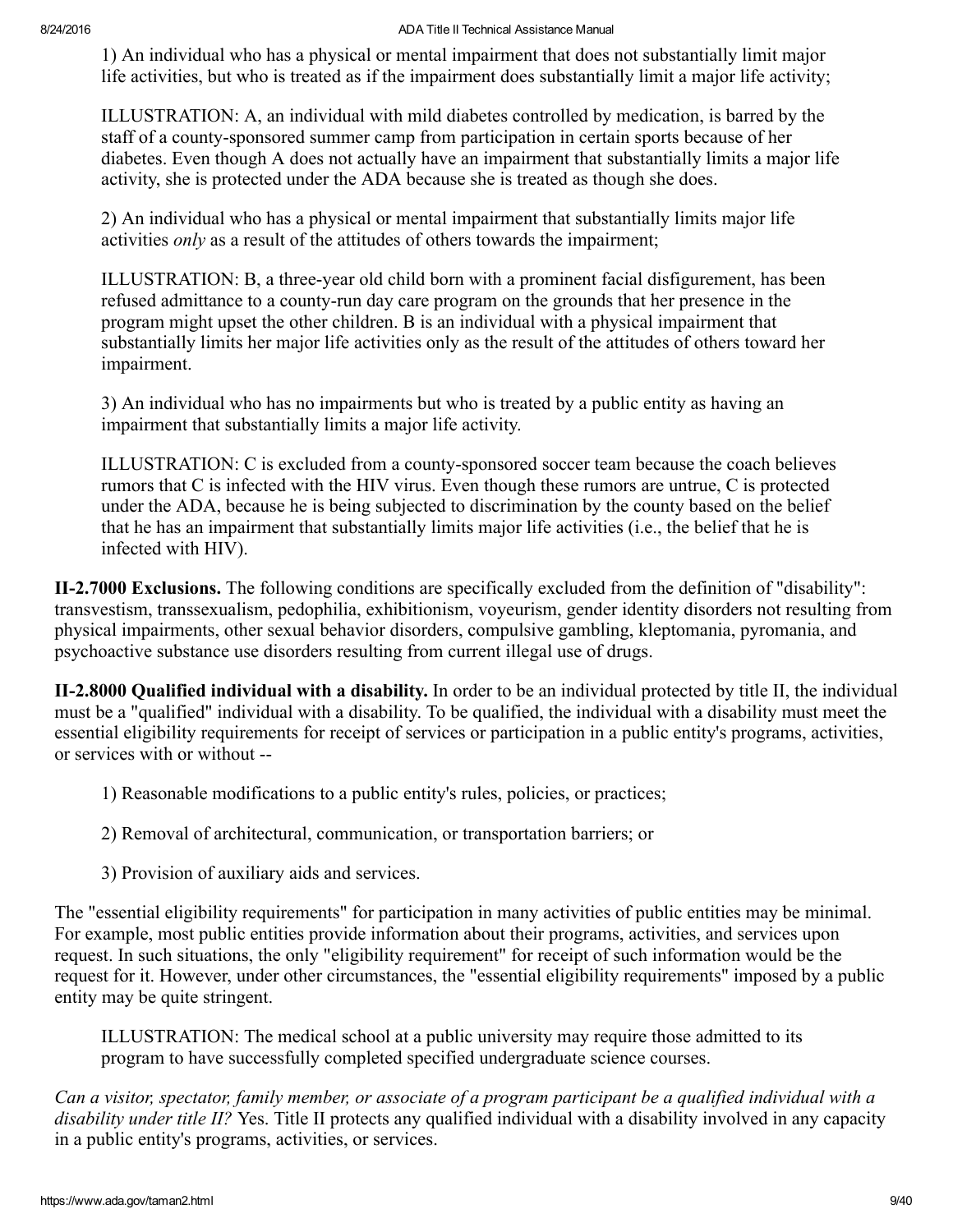ILLUSTRATION: Public schools generally operate programs and activities that are open to students' parents, such as parent-teacher conferences, school plays, athletic events, and graduation ceremonies. A parent who is a qualified individual with a disability with regard to these activities would be entitled to title II protection.

Can health and safety factors be taken into account in determining who is qualified? Yes. An individual who poses a direct threat to the health or safety of others will not be "qualified."

What is a "direct threat"? A "direct threat" is a significant risk to the health or safety of others that cannot be eliminated or reduced to an acceptable level by the public entity's modification of its policies, practices, or procedures, or by the provision of auxiliary aids or services. The public entity's determination that a person poses a direct threat to the health or safety of others may not be based on generalizations or stereotypes about the effects of a particular disability.

How does one determine whether a direct threat exists? The determination must be based on an individualized assessment that relies on current medical evidence, or on the best available objective evidence, to assess

1) The nature, duration, and severity of the risk;

2) The probability that the potential injury will actually occur; and,

3) Whether reasonable modifications of policies, practices, or procedures will mitigate or eliminate the risk.

Making this assessment will not usually require the services of a physician. Medical guidance may be obtained from public health authorities, such as the U.S. Public Health Service, the Centers for Disease Control, and the National Institutes of Health, including the National Institute of Mental Health.

ILLUSTRATION: An adult individual with tuberculosis wishes to tutor elementary school children in a volunteer mentor program operated by a local public school board. Title II permits the board to refuse to allow the individual to participate on the grounds that the mentor's condition would be a direct threat to the health or safety of the children participating in the program, if the condition is contagious and the threat cannot be mitigated or eliminated by reasonable modifications in policies, practices, or procedures.

# <span id="page-9-0"></span>**II-3.0000 GENERAL REQUIREMENTS**

Regulatory references: 28 CFR 35.130-35.135.

<span id="page-9-1"></span>II3.1000 General. Most requirements of title II are based on section 504 of the Rehabilitation Act of 1973, which prohibits discrimination on the basis of handicap in federally assisted programs and activities. Section 504 also applies to programs and activities "conducted" by Federal Executive agencies. The ADA similarly extends section 504's nondiscrimination requirement to all activities of State and local governments, not only those that receive Federal financial assistance.

Section 504 was implemented in 1977 for federally assisted programs in regulations issued by the Department of Health, Education, and Welfare. Later, other Federal agencies issued their own regulations for the programs and activities that they funded. Public entities should be familiar with those regulations from their experience in applying for Federal grant programs. As mandated by the ADA, the requirements for public entities under title II are consistent with and, in many areas, identical to the requirements of the section 504 regulations.

The ADA, however, also mandates that the title II regulations be consistent with the concepts of the ADA. Therefore, the title II regulations include language that is adapted from other parts of the ADA but not specifically found in section 504 regulations.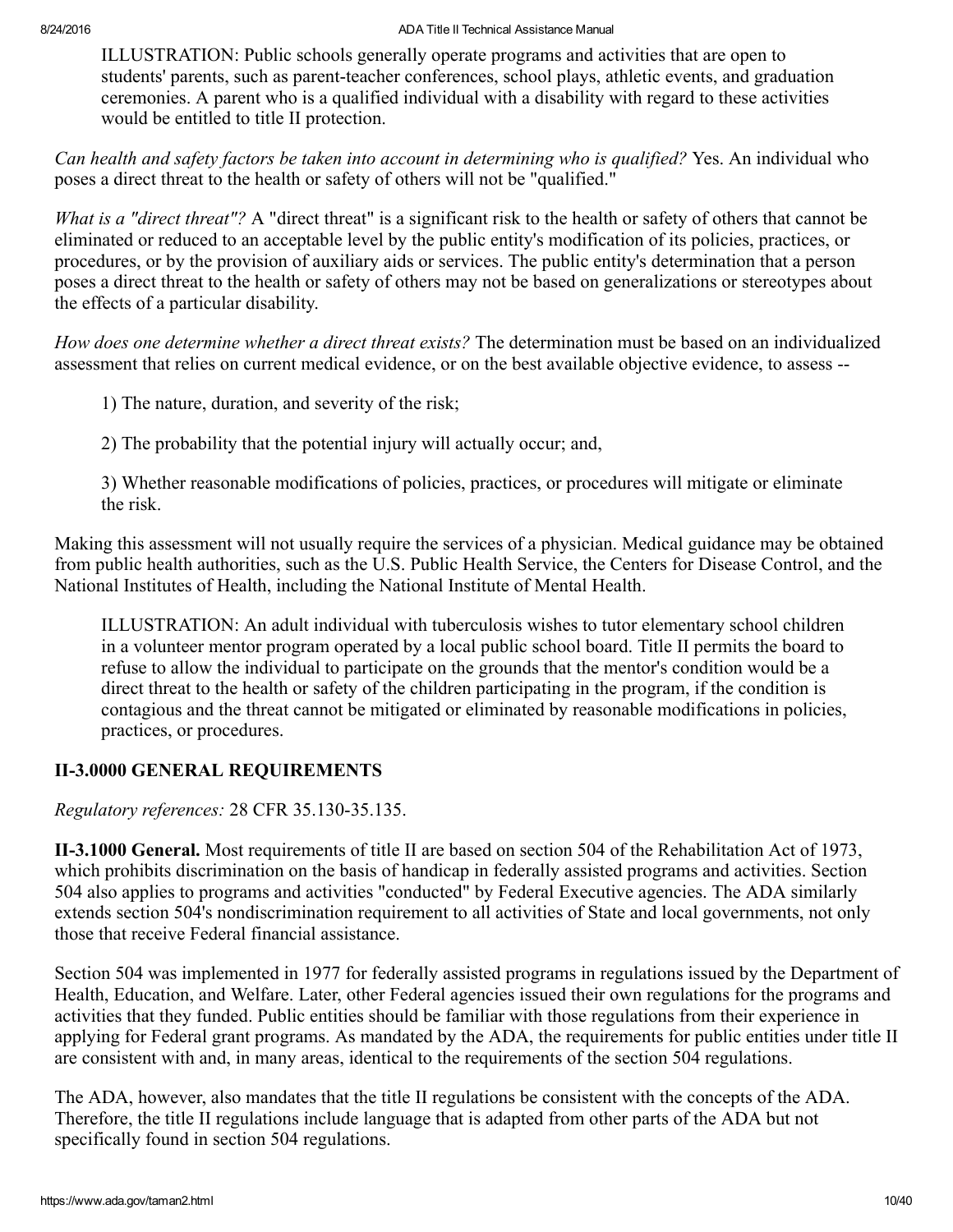<span id="page-10-0"></span>II-3.2000 Denial of participation. The ADA, like other civil rights statutes, prohibits the denial of services or benefits on specified discriminatory grounds. Just as a government office cannot refuse to issue food stamps or other benefits to an individual on the basis of his or her race, it cannot refuse to provide benefits solely because an individual has a disability.

ILLUSTRATION: A city cannot refuse to admit an individual to a city council meeting that is open to the public merely because the individual is deaf.

<span id="page-10-1"></span>II3.3000 Equality in participation/benefits. The ADA provides for equality of opportunity, but does not guarantee equality of results. The foundation of many of the specific requirements in the Department's regulations is the principle that individuals with disabilities must be provided an equally effective opportunity to participate in or benefit from a public entity's aids, benefits, and services.

ILLUSTRATION 1: A deaf individual does not receive an equal opportunity to benefit from attending a city council meeting if he or she does not have access to what is said.

ILLUSTRATION 2: An individual who uses a wheelchair will not have an equal opportunity to participate in a program if applications must be filed in a second-floor office of a building without an elevator, because he or she would not be able to reach the office.

ILLUSTRATION 3: Use of printed information alone is not "equally effective" for individuals with vision impairments who cannot read written material.

On the other hand, as long as persons with disabilities are afforded an equally effective opportunity to participate in or benefit from a public entity's aids, benefits, and services, the ADA's guarantee of equal opportunity is not violated.

ILLUSTRATION 4: A person who uses a wheelchair seeks to run for a State elective office. State law requires the candidate to collect petition signatures in order to qualify for placement on the primary election ballot. Going door-to-door to collect signatures is difficult or, in many cases, impossible for the candidate because of the general inaccessibility of private homes. The law, however, provides over five months to collect the signatures and allows them to be collected by persons other than the candidate both through the mail and at any site where registered voters congregate. With these features, the law affords an equally effective opportunity for the individual who uses a wheelchair to seek placement on the ballot and to participate in the primary election process.

Also, the ADA generally does not require a State or local government entity to provide additional services for individuals with disabilities that are not provided for individuals without disabilities.

ILLUSTRATION 5: The ADA does not require a city government to provide snow removal service for the private driveways of residents with disabilities, if the city does not provide such service for residents without disabilities.

Specific requirements for physical access to programs and communications are discussed in detail below, but the general principle underlying these obligations is the mandate for an equal opportunity to participate in and benefit from a public entity's services, programs, and activities.

<span id="page-10-2"></span>II3.4000 Separate benefit/integrated setting. A primary goal of the ADA is the equal participation of individuals with disabilities in the "mainstream" of American society. The major principles of mainstreaming are  $\overline{a}$ 

1) Individuals with disabilities must be integrated to the maximum extent appropriate.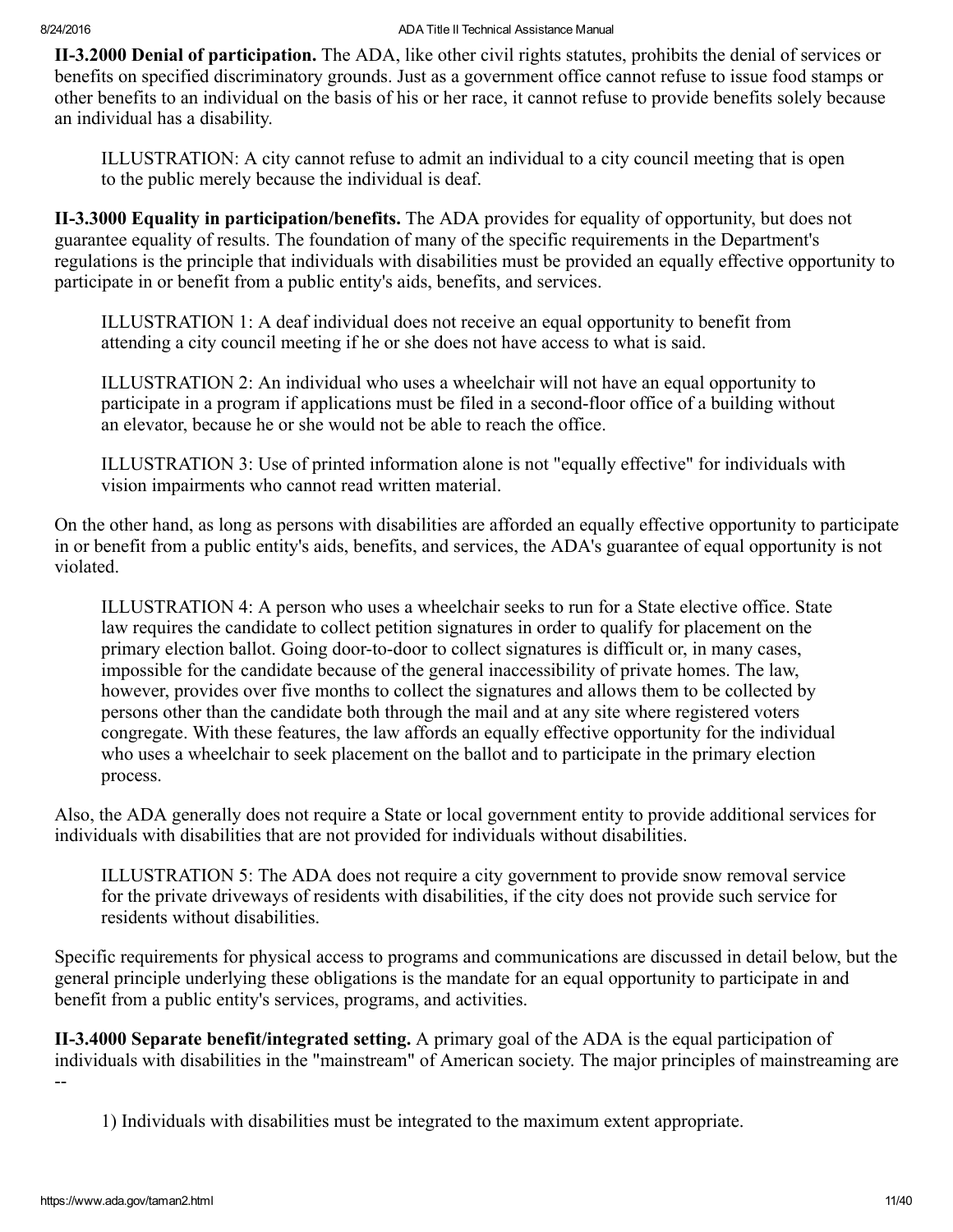2) Separate programs are permitted where necessary to ensure equal opportunity. A separate program must be appropriate to the particular individual.

3) Individuals with disabilities cannot be excluded from the regular program, or required to accept special services or benefits.

<span id="page-11-0"></span>II-3.4100 Separate programs. A public entity may offer separate or special programs when necessary to provide individuals with disabilities an equal opportunity to benefit from the programs. Such programs must, however, be specifically designed to meet the needs of the individuals with disabilities for whom they are provided.

ILLUSTRATION 1: Museums generally do not allow visitors to touch exhibits because handling can cause damage to the objects. A municipal museum may offer a special tour for individuals with vision impairments on which they are permitted to touch and handle specific objects on a limited basis. (It cannot, however, exclude a blind person from the standard museum tour.)

ILLUSTRATION 2: A city recreation department may sponsor a separate basketball league for individuals who use wheelchairs.

<span id="page-11-1"></span>II-3.4200 Relationship to "program accessibility" requirement. The integrated setting requirement may conflict with the obligation to provide program accessibility, which may not necessarily mandate physical access to all parts of all facilities (see II-5.0000). Provision of services to individuals with disabilities in a different location, for example, is one method of achieving program accessibility. Public entities should make every effort to ensure that alternative methods of providing program access do not result in unnecessary segregation.

ILLUSTRATION: A school system should provide for wheelchair access at schools dispersed throughout its service area so that children who use wheelchairs can attend school at locations comparable in convenience to those available to other children. Also, where "magnet" schools, or schools offering different curricula or instruction techniques are available, the range of choice provided to students with disabilities must be comparable to that offered to other students.

<span id="page-11-2"></span>II-3.4300 Right to participate in the regular program. Even if a separate or special program for individuals with disabilities is offered, a public entity cannot deny a qualified individual with a disability participation in its regular program. Qualified individuals with disabilities are entitled to participate in regular programs, even if the public entity could reasonably believe that they cannot benefit from the regular program.

ILLUSTRATION: A museum cannot exclude a person who is blind from a tour because of assumptions about his or her inability to appreciate and benefit from the tour experience. Similarly, a deaf person may not be excluded from a museum concert because of a belief that deaf persons cannot enjoy the music.

The fact that a public entity offers special programs does not affect the right of an individual with a disability to participate in regular programs. The requirements for providing access to the regular program, including the requirement that the individual be "qualified" for the program, still apply.

ILLUSTRATION: Where a State offers special drivers' licenses with limitations or restrictions for individuals with disabilities, an individual with a disability is not eligible for an unrestricted license, unless he or she meets the essential eligibility requirements for the unrestricted license.

BUT: If an individual is qualified for the regular program, he or she cannot be excluded from that program simply because a special program is available.

Individuals with disabilities may not be required to accept special "benefits" if they choose not to do so.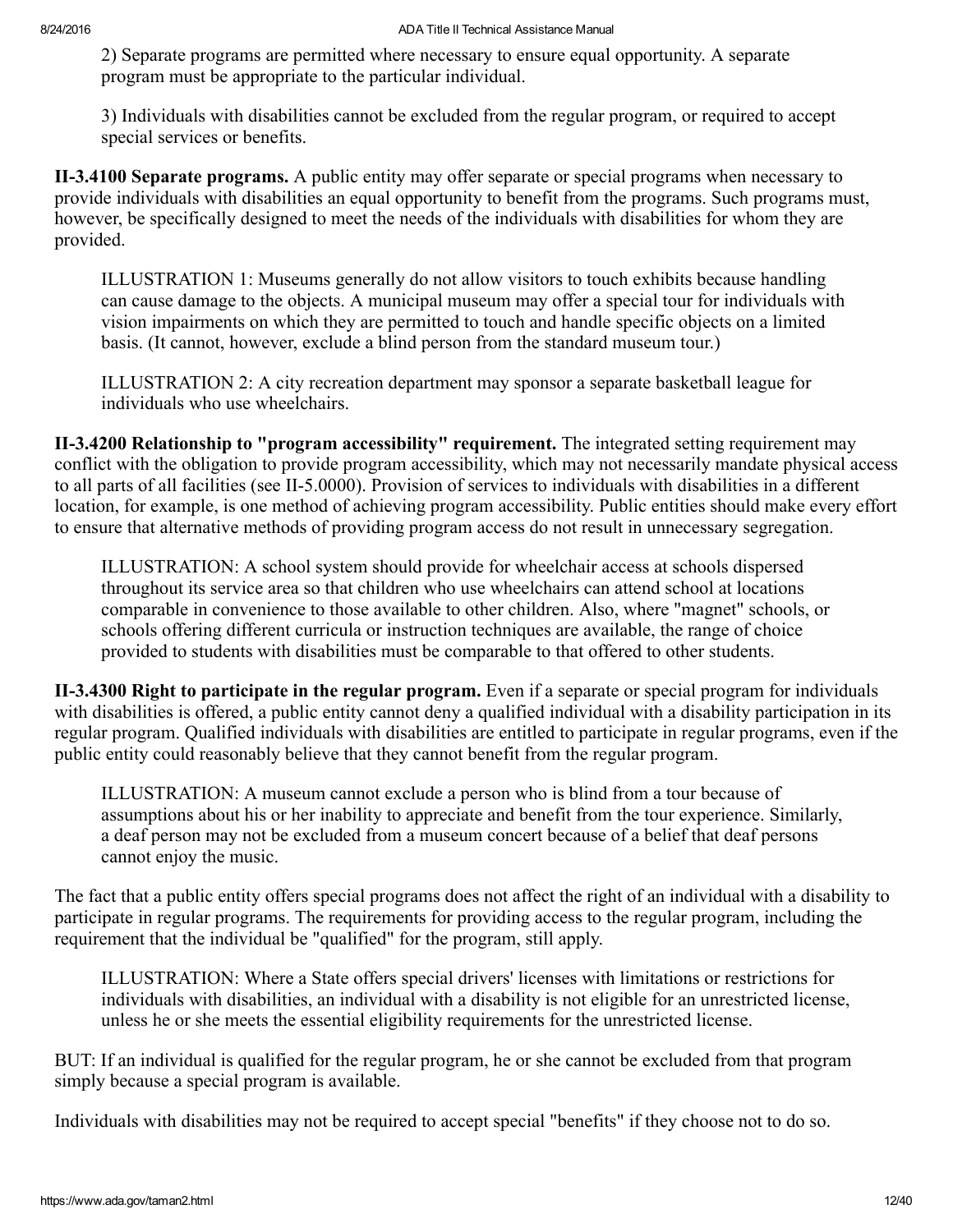ILLUSTRATION: A State that provides optional special automobile license plates for individuals with disabilities and requires appropriate documentation for eligibility for the special plates cannot require an individual who qualifies for a special plate to present documentation or accept a special plate, if he or she applies for a plate without the special designation.

<span id="page-12-0"></span>II3.4400 Modifications in the regular program. When a public entity offers a special program for individuals with a particular disability, but an individual with that disability elects to participate in the regular program rather than in the separate program, the public entity may still have obligations to provide an opportunity for that individual to benefit from the regular program. The fact that a separate program is offered may be a factor in determining the extent of the obligations under the regular program, but only if the separate program is appropriate to the needs of the particular individual with a disability.

ILLUSTRATION: If a museum provides a sign language interpreter for one of its regularly scheduled tours, the availability of the signed tour may be a factor in determining whether it would be an undue burden to provide an interpreter for a deaf person who wants to take the tour at a different time. BUT: The availability of the signed tour would not affect the museum's obligation to provide an interpreter for a different tour, or the museum's obligation to provide a different auxiliary aid, such as an assistive listening device, for an individual with impaired hearing who does not use sign language.

# <span id="page-12-1"></span>II-3.5000 Eligibility criteria

<span id="page-12-2"></span>II-3.5100 General. A public entity may not impose eligibility criteria for participation in its programs, services, or activities that either screen out or tend to screen out persons with disabilities, unless it can show that such requirements are necessary for the provision of the service, program, or activity.

ILLUSTRATION 1: The director of a county recreation program prohibits persons who use wheelchairs from participating in county-sponsored scuba diving classes because he believes that persons who use wheelchairs probably cannot swim well enough to participate. An unnecessary blanket exclusion of this nature would violate the ADA.

ILLUSTRATION 2: A community college requires students with certain disabilities to be accompanied to class by attendants, even when such individuals prefer to attend classes unaccompanied. The college also requires individuals with disabilities to provide extensive medical histories, although such histories are not required from other students. Unless the college can demonstrate that it is necessary for some compelling reason to adopt these policies, the policies would not be permitted by the ADA.

<span id="page-12-3"></span>II-3.5200 Safety. A public entity may impose legitimate safety requirements necessary for the safe operation of its services, programs, or activities. However, the public entity must ensure that its safety requirements are based on real risks, not on speculation, stereotypes, or generalizations about individuals with disabilities.

ILLUSTRATION: A county recreation program may require that all participants in its scuba program pass a swimming test, if it can demonstrate that being able to swim is necessary for safe participation in the class. This is permitted even if requiring such a test would tend to screen out people with certain kinds of disabilities.

<span id="page-12-4"></span>II-3.5300 Unnecessary inquiries. A public entity may not make unnecessary inquiries into the existence of a disability.

ILLUSTRATION: A municipal recreation department summer camp requires parents to fill out a questionnaire and to submit medical documentation regarding their children's ability to participate in various camp activities. The questionnaire is acceptable, if the recreation department can demonstrate that each piece of information requested is needed to ensure safe participation in camp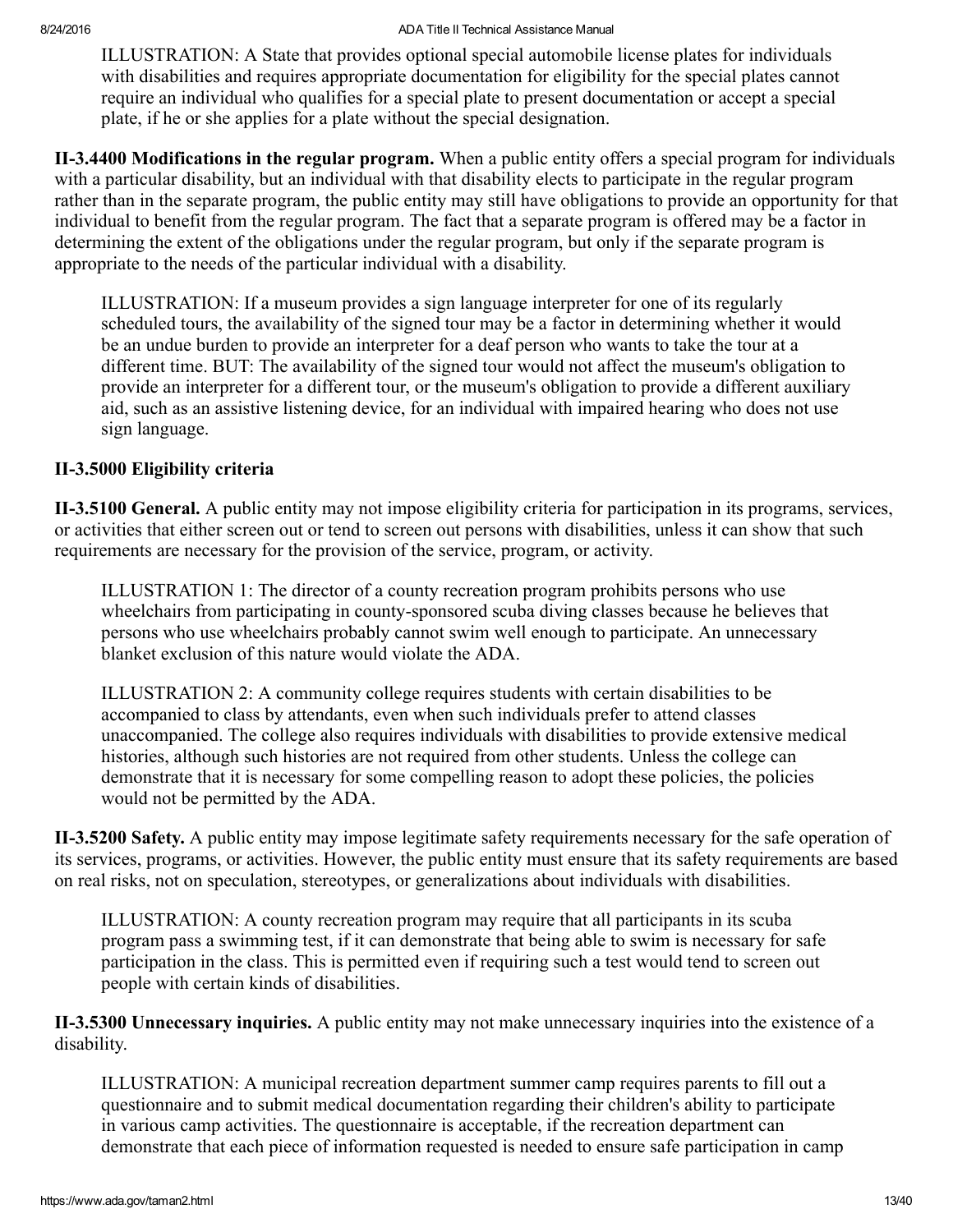activities. The Department, however, may not use this information to screen out children with disabilities from admittance to the camp.

<span id="page-13-0"></span>II-3.5400 Surcharges. Although compliance may result in some additional cost, a public entity may not place a surcharge only on particular individuals with disabilities or groups of individuals with disabilities to cover these expenses.

ILLUSTRATION: A community college provides interpreter services to deaf students, removes a limited number of architectural barriers, and relocates inaccessible courses and activities to more accessible locations. The college cannot place a surcharge on either an individual student with a disability (such as a deaf student who benefited from interpreter services) or on groups of students with disabilities (such as students with mobility impairments who benefited from barrier removal). It may, however, adjust its tuition or fees for all students.

# <span id="page-13-1"></span>II-3.6000 Reasonable modifications

<span id="page-13-2"></span>II3.6100 General. A public entity must reasonably modify its policies, practices, or procedures to avoid discrimination. If the public entity can demonstrate, however, that the modifications would fundamentally alter the nature of its service, program, or activity, it is not required to make the modification.

ILLUSTRATION 1: A municipal zoning ordinance requires a setback of 12 feet from the curb in the central business district. In order to install a ramp to the front entrance of a pharmacy, the owner must encroach on the set-back by three feet. Granting a variance in the zoning requirement may be a reasonable modification of town policy.

ILLUSTRATION 2: A county general relief program provides emergency food, shelter, and cash grants to individuals who can demonstrate their eligibility. The application process, however, is extremely lengthy and complex. When many individuals with mental disabilities apply for benefits, they are unable to complete the application process successfully. As a result, they are effectively denied benefits to which they are otherwise entitled. In this case, the county has an obligation to make reasonable modifications to its application process to ensure that otherwise eligible individuals are not denied needed benefits. Modifications to the relief program might include simplifying the application process or providing applicants who have mental disabilities with individualized assistance to complete the process.

ILLUSTRATION 3: A county ordinance prohibits the use of golf carts on public highways. An individual with a mobility impairment uses a golf cart as a mobility device. Allowing use of the golf cart as a mobility device on the shoulders of public highways where pedestrians are permitted, in limited circumstances that do not involve a significant risk to the health or safety of others, is a reasonable modification of the county policy.

<span id="page-13-3"></span>II-3.6200 Personal services and devices. A public entity is not required to provide individuals with disabilities with personal or individually prescribed devices, such as wheelchairs, prescription eyeglasses, or hearing aids, or to provide services of a personal nature, such as assistance in eating, toileting, or dressing. Of course, if personal services or devices are customarily provided to the individuals served by a public entity, such as a hospital or nursing home, then these personal services should also be provided to individuals with disabilities.

# <span id="page-13-4"></span>II-3.7000 Contracting and licensing

<span id="page-13-5"></span>II-3.7100 Contracting. A public entity may not discriminate on the basis of disability in contracting for the purchase of goods and services.

ILLUSTRATION 1: A municipal government may not refuse to contract with a cleaning service company to clean its government buildings because the company is owned by an individual with disabilities or employs individuals with disabilities.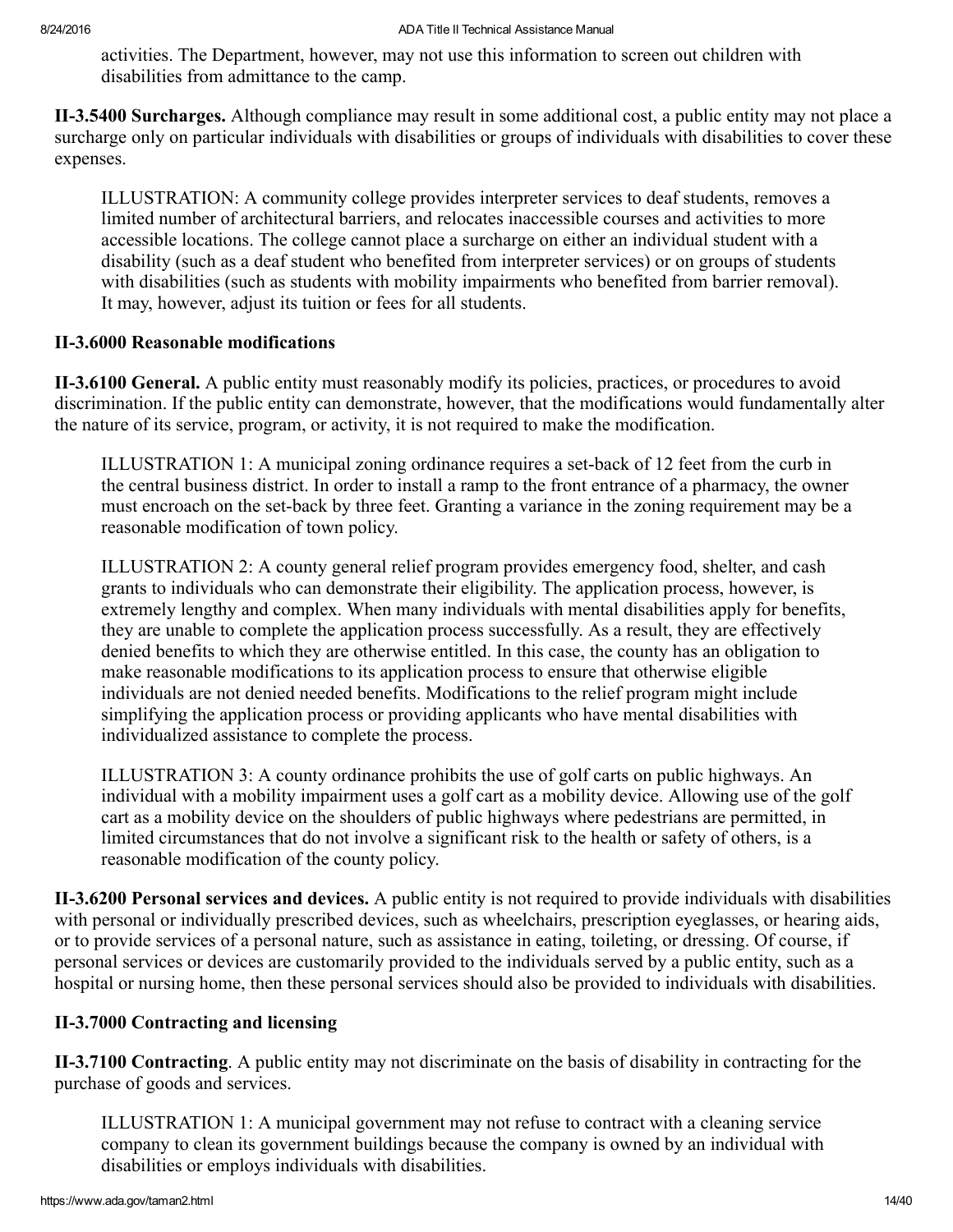<span id="page-14-0"></span>II3.7200 Licensing. A public entity may not discriminate on the basis of disability in its licensing, certification, and regulatory activities. A person is a "qualified individual with a disability" with respect to licensing or certification, if he or she can meet the essential eligibility requirements for receiving the license or certification. The phrase "essential eligibility requirements" is particularly important in the context of State licensing requirements. While many programs and activities of public entities do not have significant qualification requirements, licensing programs often do require applicants to demonstrate specific skills, knowledge, and abilities. Public entities may not discriminate against qualified individuals with disabilities who apply for licenses, but may consider factors related to the disability in determining whether the individual is "qualified."

ILLUSTRATION: An individual is not "qualified" for a driver's license unless he or she can operate a motor vehicle safely. A public entity may establish requirements, such as vision requirements, that would exclude some individuals with disabilities, if those requirements are essential for the safe operation of a motor vehicle.

BUT: The public entity may only adopt "essential" requirements for safe operation of a motor vehicle. Denying a license to all individuals who have missing limbs, for example, would be discriminatory if an individual who could operate a vehicle safely without use of the missing limb were denied a license. A public entity, however, could impose appropriate restrictions as a condition to obtaining a license, such as requiring an individual who is unable to use foot controls to use hand controls when operating a vehicle.

A public entity does not have to lower or eliminate licensing standards that are essential to the licensed activity to accommodate an individual with a disability. Whether a specific requirement is "essential" will depend on the facts of the particular case. Where a public entity administers licensing examinations, it must provide auxiliary aids for applicants with disabilities and administer the examinations in accessible locations.

In addition, a public entity may not establish requirements for the programs or activities of licensees that would result in discrimination against qualified individuals with disabilities. For example, a public entity's safety standards may not require the licensee to discriminate against qualified individuals with disabilities in its employment practices.

ILLUSTRATION: A State prohibits the licensing of transportation companies that employ individuals with missing limbs as drivers. XYZ company refuses to hire an individual with a missing limb who is "qualified" to perform the essential functions of the job, because he is able to drive safely with hand controls. The State's licensing requirements violate title II.

BUT: The State is not accountable for discrimination in the employment or other practices of XYZ company, if those practices are not the result of requirements or policies established by the State.

Although licensing standards are covered by title II, the licensee's activities themselves are not covered. An activity does not become a "program or activity" of a public entity merely because it is licensed by the public entity.

<span id="page-14-1"></span>II-3.8000 Illegal use of drugs. Discrimination based on an individual's current illegal use of drugs is not prohibited (see II-2.3000). Although individuals currently using illegal drugs are not protected from discrimination, the ADA does prohibit denial of health services, or services provided in connection with drug rehabilitation, to an individual on the basis of current illegal use of drugs, if the individual is otherwise entitled to such services.

ILLUSTRATION 1: A hospital emergency room may not refuse to provide emergency services to an individual because the individual is using drugs.

ILLUSTRATION 2: A municipal medical facility that specializes in care of burn patients may not refuse to treat an individual's burns on the grounds that the individual is illegally using drugs. Because abstention from the use of drugs is an essential condition for participation in some drug rehabilitation programs, and may be a necessary requirement in inpatient or residential settings, a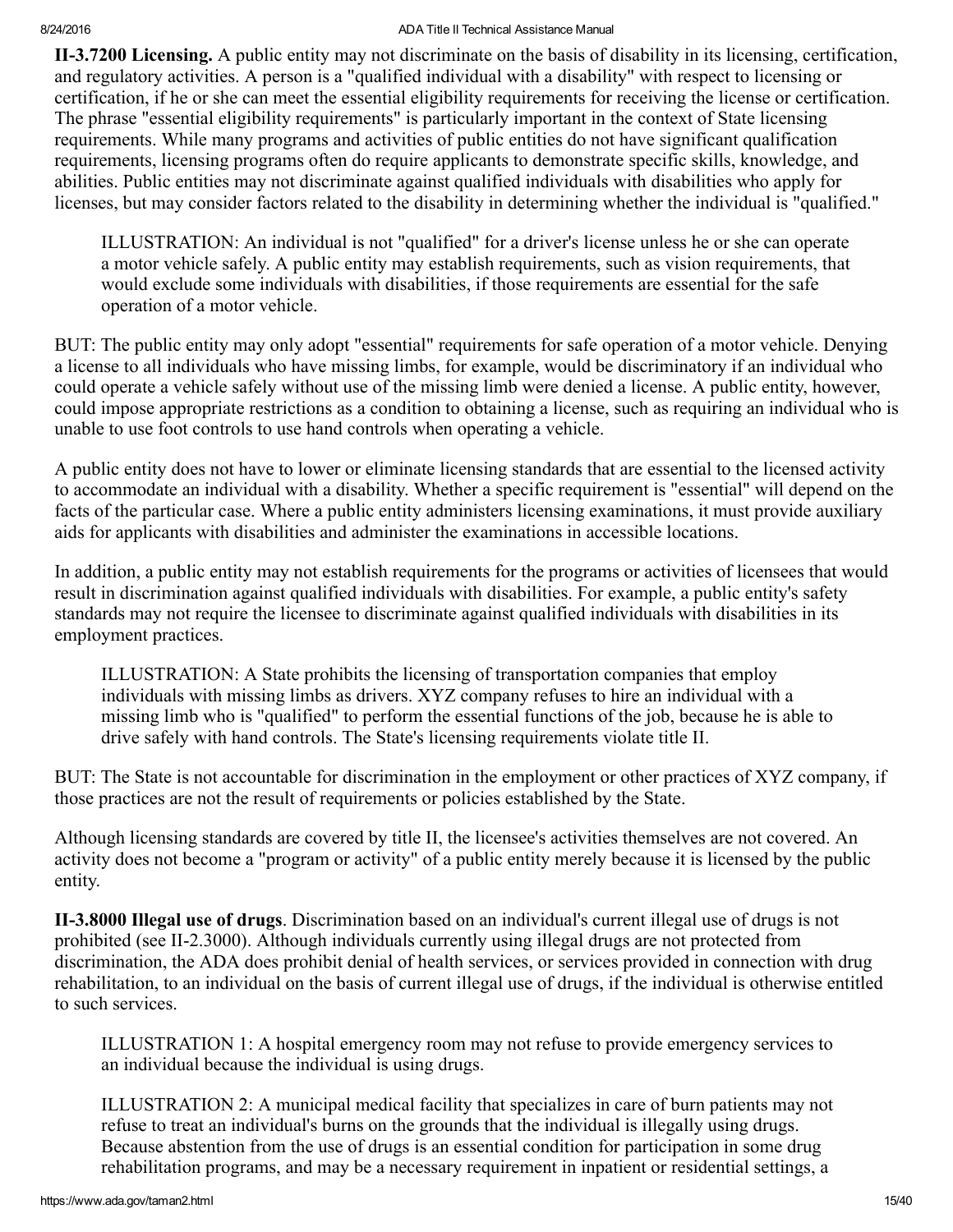drug rehabilitation or treatment program may deny participation to individuals who use drugs while they are in the program.

ILLUSTRATION: A residential drug and alcohol treatment program may expel an individual for using drugs in a treatment center.

<span id="page-15-0"></span>II-3.9000 Discrimination on the basis of association. A State or local government may not discriminate against individuals or entities because of their known relationship or association with persons who have disabilities. This prohibition applies to cases where the public entity has knowledge of both the individual's disability and his or her relationship to another individual or entity. In addition to familial relationships, the prohibition covers any type of association between the individual or entity that is discriminated against and the individual or individuals with disabilities, if the discrimination is actually based on the disability.

ILLUSTRATION 1: A county recreation center may not refuse admission to a summer camp program to a child whose brother has HIV disease.

ILLUSTRATION 2: A local government could not refuse to allow a theater company to use a school auditorium on the grounds that the company ha srecently performed at an HIV hospice.

ILLUSTRATION 3: If a county-owned sports arena refuses to admit  $G$ , an individual with cerebral palsy, as well as H (his sister) because G has cerebral palsy, the arena would be illegally discriminating against H on the basis of her association with G.

<span id="page-15-1"></span>II-3.10000 Maintenance of accessible features. Public entities must maintain in working order equipment and features of facilities that are required to provide ready access to individuals with disabilities. Isolated or temporary interruptions in access due to maintenance and repair of accessible features are not prohibited.

Where a public entity must provide an accessible route, the route must remain accessible and not blocked by obstacles such as furniture, filing cabinets, or potted plants. An isolated instance of placement of an object on an accessible route, however, would not be a violation, if the object is promptly removed. Similarly, accessible doors must be unlocked when the public entity is open for business.

Mechanical failures in equipment such as elevators or automatic doors will occur from time to time. The obligation to ensure that facilities are readily accessible to and usable by individuals with disabilities would be violated, if repairs are not made promptly or if improper or inadequate maintenance causes repeated and persistent failures.

ILLUSTRATION 1: It would be a violation for a building manager of a three-story building to turn off the only passenger elevator in order to save energy during the hours when the building is open.

ILLUSTRATION 2: A public high school has a lift to provide access for persons with mobility impairments to an auditorium stage. The lift is not working. If the lift normally is functional and reasonable steps have been taken to repair the lift, then the school has not violated its obligations to maintain accessible features. On the other hand, if the lift frequently does not work and reasonable steps have not been taken to maintain the lift, then the school has violated the maintenance of accessible features requirement.

ILLUSTRATION 3: Because of lack of space, a city office manager places tables and file cabinets in the hallways, which interferes with the usability of the hallway by individuals who use wheelchairs. By rendering a previously accessible hallway inaccessible, the city has violated the maintenance requirement, if that hallway is part of a required accessible route.

<span id="page-15-2"></span>II3.11000 Retaliation or coercion. Individuals who exercise their rights under the ADA, or assist others in exercising their rights, are protected from retaliation. The prohibition against retaliation or coercion applies broadly to any individual or entity that seeks to prevent an individual from exercising his or her rights or to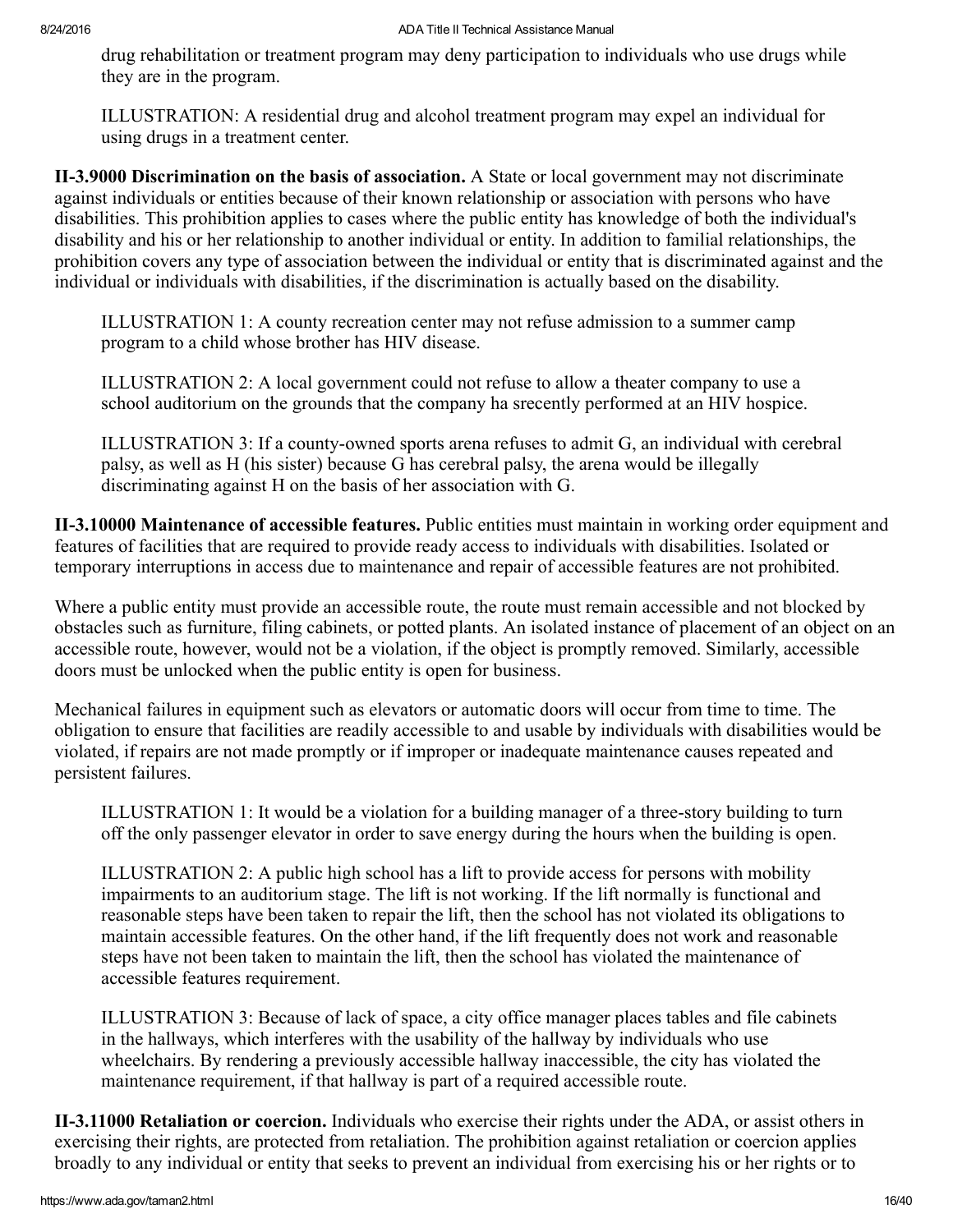retaliate against him or her for having exercised those rights. Any form of retaliation or coercion, including threats, intimidation, or interference, is prohibited if it interferes with the exercise of rights under the Act.

ILLUSTRATION 1: A, a private individual, harasses X, an individual with cerebral palsy, in an effort to prevent X from attending a concert in a State park. A has violated the ADA.

ILLUSTRATION 2: A State tax official delays a tax refund for M, because M testified in a title II grievance proceeding involving the inaccessibility of the tax information office. The State has illegally retaliated against M in violation of title II.

<span id="page-16-0"></span>II-3.12000 Smoking. A public entity may prohibit smoking, or may impose restrictions on smoking, in its facilities.

# <span id="page-16-1"></span>II-4.0000 EMPLOYMENT

Regulatory references: 28 CFR 35.140.

<span id="page-16-2"></span>II4.1000 General. Beginning January 26, 1992, title II prohibits all public entities, regardless of size of workforce, from discriminating in their employment practices against qualified individuals with disabilities.

<span id="page-16-3"></span>II4.2000 Relationship among title II and other Federal laws that prohibit employment discrimination by public entities on the basis of disability. In addition to title II's employment coverage, title I of the ADA and section 504 of the Rehabilitation Act of 1973 prohibit employment discrimination against qualified individuals with disabilities by certain public entities. Title I of the ADA, which is primarily enforced by the Equal Employment Opportunity Commission (EEOC), prohibits job discrimination

1) Effective July 26, 1992, by State and local employers with 25 or more employees; and

2) Effective July 26, 1994, by State and local employers with 15 or more employees. Section 504 of the Rehabilitation Act prohibits discrimination in employment in programs or activities that receive Federal financial assistance, including federally funded State or local programs or activities. Each Federal agency that extends financial assistance is responsible for enforcement of section 504 in the programs it funds.

What standards are used to determine compliance under title II? For those public entities that are subject to title I of the ADA, title II adopts the standards of title I. In all other cases, the section 504 standards for employment apply. On October 29, 1992, legislation reauthorizing the Rehabilitation Act of 1973 was signed by the President. The law amended section 504 to conform its provisions barring employment discrimination to those applied under title I of the ADA. Thus, employment standards under section 504 are now identical to those under title I.

<span id="page-16-4"></span>II4.3000 Basic employment requirements. The following sections set forth examples of the basic title II employment requirements. Additional information on employment issues is available in "A Technical Assistance Manual on the Employment Provisions (Title I) of the Americans with Disabilities Act," issued by the EEOC. (For information about obtaining this document or other information about title I, contact the EEOC at 800-669-3362 (voice) or 800-800-3302 (TDD)).

<span id="page-16-5"></span>II4.3100 Nondiscriminatory practices and policies. As of January 26, 1992, all public entities must ensure that their employment practices and policies do not discriminate on the basis of disability against qualified individuals with disabilities in every aspect of employment, including recruitment, hiring, promotion, demotion, layoff and return from layoff, compensation, job assignments, job classifications, paid or unpaid leave, fringe benefits, training, and employer-sponsored activities, including recreational or social programs.

<span id="page-16-6"></span>II-4.3200 Reasonable accommodation. All public entities must make "reasonable accommodation" to the known physical or mental limitations of otherwise qualified applicants or employees with disabilities, unless the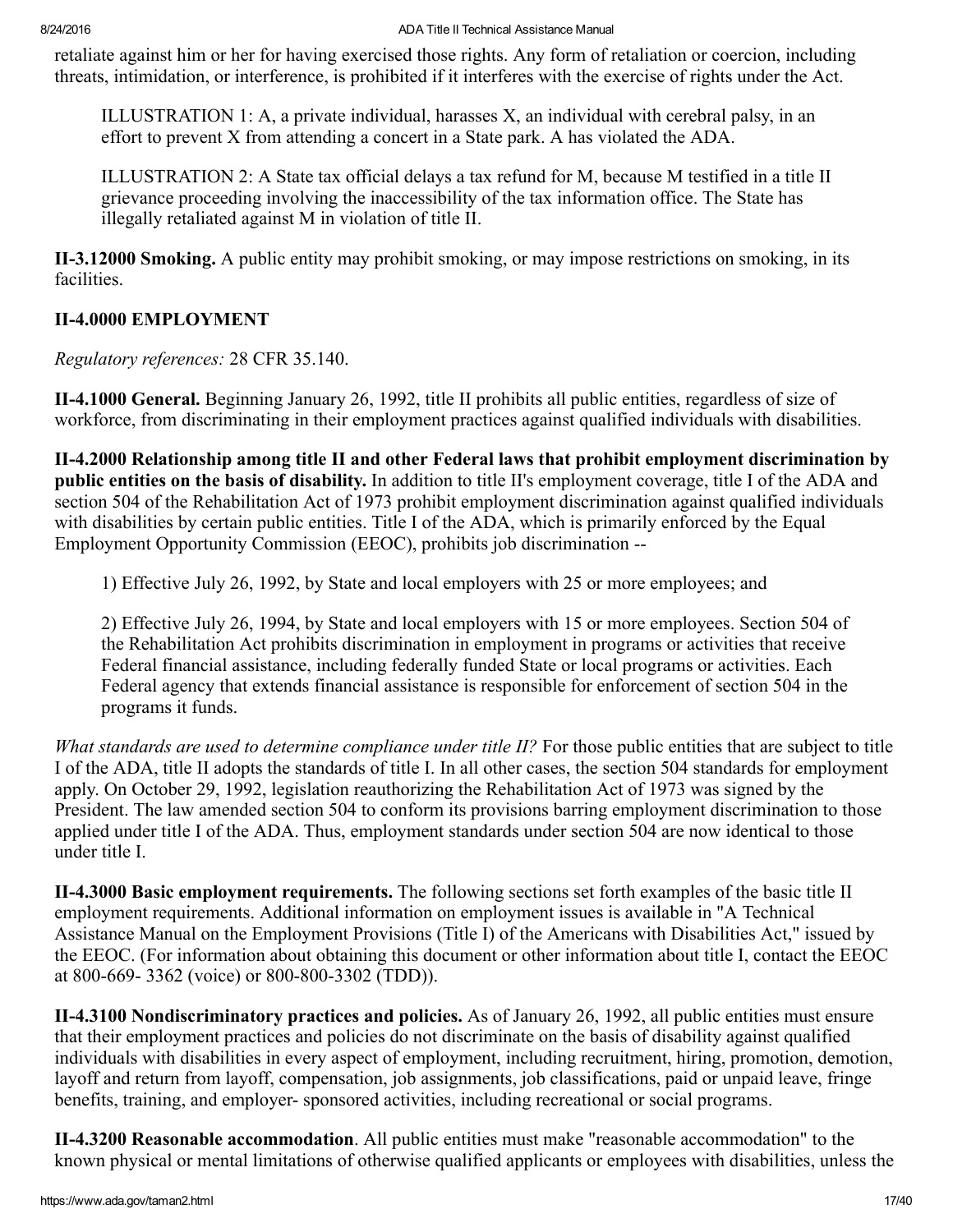public entity can show that the accommodation would impose an "undue hardship" on the operation of its program.

"Reasonable accommodation" means any change or adjustment to a job or work environment that permits a qualified applicant or employee with a disability to participate in the job application process, to perform the essential functions of a job, or to enjoy benefits and privileges of employment equal to those enjoyed by employees without disabilities. Examples include

- 1) Acquiring or modifying equipment or devices;
- 2) Job restructuring;
- 3) Part-time or modified work schedules;
- 4) Providing readers or interpreters;
- 5) Making the workplace accessible to and usable by individuals with disabilities.

However, any particular change or adjustment would not be required if, under the circumstances involved, it would result in an undue hardship.

"Undue hardship" means significant difficulty or expense relative to the operation of a public entity's program. Where a particular accommodation would result in an undue hardship, the public entity must determine if another accommodation is available that would not result in an undue hardship.

<span id="page-17-0"></span>II4.3300 Nondiscrimination in selection criteria and the administration of tests. Public entities may not use employment selection criteria that have the effect of subjecting individuals with disabilities to discrimination. In addition, public entities are required to ensure that, where necessary to avoid discrimination, employment tests are modified so that the test results reflect job skills or aptitude or whatever the test purports to measure, rather than the applicant's or employee's hearing, visual, speaking, or manual skills (unless the test is designed to measure hearing, visual, speaking, or manual skills).

<span id="page-17-1"></span>II4.3400 Preemployment medical examinations and medical inquiries. During the hiring process, public entities may ask about an applicant's ability to perform job-related functions but may not ask whether an applicant is disabled or about the nature or severity of an applicant's disability.

Public entities may not conduct preemployment medical examinations, but they may condition a job offer on the results of a medical examination conducted prior to an individual's entrance on duty if

1) All entering employees in the same job category, regardless of disability, are required to take the same medical examination, and

2) The results of the medical examination are not used to impermissibly discriminate on the basis of disability.

The results of a medical entrance examination must be kept confidential and maintained in separate medical files.

# <span id="page-17-2"></span>**II-5.0000 PROGRAM ACCESSIBILITY**

Regulatory references: 28 CFR 35.149-35.150.

<span id="page-17-3"></span>II5.1000 General. A public entity may not deny the benefits of its programs, activities, and services to individuals with disabilities because its facilities are inaccessible. A public entity's services, programs, or activities, when viewed in their entirety, must be readily accessible to and usable by individuals with disabilities.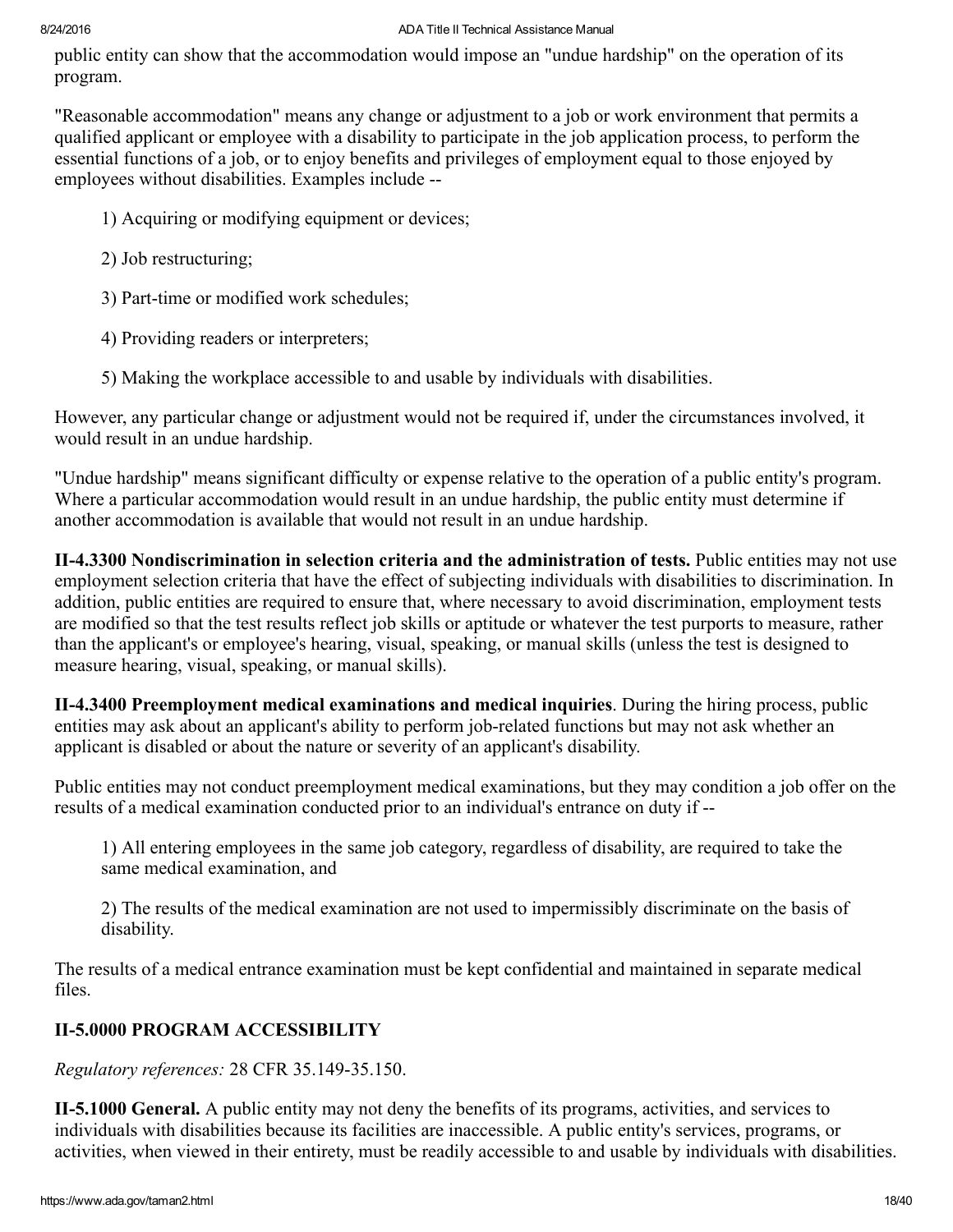This standard, known as "program accessibility," applies to all existing facilities of a public entity. Public entities, however, are not necessarily required to make each of their existing facilities accessible.

ILLUSTRATION 1: When a city holds a public meeting in an existing building, it must provide ready access to, and use of, the meeting facilities to individuals with disabilities. The city is not required to make all areas in the building accessible, as long as the meeting room is accessible. Accessible telephones and bathrooms should also be provided where these services are available for use of meeting attendees.

ILLUSTRATION 2: D, a defendant in a civil suit, has a respiratory condition that prevents her from climbing steps. Civil suits are routinely heard in a courtroom on the second floor of the courthouse. The courthouse has no elevator or other means of access to the second floor. The public entity must relocate the proceedings to an accessible ground floor courtroom or take alternative steps, including moving the proceedings to another building, in order to allow D to participate in the civil suit.

ILLUSTRATION 3: A State provides ten rest areas approximately 50 miles apart along an interstate highway. Program accessibility requires that an accessible toilet room for each sex with at least one accessible stall, or a unisex bathroom, be provided at each rest area.

Is a public entity relieved of its obligation to make its programs accessible if no individual with a disability is known to live in a particular area? No. The absence of individuals with disabilities living in an area cannot be used as the test of whether programs and activities must be accessible.

ILLUSTRATION: A rural school district has only one elementary school and it is located in a oneroom schoolhouse accessible only by steps. The school board asserts that there are no students in the district who use wheelchairs. Students, however, who currently do not have a disability may become individuals with disabilities through, for example, accidents or disease. In addition, persons other than students, such as parents and other school visitors, may be qualified individuals with disabilities who are entitled to participate in school programs. Consequently, the apparent lack of students with disabilities in a school district's service area does not excuse the school district from taking whatever appropriate steps are necessary to ensure that its programs, services, and activities are accessible to qualified individuals with disabilities.

Can back doors and freight elevators be used to satisfy the program accessibility requirement? Yes, but only as a last resort and only if such an arrangement provides accessibility comparable to that provided to persons without disabilities, who generally use front doors and passenger elevators. For example, a back door is acceptable if it is kept unlocked during the same hours the front door remains unlocked; the passageway to and from the floor is accessible, well-lit, and neat and clean; and the individual with a mobility impairment does not have to travel excessive distances or through nonpublic areas such as kitchens and storerooms to gain access. A freight elevator would be acceptable if it were upgraded so as to be usable by passengers generally and if the passageways leading to and from the elevator are well-lit and neat and clean.

Are there any limitations on the program accessibility requirement? Yes. A public entity does not have to take any action that it can demonstrate would result in a fundamental alteration in the nature of its program or activity or in undue financial and administrative burdens. This determination can only be made by the head of the public entity or his or her designee and must be accompanied by a written statement of the reasons for reaching that conclusion. The determination that undue burdens would result must be based on all resources available for use in the program. If an action would result in such an alteration or such burdens, the public entity must take any other action that would not result in such an alteration or such burdens but would nevertheless ensure that individuals with disabilities receive the benefits and services of the program or activity.

<span id="page-18-0"></span>II-5.2000 Methods for providing program accessibility. Public entities may achieve program accessibility by a number of methods. In many situations, providing access to facilities through structural methods, such as alteration of existing facilities and acquisition or construction of additional facilities, may be the most efficient method of providing program accessibility. The public entity may, however, pursue alternatives to structural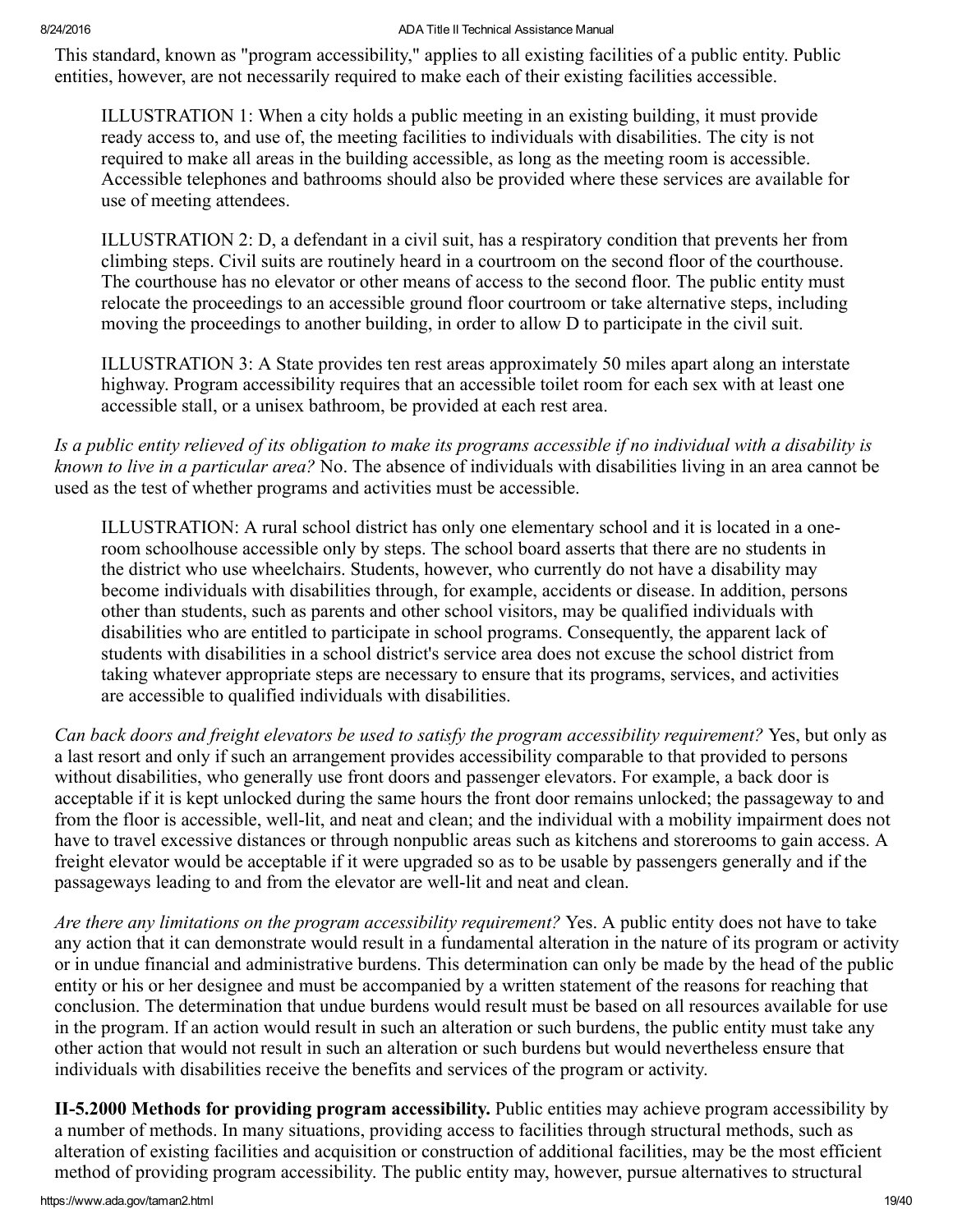changes in order to achieve program accessibility. Nonstructural methods include acquisition or redesign of equipment, assignment of aides to beneficiaries, and provision of services at alternate accessible sites.

ILLUSTRATION 1: The office building housing a public welfare agency may only be entered by climbing a flight of stairs. If an individual with a mobility impairment seeks information about welfare benefits, the agency can provide the information in an accessible ground floor location or in another accessible building.

ILLUSTRATION 2: A public library's open stacks are located on upper floors having no elevator. As an alternative to installing a lift or elevator, library staff may retrieve books for patrons who use wheelchairs. The aides must be available during the operating hours of the library.

ILLUSTRATION 3: A public university that conducts a French course in an inaccessible building may relocate the course to a building that is readily accessible.

When choosing a method of providing program access, a public entity must give priority to the one that results in the most integrated setting appropriate to encourage interaction among all users, including individuals with disabilities.

ILLUSTRATION: A rural, one-room library has an entrance with several steps. The library can make its services accessible in several ways. It may construct a simple wooden ramp quickly and at relatively low cost. Alternatively, individuals with mobility impairments may be provided access to the library's services through a bookmobile, by special messenger service, through use of clerical aides, or by any other method that makes the resources of the library "readily accessible." Priority should be given, however, to constructing a ramp because that is the method that offers library services to individuals with disabilities and others in the same setting.

Is carrying an individual with a disability considered an acceptable method of achieving program access? Generally, it is not. Carrying persons with mobility impairments to provide program accessibility is permitted in only two cases. First, when program accessibility in existing facilities can be achieved only through structural alterations (that is, physical changes to the facilities), carrying may serve as a temporary expedient until construction is completed. Second, carrying is permitted in manifestly exceptional cases if (a) carriers are formally instructed on the safest and least humiliating means of carrying and (b) the service is provided in a reliable manner. Carrying is contrary to the goal of providing accessible programs, which is to foster independence.

How is "program accessibility" under title II different than "readily achievable barrier removal" under title III? Unlike private entities under title III, public entities are not required to remove barriers from each facility, even if removal is readily achievable. A public entity must make its "programs" accessible. Physical changes to a building are required only when there is no other feasible way to make the program accessible.

In contrast, barriers must be removed from places of public accommodation under title III where such removal is "readily achievable," without regard to whether the public accommodation's services can be made accessible through other methods.

<span id="page-19-0"></span>II-5.3000 Curb ramps. Public entities that have responsibility or authority over streets, roads, or walkways must prepare a schedule for providing curb ramps where pedestrian walkways cross curbs. Public entities must give priority to walkways serving State and local government offices and facilities, transportation, places of public accommodation, and employees, followed by walkways serving other areas. This schedule must be included as part of a transition plan (see  $II-8.3000$ ).

To promote both efficiency and accessibility, public entities may choose to construct curb ramps at every point where a pedestrian walkway intersects a curb. However, public entities are not necessarily required to construct a curb ramp at every such intersection.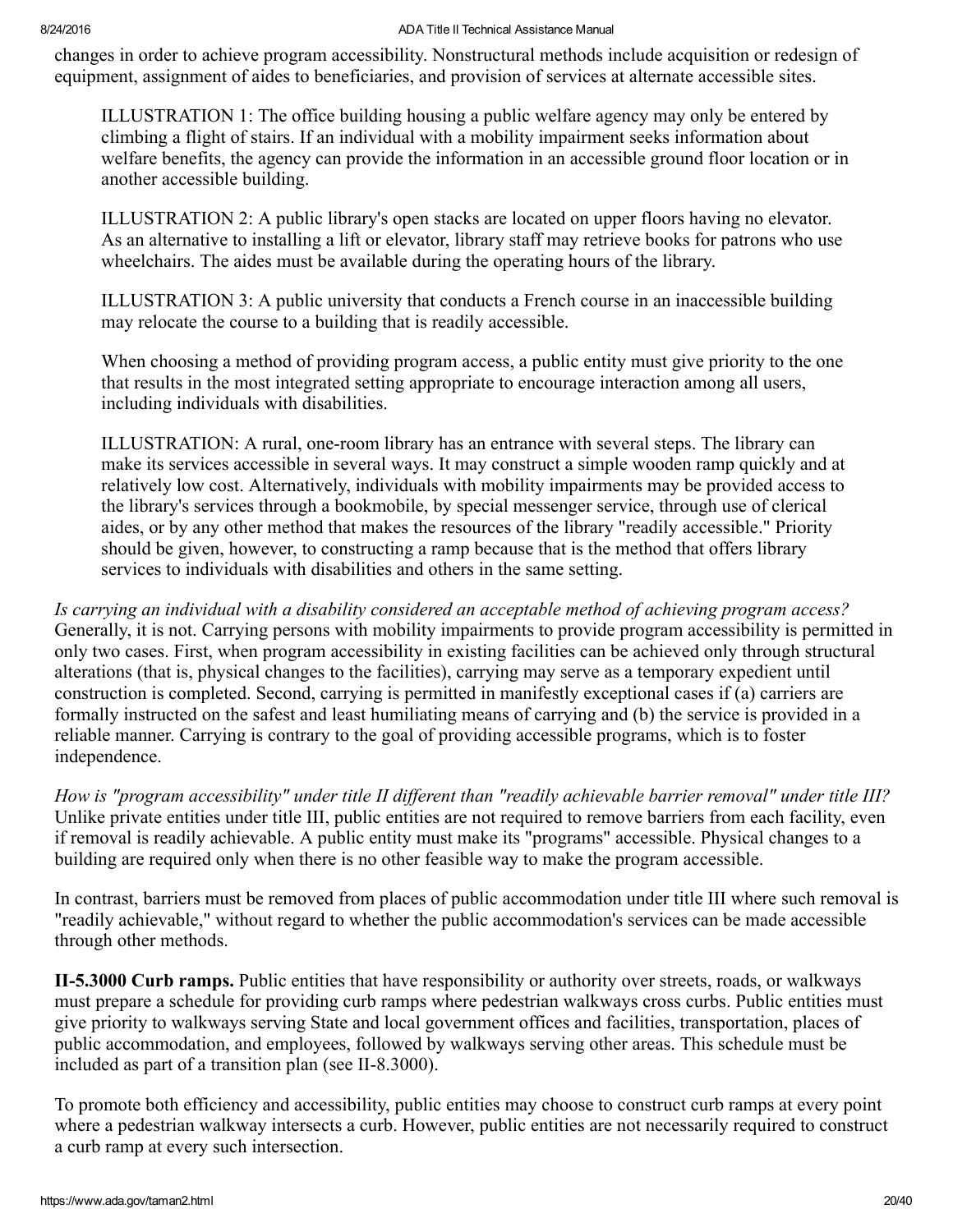Alternative routes to buildings that make use of existing curb cuts may be acceptable under the concept of program accessibility in the limited circumstances where individuals with disabilities need only travel a marginally longer route. In addition, the fundamental alteration and undue burdens limitations may limit the number of curb ramps required. To achieve or maintain program accessibility, it may be appropriate to establish an ongoing procedure for installing curb ramps upon request in areas frequented by individuals with disabilities as residents, employees, or visitors.

What are walkways? Pedestrian walkways include locations where access is required for use of public transportation, such as bus stops that are not located at intersections or crosswalks.

<span id="page-20-0"></span>II5.4000 Existing parking lots or garages. A public entity should provide an adequate number of accessible parking spaces in existing parking lots or garages over which it has jurisdiction.

<span id="page-20-1"></span>II5.5000 Historic preservation programs. Special program accessibility requirements and limitations apply to historic preservation programs. Historic preservation programs are programs conducted by a public entity that have preservation of historic properties as a primary purpose. An historic property is a property that is listed or eligible for listing in the National Register of Historic Places or a property designated as historic under State or local law.

In achieving program accessibility in historic preservation programs, a public entity must give priority to methods that provide physical access to individuals with disabilities. Physical access is particularly important in an historic preservation program, because a primary benefit of the program is uniquely the experience of the historic property itself.

Are there any special limitations on measures required to achieve program accessibility in historic preservation programs in addition to the general fundamental alteration / undue financial and administrative burdens limitations? Yes, a public entity is not required to take any action that would threaten or destroy the historic significance of an historic property. In cases where physical access cannot be provided because of either this special limitation, or because an undue financial burden or fundamental alteration would result, alternative measures to achieve program accessibility must be undertaken.

ILLUSTRATION: Installing an elevator in an historic house museum to provide access to the second floor bedrooms would destroy architectural features of historic significance on the first floor. Providing an audio-visual display of the contents of the upstairs rooms in an accessible location on the first floor would be an alternative way of achieving program accessibility.

Does the special limitation apply to programs that are not historic preservation programs, but just happen to be located in historic properties? No. In these cases, nonstructural methods of providing program accessibility, such as relocating all or part of a program or making home visits, are available to ensure accessibility, and no special limitation protecting the historic structure is provided.

<span id="page-20-2"></span>II5.6000 Time periods for achieving program accessibility. Public entities must achieve program accessibility by January 26, 1992. If structural changes are needed to achieve program accessibility, they must be made as expeditiously as possible, but in no event later than January 26, 1995. This three-year time period is not a grace period; all changes must be accomplished as expeditiously as possible. A public entity that employs 50 or more persons must develop a transition plan by July 26, 1992, setting forth the steps necessary to complete such changes. For guidance on transition plan requirements, see II-8.3000.

# <span id="page-20-3"></span>**II-6.0000 NEW CONSTRUCTION AND ALTERATIONS**

Regulatory references: 28 CFR 35.151.

<span id="page-20-4"></span>II-6.1000 General. All facilities designed, constructed, or altered by, on behalf of, or for the use of a public entity must be readily accessible and usable by individuals with disabilities, if the construction or alteration is begun after January 26, 1992.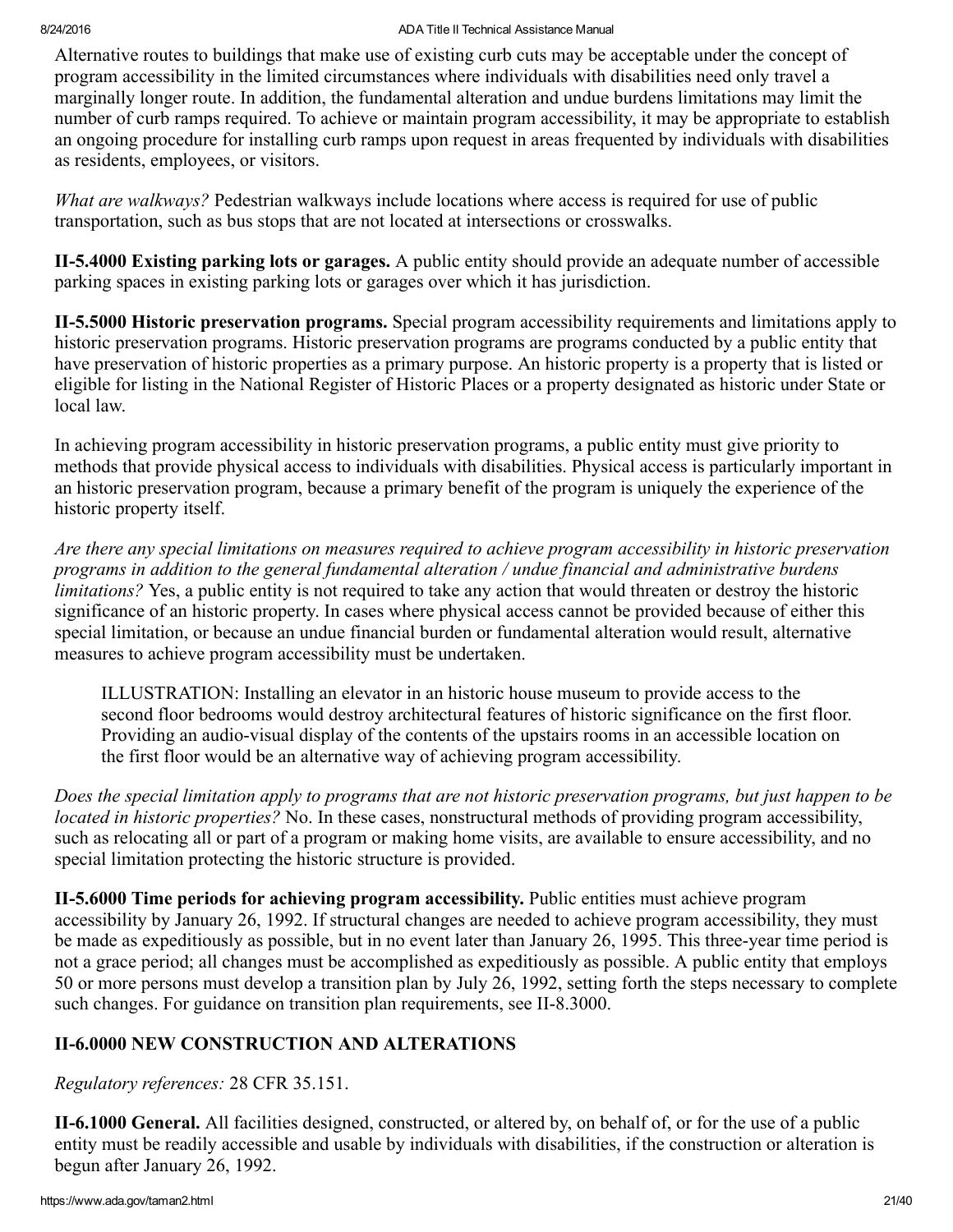What is "readily accessible and usable?" This means that the facility must be designed, constructed, or altered in strict compliance with a design standard. The regulation gives a choice of two standards that may be used (see  $II-6.2000$ ).

# <span id="page-21-0"></span>II-6.2000 Choice of design standard: UFAS or ADAAG

<span id="page-21-1"></span>II6.2100 General. Public entities may choose from two design standards for new construction and alterations. They can choose either the Uniform Federal Accessibility Standards (UFAS) or the Americans with Disabilities Act Accessibility Guidelines for Buildings and Facilities (ADAAG), which is the standard that must be used for public accommodations and commercial facilities under title III of the ADA. If ADAAG is chosen, however, public entities are not entitled to the elevator exemption (which permits certain buildings under three stories or under 3,000 square feet per floor to be constructed without an elevator).

Many public entities that are recipients of Federal funds are already subject to UFAS, which is the accessibility standard referenced in most section 504 regulations.

On December 21, 1992, the Access Board published proposed title II accessibility guidelines that will generally adopt ADAAG for State and local government facilities. The proposed guidelines also set specific requirements for judicial, legislative, and regulatory facilities; detention and correctional facilities; accessible residential housing; and public rights-of-way. The proposed guidelines are subject to a 90-day comment period. It is anticipated that the Department of Justice will amend its title II rule to eliminate the choice between ADAAG and UFAS and, instead, mandate that public entities follow the amended ADAAG.

Which standard is stricter, UFAS or ADAAG? The many differences between the standards are highlighted below. In some areas, UFAS may appear to be more stringent. In other areas ADAAG may appear to be more stringent. Because of the many differences, one standard is not stricter than the other.

Can a public entity follow ADAAG on one floor of a new building and then follow UFAS on the next floor? No. Each facility or project must follow one standard completely.

Can a public entity follow UFAS for one alteration project and then follow ADAAG for another alteration project in the same building? No. All alterations in the same building must be done in accordance with the same standard.

<span id="page-21-2"></span>II-6.3000 Major differences between ADAAG and UFAS. Set forth below is a summary of some of the major differences between ADAAG and UFAS.

# <span id="page-21-3"></span>II-6.3100 General principles

<span id="page-21-4"></span>1) Work areas

ADAAG: Requires that areas used only by employees as work areas be designed and constructed so that individuals with disabilities can approach, enter, and exit the areas. There is, then, only a limited application of the standards to work areas  $(\S 4.1.1(3))$ .

UFAS: Contains no special limited requirement for work areas. The UFAS standards apply (as provided in the Architectural Barriers Act) in all areas frequented by the public or which "may result in employment ... of physically handicapped persons" (§1).

# <span id="page-21-5"></span>2) Equivalent facilitation

ADAAG: Departures from particular standards are permitted where alternatives will provide substantially equivalent or greater access (§2.2).

UFAS: UFAS itself does not contain a statement concerning equivalent facilitation. However, section 504 regulations, as well as the Department's title II regulation (28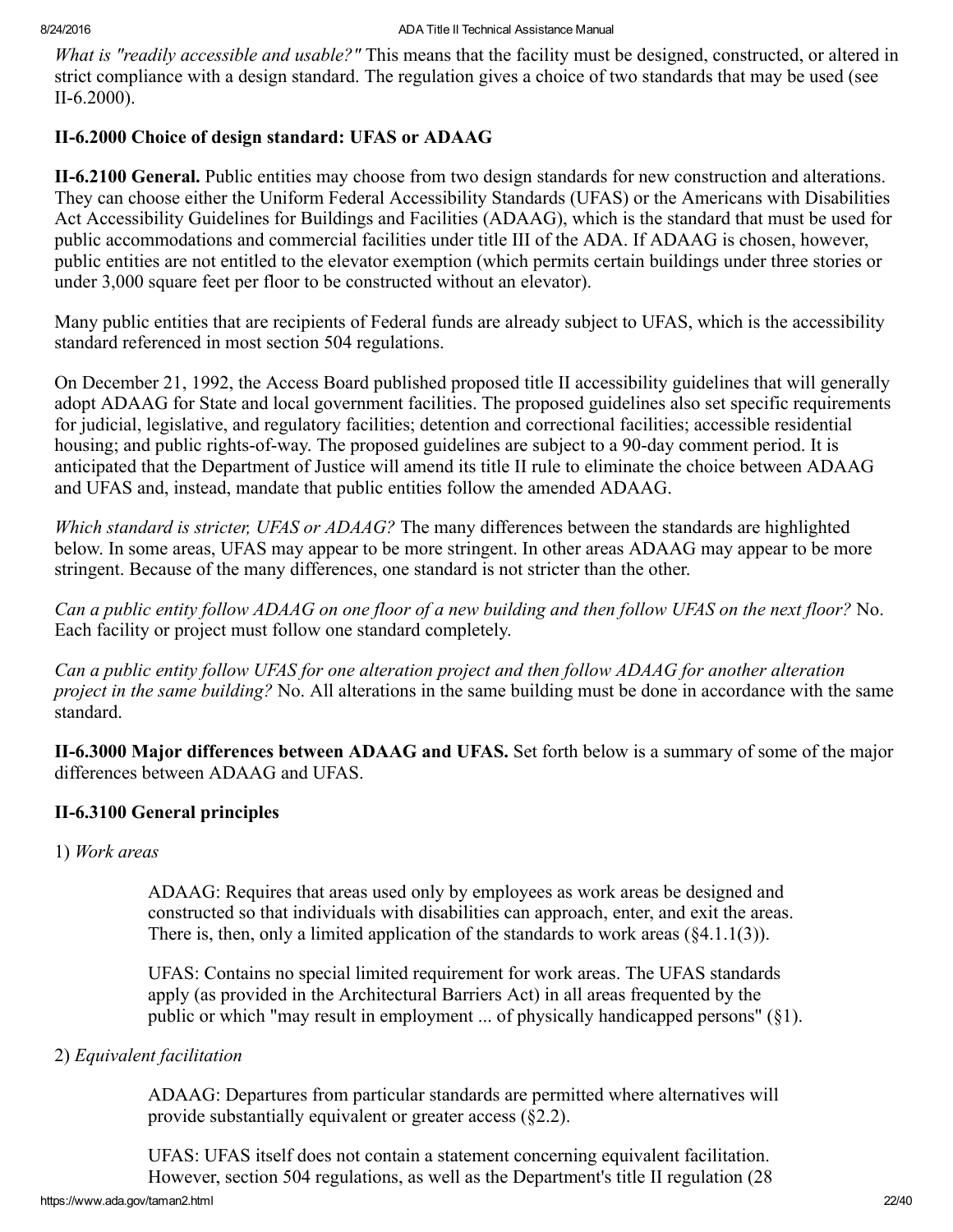CFR 35.151(c)), state that departures are permitted where it is "clearly evident that equivalent access" is provided.

### <span id="page-22-0"></span>3) Exemption from application of standards in new construction

ADAAG: Contains a structural impracticability exception for new construction: full compliance with the new construction standards is not required in the rare case where the terrain prevents compliance  $(\xi 4.1.1(5)(a))$ .

UFAS: Does not contain a structural impracticability exception (or any other exception) for new construction.

# <span id="page-22-1"></span>4) Exemption from application of standards in alterations

ADAAG: For alterations, application of standards is not required where it would be "technically infeasible" (i.e., where application of the standards would involve removal of a load-bearing structural member or where existing physical or site restraints prevent compliance). Cost is not a factor  $(\$4.1.6(1)(i))$ .

UFAS: Application of standards is not required for alterations where "structurally impracticable," i.e., where removal of a load-bearing structural member is involved or where the result would be an increased cost of 50 percent or more of the value of the element involved (§§4.1.6(3); 3.5 ("structural impractibility")). Cost is a factor. (Note that the similar term, "structural impracticability," is used in ADAAG (see item #3 above), but in ADAAG it is used in relation to new construction. In UFAS, it is used in relation to alterations, and it has a different meaning.)

### <span id="page-22-2"></span>5) Alterations triggering additional requirements

ADAAG: Alterations to primary function areas (where major activities take place) trigger a "path of travel" requirement, that is, a requirement to make the path of travel from the entrance to the altered area -- and telephones, restrooms, and drinking fountains serving the altered area  $-$  accessible ( $\&4.1.6(2)$ ). But, under the Department of Justice title III rule, a public entity is not required to spend more than 20% of the cost of the original alteration on making the path of travel accessible, even if this cost limitation results in less than full accessibility (28 CFR 36.403(f)).

UFAS: If a building undergoes a "substantial alteration" (where the total cost of all alterations in a 12-month period amounts to 50% or more of the value of the building), the public entity must provide an accessible route from public transportation, parking, streets, and sidewalks to all accessible parts of the building; an accessible entrance; and accessible restrooms (§4.1.6(3)).

# <span id="page-22-3"></span>6) Additions

ADAAG: Each addition to an existing building is regarded as an alteration subject to the ADAAG alterations requirements (including triggering of path of travel obligations, if applicable). If the addition does not have an accessible entrance, the path of travel obligation may require an accessible route from the addition through the existing building, including its entrance and exterior approaches, subject to the 20% disproportionality limitation. Moreover, to the extent that a space or element is newly constructed as part of an addition, it is also regarded as new construction and must comply with the applicable new construction provisions of ADAAG (§4.1.5).

UFAS: Has specific requirements for additions, including requirements for entrances, routes, restrooms, and common areas. An accessible route from the addition through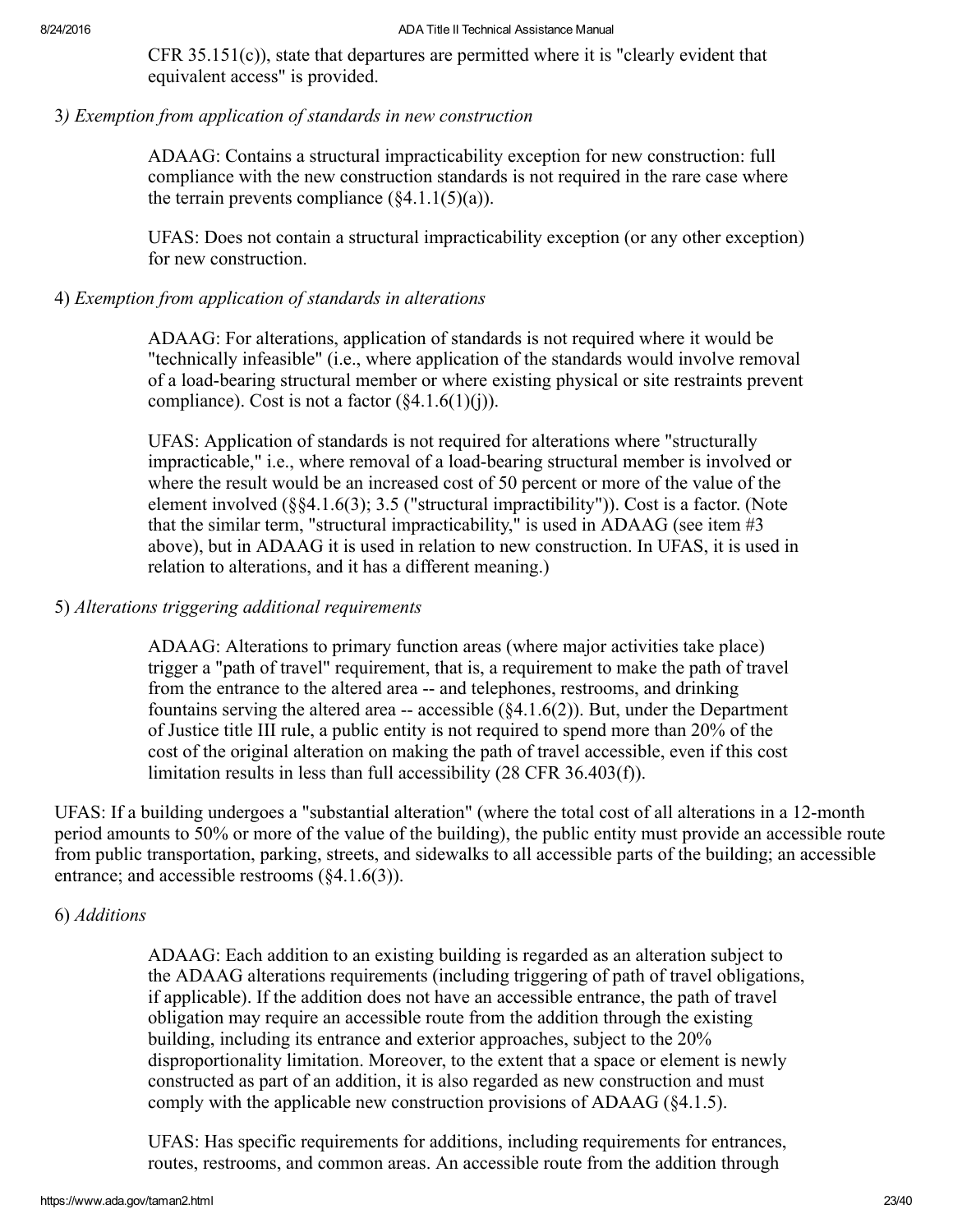the existing building, including its entrance, is required if the addition does not have an accessible entrance (§4.1.5).

<span id="page-23-0"></span>II-6.3200 Elements. The following requirements apply in new construction, unless otherwise indicated.

<span id="page-23-1"></span>1) Van parking

ADAAG: One in every eight accessible spaces must be wide enough and high enough for a van lift to be deployed. The space must be marked as "van accessible" with a supplementary sign. Alternatively, "universal parking" is permitted, in which all spaces can accommodate van widths (§4.1.2(5)(b)).

UFAS: Van parking is not required. Universal parking is not addressed.

# <span id="page-23-2"></span>2) Valet parking

ADAAG: Facilities with valet parking must have an accessible passenger loading zone on an accessible route to the exterior of the facility  $(\$4.1.2(5)(e))$ .

UFAS: No requirements for valet parking.

# <span id="page-23-3"></span>3) Signs

# $ADAAG$

\* Signs designating permanent rooms and spaces (men's and women's rooms; room numbers; exit signs) must have raised and Brailled letters; must comply with finish and contrast standards; and must be mounted at a certain height and location (§4.1.3(16) (a)).

\* Signs that provide direction to or information about functional spaces of a building (e.g. "cafeteria this way;" "copy room") need not comply with requirements for raised and Brailled letters, but they must comply with requirements for character proportion, finish, and contrast. If suspended or projected overhead, they must also comply with character height requirements (§4.1.3(16)(b)).

\* Building directories and other signs providing temporary information (such as current occupant's name) do not have to comply with any ADAAG requirements (§4.1.3(16)).

\* Has requirements not only for the standard international symbol of accessibility, but also for symbols of accessibility identifying volume control telephones, text telephones, and assistive listening systems (§§4.1.2(7); 4.30.7).

UFAS:

\* Signs designating permanent rooms and spaces must be raised (Braille is not required) and must be mounted at a certain height and location (§4.1.2(15)).

\* All other signs (including temporary signs) must comply with requirements for letter proportion and color contrast, but not with requirements for raised letters or mounting height (§4.1.2(15)).

\* Requires only the standard international symbol of accessibility (§4.30.5).

<span id="page-23-4"></span>4) Entrances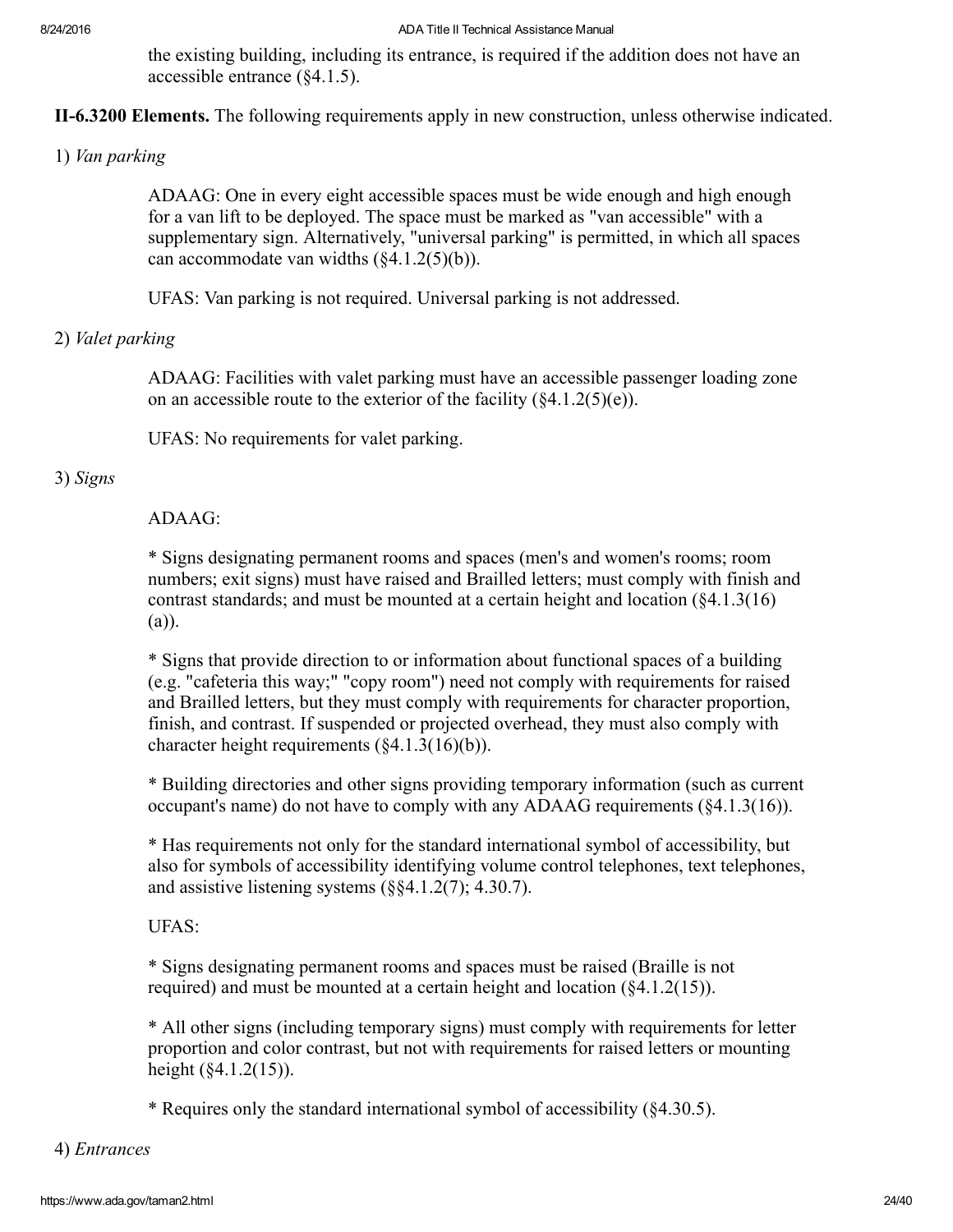ADAAG: At least 50 percent of all public entrances must be accessible with certain qualifications. In addition, there must be accessible entrances to enclosed parking, pedestrian tunnels, and elevated walkways (§4.1.3(8)).

UFAS: At least one principal entrance at each grade floor level must be accessible. In addition, there must be an accessible entrance to transportation facilities, passenger loading zones, accessible parking, taxis, streets, sidewalks, and interior accessible areas, if the building has entrances that normally serve those functions  $(84.1.2(8))$ . (This latter requirement could result in all entrances having to be accessible in many cases.)

### <span id="page-24-0"></span>5) Areas of rescue assistance or places of refuge

ADAAG: Areas of rescue assistance (safe areas in which to await help in an emergency) are generally required on each floor, other than the ground floor, of a multistory building. An accessible egress route or an area of rescue assistance is required for each exit required by the local fire code. Specific requirements are provided for such features as location, size, stairway width, and two-way communications. Areas of rescue assistance are not required in buildings with supervised automatic sprinkler systems, nor are they required in alterations (§4.1.3(9)).

UFAS: Accessible routes must serve as a means of egress or connect to an accessible "place of refuge." No specific requirements for places of refuge are included. Rather, UFAS refers to local administrative authority for specific provisions on location, size, etc. UFAS requires more than one means of accessible egress when more than one exit is required  $(\S 4.3.10)$ .

#### <span id="page-24-1"></span>6) Water fountains

ADAAG: Where there is more than one fountain on a floor, 50% must be accessible to persons using wheelchairs. If there is only one drinking fountain on a floor, it must be accessible both to individuals who use wheelchairs and to individuals who have trouble bending or stooping (for example, a "hi-lo fountain" or fountain and water cooler may be used) (§4.1.3(10)).

UFAS: Approximately 50% on each floor must be accessible. If there is only one fountain on a floor, it must be accessible to individuals who use wheelchairs  $(\$4.1.3(9)$ ).

#### <span id="page-24-2"></span>7) Storage and shelves

ADAAG: One of each type of fixed storage facility must be accessible. Self-service shelves and displays must be on an accessible route but need not comply with reachrange requirements (§4.1.3(12)).

UFAS: Has the same requirements as ADAAG for fixed storage, but does not contain the reach requirement exemption for self-service shelves and displays  $(\S 4.1.2(11))$ .

#### <span id="page-24-3"></span>8) Volume controls

ADAAG: All accessible public phones must be equipped with volume controls. In addition, 25%, but never less than one, of all other public phones must have volume controls (§4.1.3(17)(b)).

UFAS: At least one accessible telephone must have a volume control (§4.1.2(16)(b)).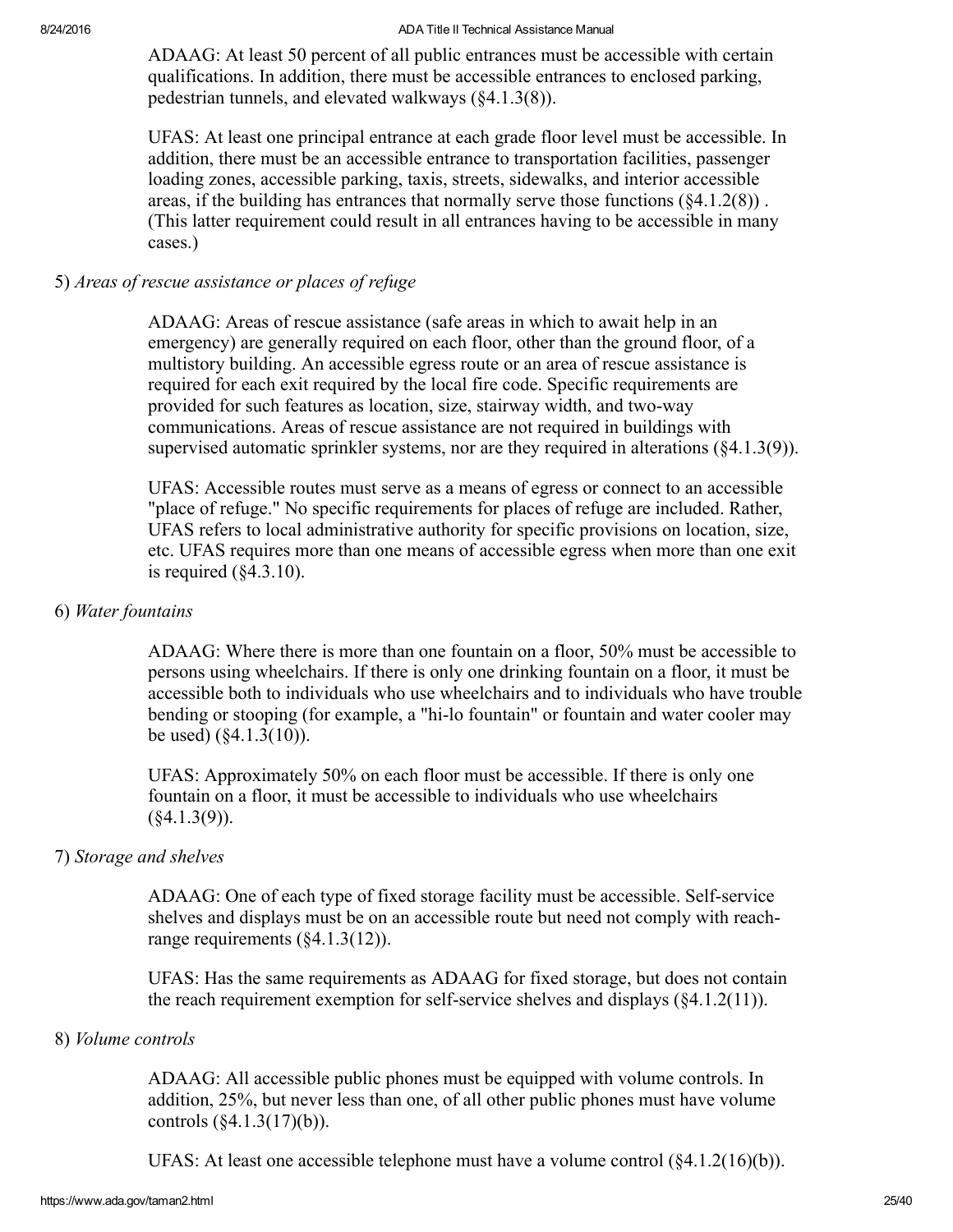<span id="page-25-0"></span>9) Telecommunication Devices for the Deaf (TDD's)

ADAAG: One TDD (also known as a "text telephone") must be provided inside any building that has at least one interior pay phone and four or more public pay telephones, counting both interior and exterior phones. In addition, one TDD or text telephone (per facility) must be provided whenever there is an interior public pay phone in a stadium or arena; convention center; hotel with a convention center; covered shopping mall; or hospital emergency, recovery, or waiting room  $(\$4.1.3(17)(c))$ .

UFAS: No requirement for TDD's.

# <span id="page-25-1"></span>10) Assembly areas

 $ADAAG$ 

\* Wheelchair seating: Requirements triggered in any assembly area with fixed seating that seats four or more people. The number of wheelchair locations required depends upon the size of the assembly area. When the area has over 300 seats, there are requirements for dispersal of wheelchair seating. ADAAG also contains requirements for aisle seats without armrests (or with removable armrests) and fixed seating for companions located adjacent to each wheelchair seating area (§4.1.3(19)(a)).

\* Assistive listening systems: Certain fixed seating assembly areas that accommodate 50 or more people or have audio-amplification systems must have permanently installed assistive listening systems. Other assembly areas must have permanent systems or an adequate number of electrical outlets or other wiring to support a portable system. A special sign indicating the availability of the system is required. The minimum number of receivers must be equal to four percent of the total number of seats, but never less than two (§4.1.3(19)(b)).

UFAS:

\* Wheelchair seating: No requirements for wheelchair seating are triggered, unless the assembly area has 50 or more seats. Seating must be dispersed and provide comparable lines of sight  $(\frac{6}{4}.1.2(18)(a))$ .

\* Assistive listening systems: Assembly areas with audio-amplification systems must have a listening system that serves a reasonable number of people, but at least two. If it has no amplification system or is used primarily as meeting or conference room, it must have a permanent or portable system. No special signs are required (§4.1.2(18)(b)).

<span id="page-25-2"></span>11) Automated teller machines (ATM's)

ADAAG: Where ATM's are provided, each must be accessible, except that only one need comply when two or more ATM's are at the same location. Accessible machines must have, among other features, accessible controls and instructions and other information accessible to persons with sight impairments (§4.1.3(20)).

UFAS: No requirements for ATM's.

# <span id="page-25-3"></span>12) Bathrooms

ADAAG: Every public and common use bathroom must be accessible. Generally only one stall must be accessible (standard five-by-five feet). When there are six or more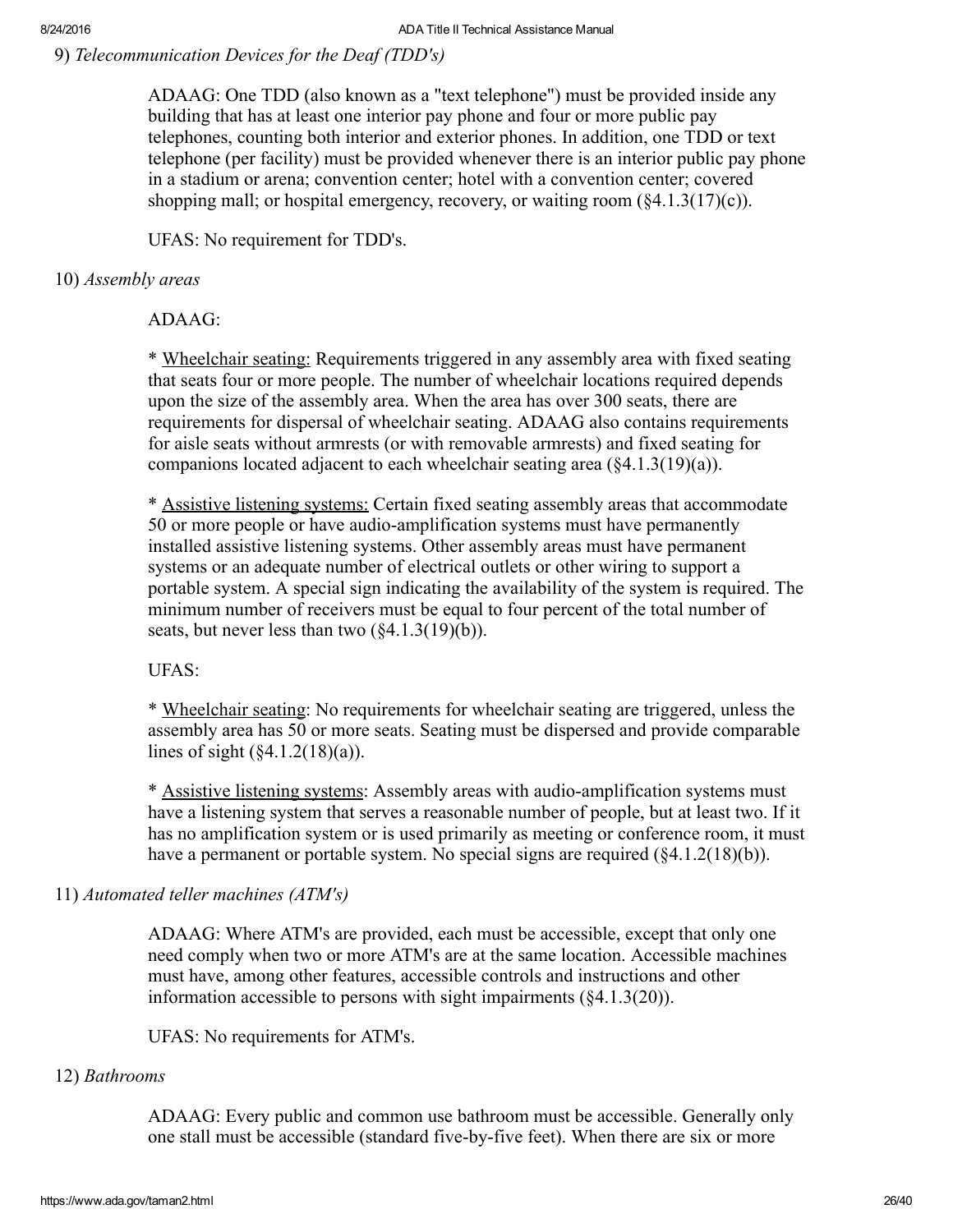stalls, there must be one accessible stall and one stall that is three feet wide (§§4.1.3(11); 4.22.4).

UFAS: Same general requirements but no requirement for an additional three-foot-wide stall (§§4.1.2(10); 4.22.4).

#### <span id="page-26-0"></span>13) Detectable warnings

ADAAG: Required on curb ramps, hazardous vehicular areas, and reflecting pools, but not on doors to hazardous areas. The warnings must be truncated domes  $(84.29)$ .

UFAS: "Tactile warnings" (uses different terminology) required only on doors to hazardous areas. Must be a textured surface on the door handle or hardware (§4.29).

<span id="page-26-1"></span>14) Carpet and carpet tile

ADAAG: Same standards for carpet and carpet tile: maximum pile height of 1/2"  $(§4.5.3).$ 

UFAS: Carpet must have maximum pile height of 1/2". Carpet tile must have maximum combined thickness of pile, cushion, and backing height of 1/2" (§4.5.3).

### <span id="page-26-2"></span>15) Curb ramps

ADAAG: Curb ramps must have detectable warnings (which must be raised truncated domes) (§4.7.7).

UFAS: No requirement for detectable warnings on curb ramps.

#### <span id="page-26-3"></span>16) Elevator hoistway floor designations and car controls

ADAAG: Must have raised and Brailled characters (§§4.10.5; 4.10.12).

UFAS: Must have raised characters; no requirement for Braille (§§4.10.5; 4.10.12).

#### <span id="page-26-4"></span>17) Visual alarms

ADAAG: Contains details about features required on visual alarms for individuals with hearing impairments, including type of lamp, color, intensity, and location. Flash rate must be at a minimum of 1Hz and maximum of 3Hz (§4.28.3).

UFAS: Contains much less detail. Allows faster flash rate of up to 5Hz (§4.28.3).

#### <span id="page-26-5"></span>18) Elevators and platform lifts in new construction and alterations

ADAAG: The elevator exemption for two-story places of public accommodation or commercial facilities does not apply to buildings and facilities subject to title II. Therefore, elevators are required in all new multilevel buildings or facilities, but vertical access to elevator pits, elevator penthouses, mechanical rooms, and piping or equipment catwalks is not required. Platform lifts may be used instead of elevators under certain conditions in new construction and may always be used in alterations (§4.1.3(5)). Individuals must be able to enter unassisted, operate, and exit the lift without assistance  $(4.11.3)$ .

UFAS: Has same general requirement for elevators and exceptions similar to those in ADAAG. Platform lifts may be substituted for elevators in new construction or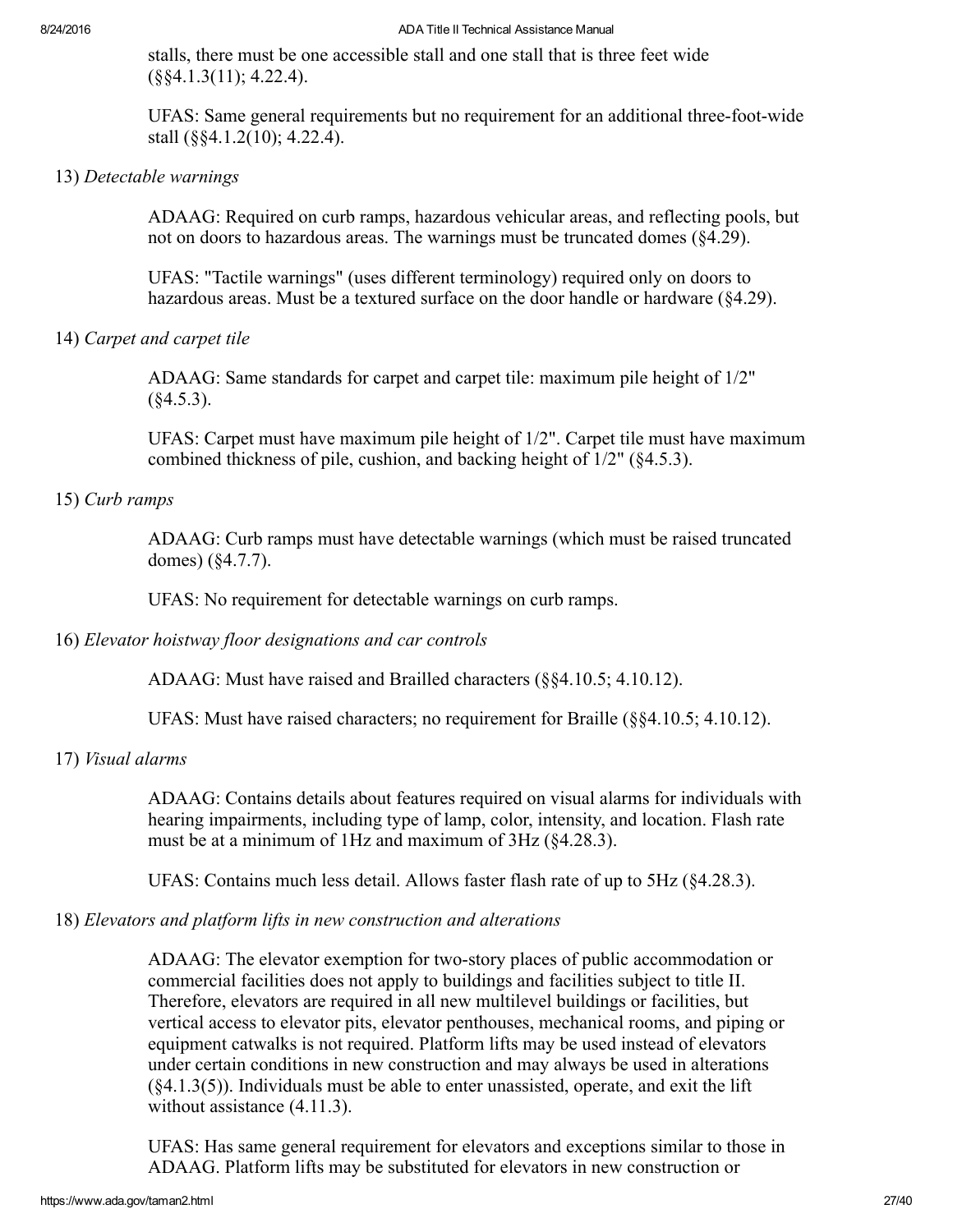alterations "if no other alternative is feasible" (§4.1.2(5)). Lifts must facilitate unassisted entry and exit (but not "operation" of the lift as in ADAAG) (§4.11.3).

# <span id="page-27-0"></span>II-6.3300 Types of facilities

#### <span id="page-27-1"></span>1) Historic buildings

ADAAG: Contains procedures for buildings eligible for listing in the National Register of Historic Places under the National Historic Preservation Act and for historic buildings designated under State or local law (§4.1.7).

UFAS: Contains requirements for buildings eligible for listing in the National Register of Historic Places under the National Historic Preservation Act that are also subject to the Architectural Barriers Act. UFAS does not contain provisions applicable to buildings and facilities that are designated as "historic" under State or local law. (Under title II, the UFAS provisions may be applied to any building that is eligible for listing on the National Register of Historic Places, regardless of whether it is also subject to the Architectural Barriers Act.) (§4.1.7).

#### <span id="page-27-2"></span>2) Residential facilities/transient lodging

### ADAAG:

\* Hotels, motels, dormitories, and other similar establishments: Four percent of the first 100 rooms and approximately two percent of rooms in excess of 100 must be accessible to both persons with hearing impairments (i.e., contain visual alarms, visual notification devices, volume-control telephones, and an accessible electrical outlet for a text telephone) and to persons with mobility impairments. Moreover, a similar percentage of additional rooms must be accessible to persons with hearing impairments. In addition, where there are more than 50 rooms, approximately one percent of rooms must be accessible rooms with a special roll-in/transfer shower. There are special provisions for alterations  $(\text{\$}\$9.1-9.4)$ .

\* Homeless shelters, halfway houses, and similar social service establishments: Homeless shelters and other social service entities must provide the same percentage of accessible sleeping accommodations as above. At least one type of amenity in each common area must be accessible. Alterations are subject to less stringent standards  $(\$9.5)$ .

UFAS: Contains requirements for residential occupancies with technical requirements for "dwelling units." No requirements for sleeping rooms for individuals with hearing impairments. No requirements for roll-in showers as in ADAAG. No standards for alterations (§§4.1.4(11); 4.34).

#### <span id="page-27-3"></span>3) Restaurants

ADAAG: In restaurants, generally all dining areas and five percent of fixed tables (but not less than one) must be accessible. While raised or sunken dining areas must be accessible, inaccessible mezzanines are permitted under certain conditions. Contains requirements for counters and bars, access aisles, food service lines, tableware and condiment areas, raised speaker's platforms, and vending machine areas (but not controls). Contains some less stringent requirements for alterations (§5).

UFAS: Less detailed requirements. Does not address counters and bars. Raised platforms are allowed if same service and decor are provided. Vending machines and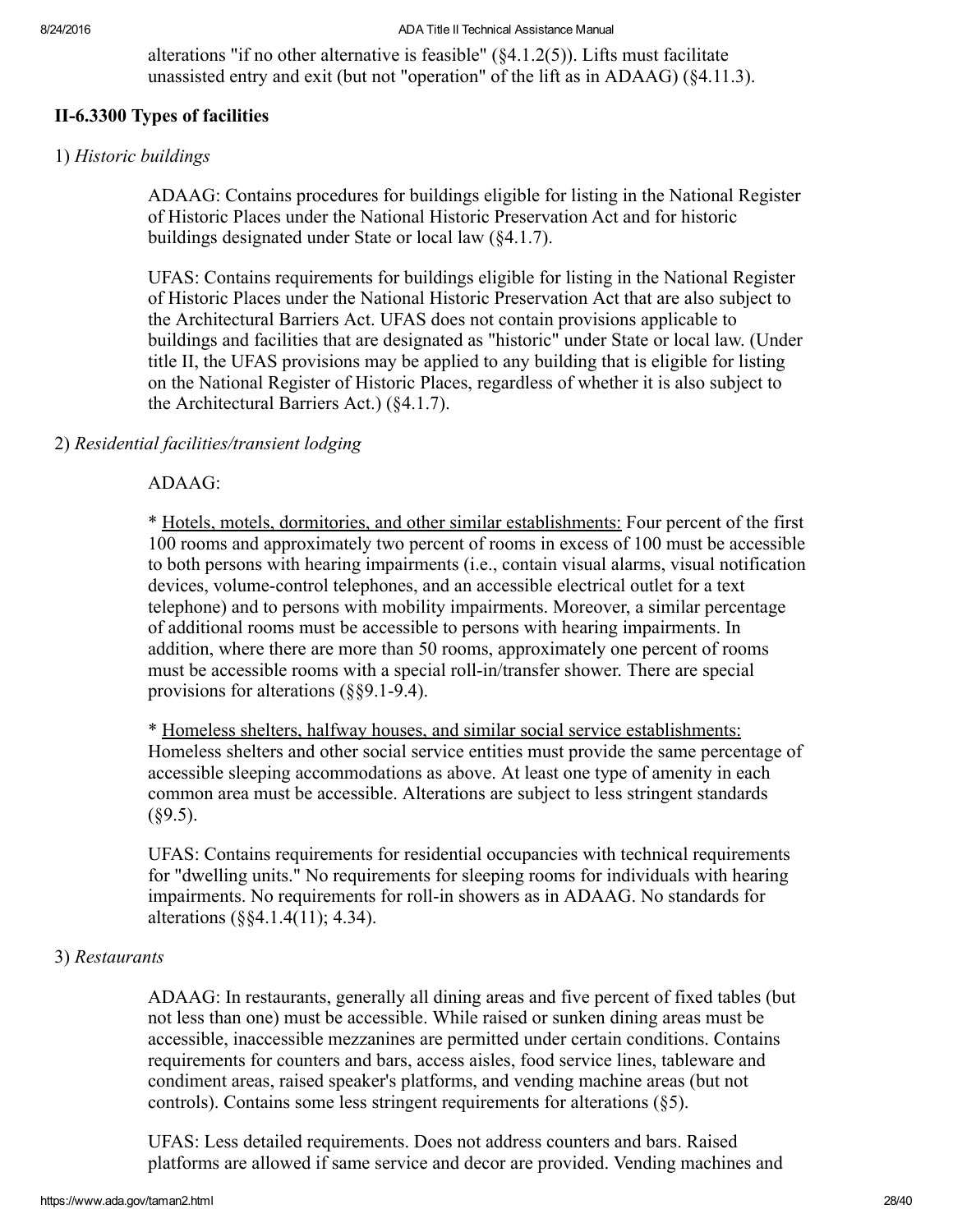controls are covered. No special, less stringent requirements for alterations (§5).

### <span id="page-28-0"></span>4) Medical or health care facilities

ADAAG: In medical care facilities, all public and common use areas must be accessible. In general purpose hospitals and in psychiatric and detoxification facilities, 10 percent of patient bedrooms and toilets must be accessible. The required percentage is 100 percent for special facilities treating conditions that affect mobility, and 50 percent for long-term care facilities and nursing homes. Uses terms clarified by the Department of Health and Human Services to describe types of facilities. Some descriptive information was added. Contains special, less stringent requirements for alterations (§6). UFAS: Uses different terms to describe types of facilities. Required clearances in rooms exceed ADAAG requirements. No special, less stringent requirements for alterations (§6).

# <span id="page-28-1"></span>5) Mercantile

# ADAAG:

# Counters:

\* At least one of each type of sales or service counter where a cash register is located must be accessible. Accessible counters must be dispersed throughout the facility. Auxiliary counters are permissible in alterations (§7.2(1)).

\* At counters without cash registers, such as bank teller windows and ticketing counters, three alternatives are possible: (1) a portion of the counter may be lowered, (2) an auxiliary counter may be provided, or (3) equivalent facilitation may be provided by installing a folding shelf on the front of a counter to provide a work surface for a person using a wheelchair (§7.2(2)).

# Check-out aisles:

\* At least one of each design of check-out aisle must be accessible, and, in many cases, additional check-out aisles are required to be accessible (i.e., from 20 to 40 percent) depending on the number of check-out aisles and the size of the facility. There are less stringent standards for alterations (§7.3).

# UFAS:

Much less detail. At service counters, must provide an accessible portion of the counter or a nearby accessible counter. At least one check-out aisle must be accessible  $(\frac{8}{7})$ .

# <span id="page-28-2"></span>6) Jails and prisons

ADAAG: No scoping requirements indicating how many cells need to be accessible.

UFAS: Five percent of residential units in jails, prisons, reformatories, and other detention or correctional facilities must be accessible  $(\text{$4.1.4(9)(c)$}).$ 

<span id="page-28-3"></span>II6.4000 Leased buildings. Public entities are encouraged, but not required, to lease accessible space. The availability of accessible private commercial space will steadily increase over time as the title III requirements for new construction and alterations take effect. Although a public entity is not required to lease accessible space, once it occupies a facility, it must provide access to all of the programs conducted in that space (see II-5.0000). Thus, the more accessible the space is to begin with, the easier and less costly it will be later on to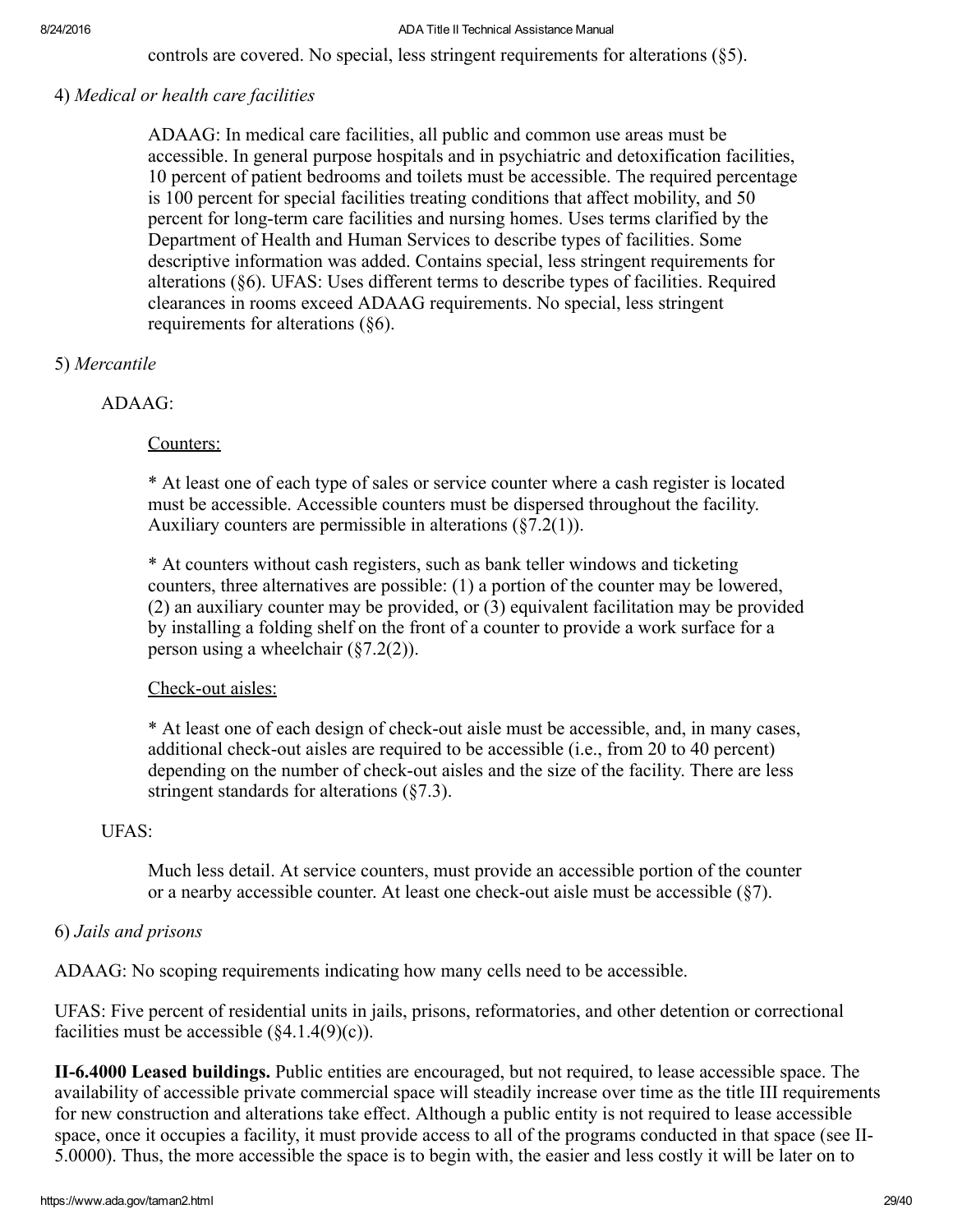make programs available to individuals with disabilities and to provide reasonable accommodations for employees who may need them.

<span id="page-29-0"></span>II6.5000 Alterations to historic properties. Alterations to historic properties must comply with the specific provisions governing historic properties in ADAAG or UFAS, to the maximum extent feasible. Under those provisions, alterations should be done in full compliance with the alterations standards for other types of buildings. However, if following the usual standards would threaten or destroy the historic significance of a feature of the building, alternative standards may be used. The decision to use alternative standards for that feature must be made in consultation with the appropriate historic advisory board designated in ADAAG or UFAS, and interested persons should be invited to participate in the decisionmaking process.

What are "historic properties?" These are properties listed or eligible for listing in the National Register of Historic Places, or properties designated as historic under State or local law.

What are the alternative requirements? The alternative requirements for historic buildings or facilities provide a minimal level of access. For example --

- 1) An accessible route is only required from one site access point (such as the parking lot).
- 2) A ramp may be steeper than is ordinarily permitted.
- 3) The accessible entrance does not need to be the one used by the general public.
- 4) Only one accessible toilet is required and it may be unisex.
- 5) Accessible routes are only required on the level of the accessible entrance.

But what if complying with even these minimal alternative requirements will threaten or destroy the historic significance? In such a case, which is rare, the public entity need not make the structural changes required by UFAS or ADAAG. But, if structural modifications that comply with UFAS or ADAAG cannot be undertaken, the Department's regulation requires that "program accessibility" be provided.

ILLUSTRATION: A town owns a onestory historic house and decides to make certain alterations in it so that the house can be used as a museum. The town architect concludes that most of the normal standards for alterations can be applied during the renovation process without threatening or destroying historic features. There appears, however, to be a problem if one of the interior doors is widened, because historic decorative features on the door might be destroyed. The town architect consults the standards and determines that the appropriate historic body with jurisdiction over the particular historic home is the State Historic Preservation Officer. The architect then sets up a meeting with that officer, to which the local disability group and the designated title II coordinator are invited. At the meeting the participants agree with the town architect's conclusion that the normal alterations standards cannot be applied to the interior door. They then review the special alternative requirements, which require an accessible route throughout the level of the accessible entrance. The meeting participants determine that application of the alternative minimal requirements is likewise not possible. In this situation, the town is not required to widen the interior door. Instead, the town provides access to the program offered in that room by making available a video presentation of the items within the inaccessible room. The video can be viewed in a nearby accessible room in the museum.

<span id="page-29-1"></span>II-6.6000 Curb ramps. When streets, roads, or highways are newly built or altered, they must have ramps or sloped areas wherever there are curbs or other barriers to entry from a sidewalk or path. Likewise, when new sidewalks or paths are built or are altered, they must contain curb ramps or sloped areas wherever they intersect with streets, roads, or highways.

# <span id="page-29-2"></span>II-7.0000 COMMUNICATIONS

Regulatory references: 28 CFR 35.160-35.164.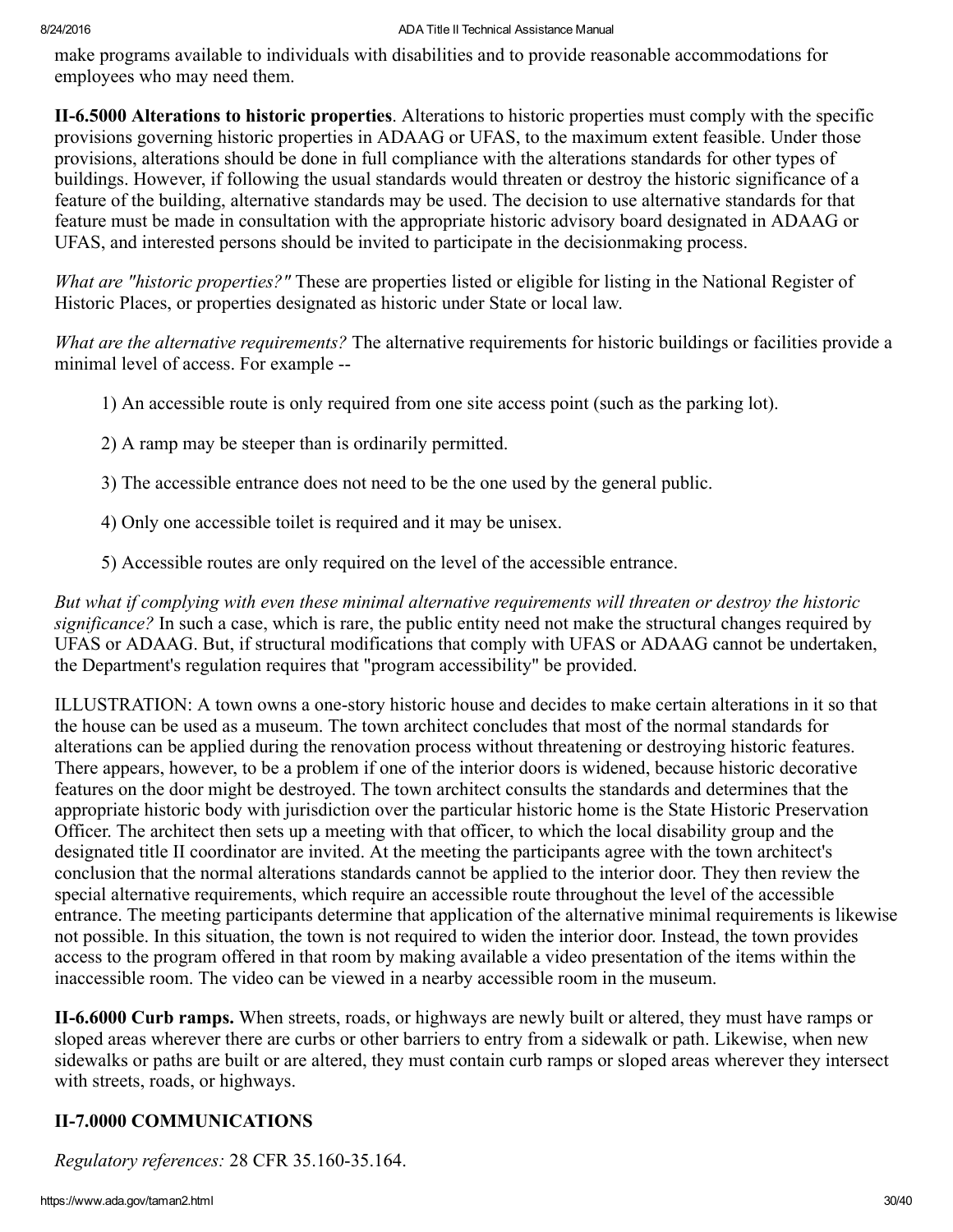<span id="page-30-0"></span>II-7.1000 Equally effective communication. A public entity must ensure that its communications with individuals with disabilities are as effective as communications with others. This obligation, however, does not require a public entity to take any action that it can demonstrate would result in a fundamental alteration in the nature of its services, programs, or activities, or in undue financial and administrative burdens.

In order to provide equal access, a public accommodation is required to make available appropriate auxiliary aids and services where necessary to ensure effective communication.

What are auxiliary aids and services? Auxiliary aids and services include a wide range of services and devices that promote effective communication.

Examples of auxiliary aids and services for individuals who are deaf or hard of hearing include qualified interpreters, notetakers, computer-aided transcription services, written materials, telephone handset amplifiers, assistive listening systems, telephones compatible with hearing aids, closed caption decoders, open and closed captioning, telecommunications devices for deaf persons (TDD's), videotext displays, and exchange of written notes.

Examples for individuals with vision impairments include qualified readers, taped texts, audio recordings, Brailled materials, large print materials, and assistance in locating items.

Examples for individuals with speech impairments include TDD's, computer terminals, speech synthesizers, and communication boards.

The type of auxiliary aid or service necessary to ensure effective communication will vary in accordance with the length and complexity of the communication involved.

ILLUSTRATION 1: Some individuals who have difficulty communicating because of a speech impairment can be understood if individuals dealing with them merely listen carefully and take the extra time that is necessary.

ILLUSTRATION 2: For individuals with vision impairments, employees can provide oral directions or read written instructions. In many simple transactions, such as paying bills or filing applications, communications provided through such simple methods will be as effective as the communications provided to other individuals in similar transactions. Many transactions with public entities, however, involve more complex or extensive communications than can be provided through such simple methods. Sign language or oral interpreters, for example, may be required when the information being communicated in a transaction with a deaf individual is complex, or is exchanged for a lengthy period of time. Factors to be considered in determining whether an interpreter is required include the context in which the communication is taking place, the number of people involved, and the importance of the communication.

ILLUSTRATION 1: A municipal hospital emergency room must be able to communicate with patients about symptoms and patients must be able to understand information provided about their conditions and treatment. In this situation, an interpreter is likely to be necessary for communications with individuals who are deaf.

ILLUSTRATION 2: Because of the importance of effective communication in State and local court proceedings, special attention must be given to the communications needs of individuals with disabilities involved in such proceedings. Qualified interpreters will usually be necessary to ensure effective communication with parties, jurors, and witnesses who have hearing impairments and use sign language. For individuals with hearing impairments who do not use sign language, other types of auxiliary aids or services, such as assistive listening devices or computer-assisted transcription services, which allow virtually instantaneous transcripts of courtroom argument and testimony to appear on displays, may be required.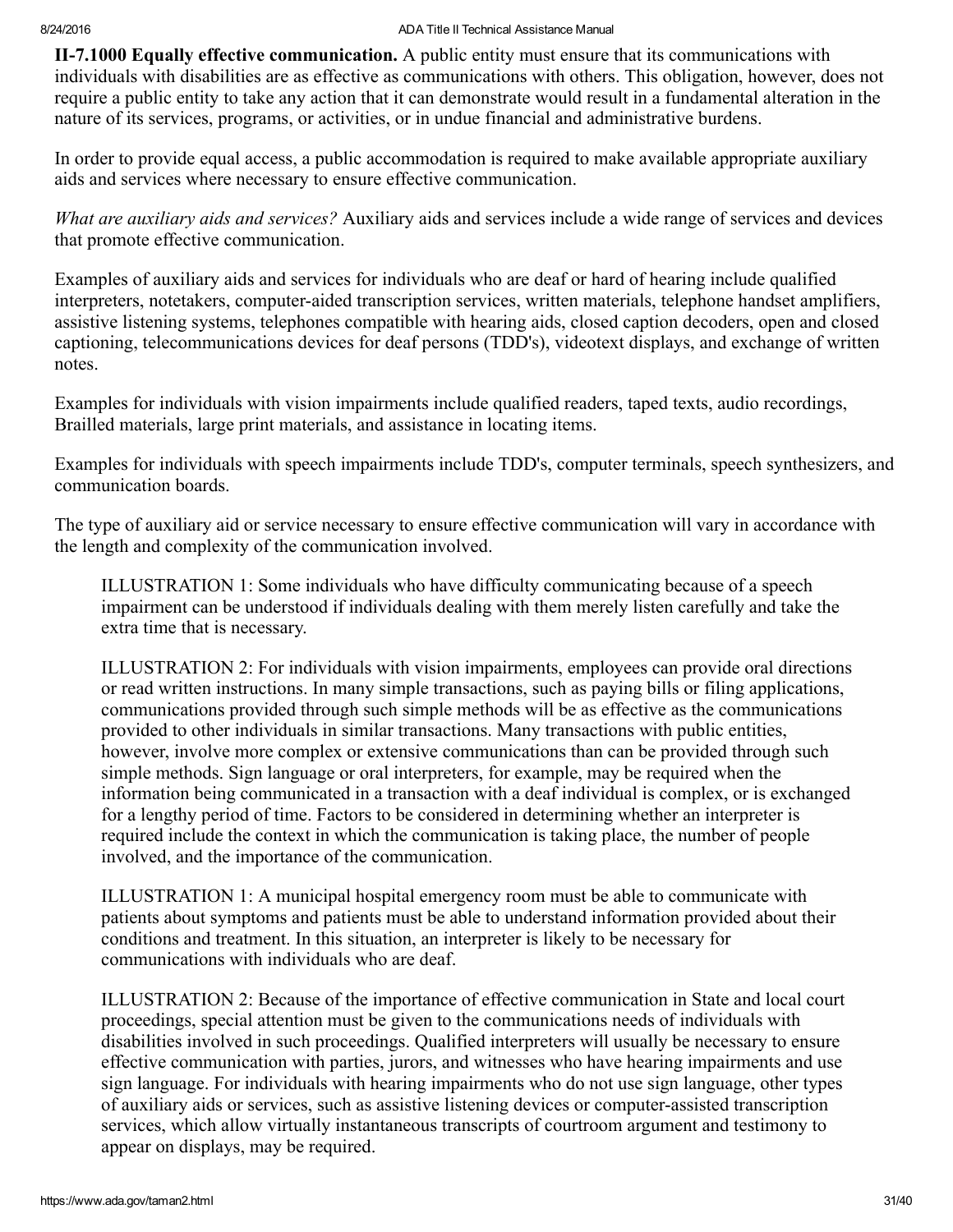Must public service announcements or other television programming produced by public entities be captioned? Audio portions of television and videotape programming produced by public entities are subject to the requirement to provide equally effective communication for individuals with hearing impairments. Closed captioning of such programs is sufficient to meet this requirement.

Must tax bills from public entities be available in Braille and/or large print? What about other documents? Tax bills and other written communications provided by public entities are subject to the requirement for effective communication. Thus, where a public entity provides information in written form, it must, when requested, make that information available to individuals with vision impairments in a form that is usable by them. "Large print" versions of written documents may be produced on a copier with enlargement capacities. Brailled versions of documents produced by computers may be produced with a Braille printer, or audio tapes may be provided for individuals who are unable to read large print or do not use Braille.

<span id="page-31-0"></span>II-7.1100 Primary consideration. When an auxiliary aid or service is required, the public entity must provide an opportunity for individuals with disabilities to request the auxiliary aids and services of their choice and must give primary consideration to the choice expressed by the individual. "Primary consideration" means that the public entity must honor the choice, unless it can demonstrate that another equally effective means of communication is available, or that use of the means chosen would result in a fundamental alteration in the service, program, or activity or in undue financial and administrative burdens.

It is important to consult with the individual to determine the most appropriate auxiliary aid or service, because the individual with a disability is most familiar with his or her disability and is in the best position to determine what type of aid or service will be effective. Some individuals who were deaf at birth or who lost their hearing before acquiring language, for example, use sign language as their primary form of communication and may be uncomfortable or not proficient with written English, making use of a notepad an ineffective means of communication.

Individuals who lose their hearing later in life, on the other hand, may not be familiar with sign language and can communicate effectively through writing. For these individuals, use of a word processor with a videotext display may provide effective communication in transactions that are long or complex, and computer-assisted simultaneous transcription may be necessary in courtroom proceedings. Individuals with less severe hearing impairments are often able to communicate most effectively with voice amplification provided by an assistive listening device.

For individuals with vision impairments, appropriate auxiliary aids include readers, audio recordings, Brailled materials, and large print materials. Brailled materials, however, are ineffective for many individuals with vision impairments who do not read Braille, just as large print materials would be ineffective for individuals with severely impaired vision who rely on Braille or on audio communications. Thus, the requirement for consultation and primary consideration to the individual's expressed choice applies to information provided in visual formats as well as to aurally communicated information.

<span id="page-31-1"></span>II-7.1200 Qualified interpreter. There are a number of sign language systems in use by individuals who use sign language. (The most common systems of sign language are American Sign Language and signed English.) Individuals who use a particular system may not communicate effectively through an interpreter who uses a different system. When an interpreter is required, therefore, the public entity should provide a qualified interpreter, that is, an interpreter who is able to sign to the individual who is deaf what is being said by the hearing person and who can voice to the hearing person what is being signed by the individual who is deaf. This communication must be conveyed effectively, accurately, and impartially, through the use of any necessary specialized vocabulary.

May friends or relatives be asked to interpret? Often, friends or relatives of the individual can provide interpreting services, but the public entity may not require the individual to provide his or her own interpreter, because it is the responsibility of the public entity to provide a qualified interpreter. Also, in many situations, requiring a friend or family member to interpret may not be appropriate, because his or her presence at the transaction may violate the individual's right to confidentiality, or because the friend or family member may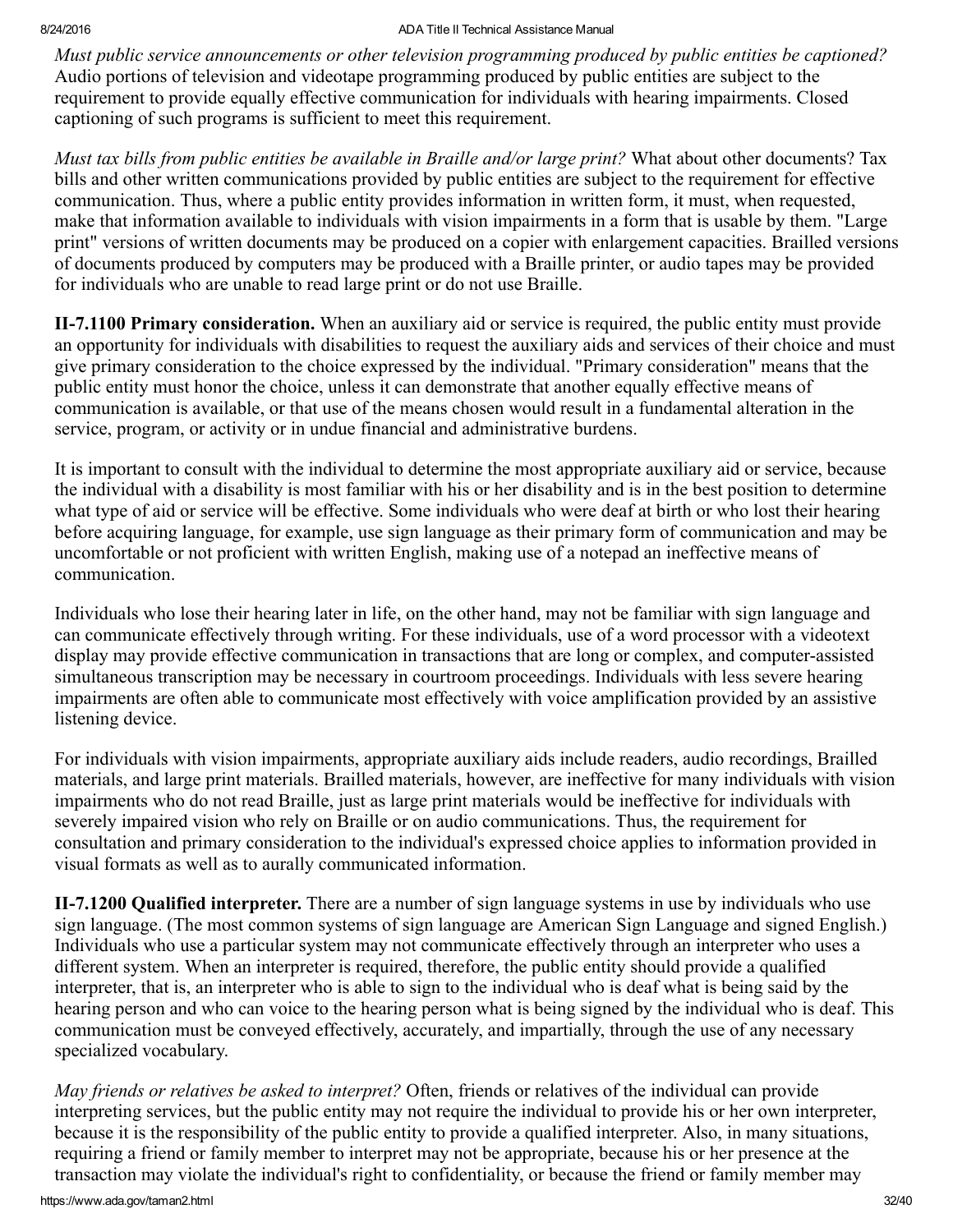have an interest in the transaction that is different from that of the individual involved. The obligation to provide "impartial" interpreting services requires that, upon request, the public entity provide an interpreter who does not have a personal relationship to the individual with a disability.

Are certified interpreters considered to be more qualified than interpreters without certification? Certification is not required in order for an interpreter to be considered to have the skills necessary to facilitate communication. Regardless of the professionalism or skills that a certified interpreter may possess, that particular individual may not feel comfortable or possess the proper vocabulary necessary for interpreting for a computer class, for example. Another equally skilled, but noncertified interpreter might have the necessary vocabulary, thus making the noncertified person the qualified interpreter for that particular situation.

Can a public entity use a staff member who signs "pretty well" as an interpreter for meetings with individuals who use sign language to communicate? Signing and interpreting are not the same thing. Being able to sign does not mean that a person can process spoken communication into the proper signs, nor does it mean that he or she possesses the proper skills to observe someone signing and change their signed or fingerspelled communication into spoken words. The interpreter must be able to interpret both receptively and expressively.

<span id="page-32-0"></span>II-7.2000 Telephone communications. Public entities that communicate by telephone must provide equally effective communication to individuals with disabilities, including hearing and speech impairments. If telephone relay services, such as those required by title IV of the ADA, are available, these services generally may be used to meet this requirement. Relay services involve a relay operator who uses both a standard telephone and a TDD to type the voice messages to the TDD user and read the TDD messages to the standard telephone user. Where such services are available, public employees must be instructed to accept and handle relayed calls in the normal course of business.

# <span id="page-32-1"></span>II-7.3000 Emergency telephone services

<span id="page-32-2"></span>II-7.3100 General. Many public entities provide telephone emergency services by which individuals can seek immediate assistance from police, fire, ambulance, and other emergency services. These telephone emergency services--including "911" services--are clearly an important public service whose reliability can be a matter of life or death. Public entities must ensure that these services, including 911 services, are accessible to persons with impaired hearing and speech. State and local agencies that provide emergency telephone services must provide "direct access" to individuals who rely on a TDD or computer modem for telephone communication. Telephone access through a third party or through a relay service does not satisfy the requirement for direct access. (However, if an individual places a call to the emergency service through a relay service, the emergency service should accept the call rather than require the caller to hang up and call the emergency service directly without using the relay.) A public entity may, however, operate its own relay service within its emergency system, provided that the services for nonvoice calls are as effective as those provided for voice calls.

What emergency telephone services are covered by title II? The term "telephone emergency services" applies to basic emergency services -- police, fire, and ambulance -- that are provided by public entities, including 911 (or, in some cases, seven-digit) systems. Direct access must be provided to all services included in the system, including services such as emergency poison control information. Emergency services that are not provided by public entities are not subject to the requirement for "direct access."

What is "direct access? "Direct access" means that emergency telephone services can directly receive calls from TDD's and computer modem users without relying on outside relay services or third party services.

Does title II require that telephone emergency service systems be compatible with all formats used for nonvoice communications? No. At present, telephone emergency services must only be compatible with the Baudot format. Until it can be technically proven that communications in another format can operate in a reliable and compatible manner in a given telephone emergency environment, a public entity would not be required to provide direct access to computer modems using formats other than Baudot.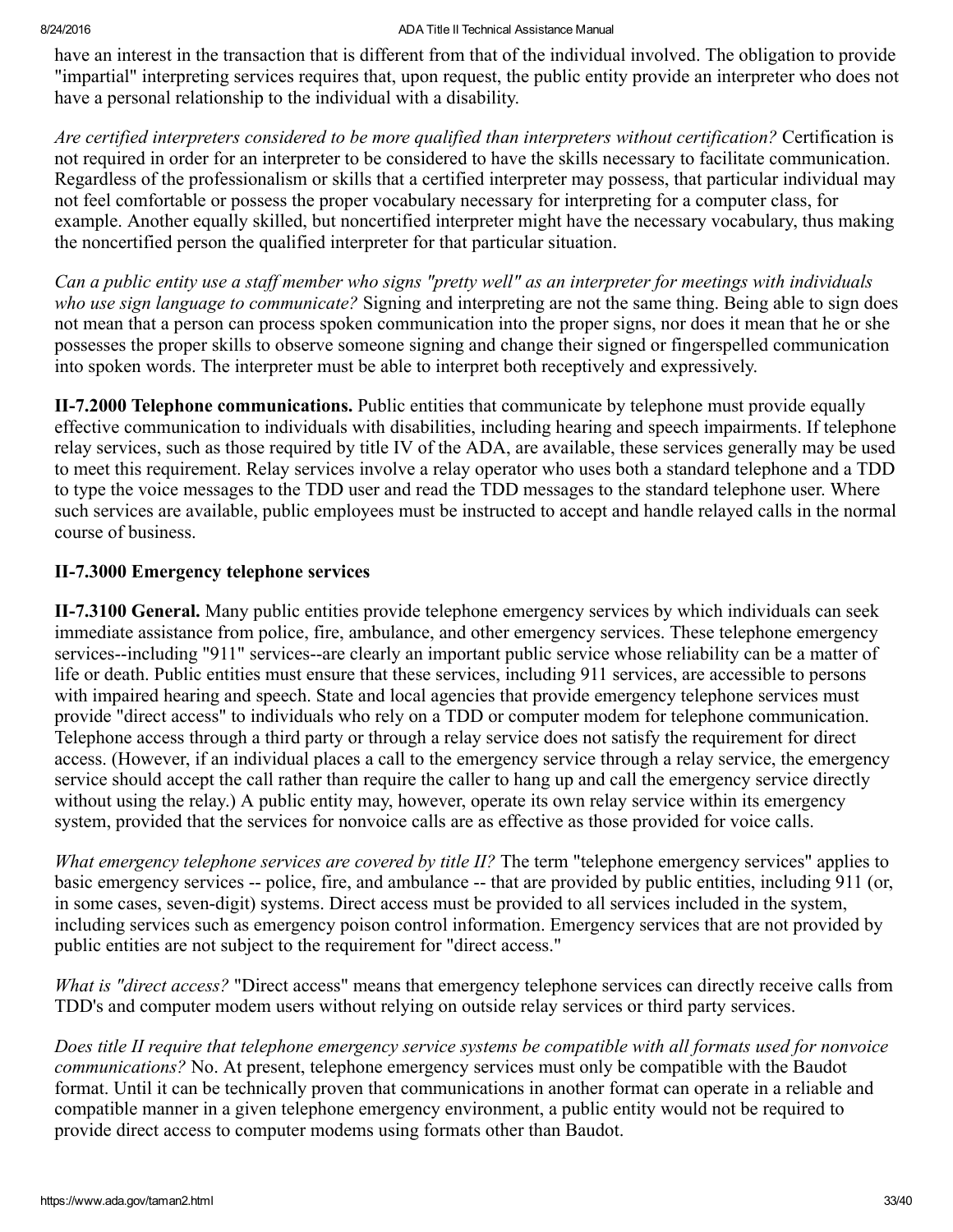Are any additional dialing or space bar requirements permissible for 911 systems? No. Additional dialing or space bar requirements are not permitted. Operators should be trained to recognize incoming TDD signals and respond appropriately. In addition, they also must be trained to recognize that "silent" calls may be TDD or computer modem calls and to respond appropriately to such calls as well.

A caller, however, is not prohibited from announcing to the answerer that the call is being made on a TDD by pressing the space bar or keys. A caller may transmit tones if he or she chooses to do so. However, a public entity may not require such a transmission.

<span id="page-33-0"></span>II-7.3200 911 lines. Where a 911 telephone line is available, a separate seven-digit telephone line must not be substituted as the sole means for nonvoice users to access 911 services. A public entity may, however, provide a separate seven-digit line for use exclusively by nonvoice calls in addition to providing direct access for such calls to the 911 line. Where such a separate line is provided, callers using TDD's or computer modems would have the option of calling either 911 or the seven-digit number.

<span id="page-33-1"></span>II-7.3300 Seven-digit lines. Where a 911 line is not available and the public entity provides emergency services through a seven-digit number, it may provide two separate lines -- one for voice calls, and another for nonvoice calls -- rather than providing direct access for nonvoice calls to the line used for voice calls, provided that the services for nonvoice calls are as effective as those offered for voice calls in terms of time response and availability in hours. Also, the public entity must ensure that the nonvoice number is publicized as effectively as the voice number, and is displayed as prominently as the voice number wherever the emergency numbers are listed.

<span id="page-33-2"></span>II-7.3400 Voice amplification. Public entities are encouraged, but not required, to provide voice amplification for the operator's voice. In an emergency, a person who has a hearing loss may be using a telephone that does not have an amplification device. Installation of speech amplification devices on the handsets of operators would be one way to respond to this situation.

# <span id="page-33-3"></span>**II-8.0000 ADMINISTRATIVE REQUIREMENTS**

Regulatory references: 28 CFR 35.10535.107; 35.150(c) and (d).

<span id="page-33-4"></span>II-8.1000 General. Title II requires that public entities take several steps designed to achieve compliance. These include the preparation of a self-evaluation. In addition, public entities with 50 or more employees are required  $\frac{1}{\sqrt{2}}$ 

1) Develop a grievance procedure;

2) Designate an individual to oversee title II compliance;

3) Develop a transition plan if structural changes are necessary for achieving program accessibility; and

4) Retain the self-evaluation for three years.

How does a public entity determine whether it has "50 or more employees"? Determining the number of employees will be based on a governmentwide total of employees, rather than by counting the number of employees of a subunit, department, or division of the local government. Part-time employees are included in the determination.

ILLUSTRATION: Town X has 55 employees (including 20 part-time employees). Its police department has 10 employees, and its fire department has eight employees. The police and fire department are subject to title II's administrative requirements applicable to public entities with 50 or more employees because Town X, as a whole, has 50 or more employees.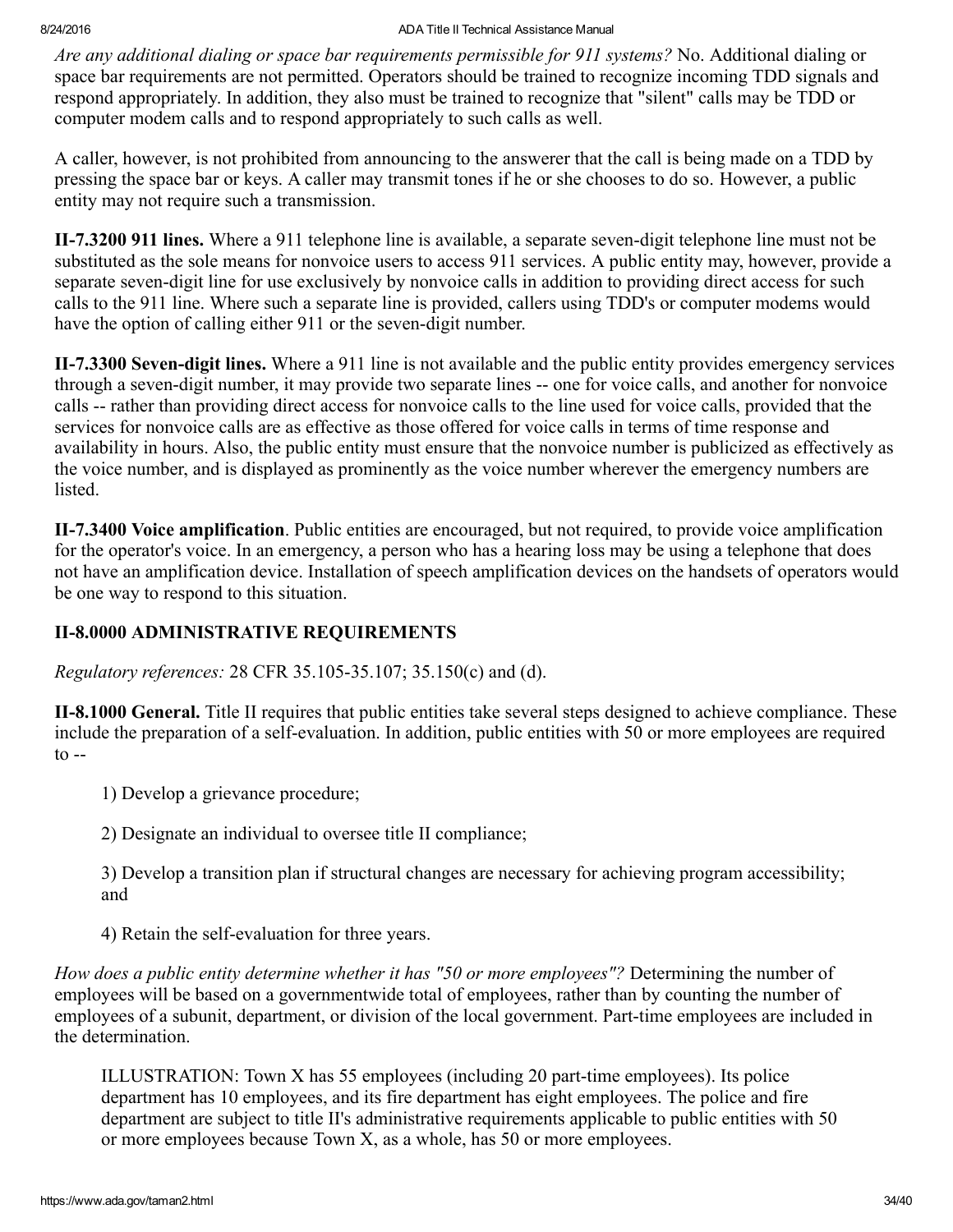Because all States have at least 50 employees, all State departments, agencies, and other divisional units are subject to title II's administrative requirements applicable to public entities with 50 or more employees.

<span id="page-34-0"></span>II-8.2000 Self-evaluation. All public entities subject to title II of the ADA must complete a self-evaluation by January 26, 1993 (one year from the effective date of the Department's regulation).

Does the fact that a public entity has not completed its self-evaluation until January 26, 1993, excuse interim compliance? No. A public entity is required to comply with the requirements of title II on January 26, 1992, whether or not it has completed its self-evaluation.

Which public entities must retain a copy of the self-evaluation? A public entity that employs 50 or more employees must retain its self-evaluation for three years. Other public entities are not required to retain their self-evaluations but are encouraged to do so because these documents evidence a public entity's good faith efforts to comply with title II's requirements.

What if a public entity already did a self-evaluation as part of its obligations under section 504 of the Rehabilitation Act of 1973? The title II self-evaluation requirement applies only to those policies and practices that previously had not been included in a selfevaluation required by section 504. Because most section 504 self-evaluations were done many years ago, however, the Department expects that many public entities will reexamine all their policies and practices. Programs and functions may have changed significantly since the section 504 self-evaluation was completed. Actions that were taken to comply with section 504 may not have been implemented fully or may no longer be effective. In addition, section 504's coverage has been changed by statutory amendment, particularly the Civil Rights Restoration Act of 1987, which expanded the definition of a covered "program or activity." Therefore, public entities should ensure that all programs, activities, and services are examined fully, except where there is evidence that all policies were previously scrutinized under section 504.

What should a self-evaluation contain? A self-evaluation is a public entity's assessment of its current policies and practices. The self-evaluation identifies and corrects those policies and practices that are inconsistent with title II's requirements. As part of the self-evaluation, a public entity should:

1) Identify all of the public entity's programs, activities, and services; and

2) Review all the policies and practices that govern the administration of the public entity's programs, activities, and services.

Normally, a public entity's policies and practices are reflected in its laws, ordinances, regulations, administrative manuals or guides, policy directives, and memoranda. Other practices, however, may not be recorded and may be based on local custom.

Once a public entity has identified its policies and practices, it should analyze whether these policies and practices adversely affect the full participation of individuals with disabilities in its programs, activities, and services. In this regard, a public entity should be mindful that although its policies and practices may appear harmless, they may result in denying individuals with disabilities the full participation of its programs, activities, or services. Areas that need careful examination include the following:

1) A public entity must examine each program to determine whether any physical barriers to access exist. It should identify steps that need to be taken to enable these programs to be made accessible when viewed in their entirety. If structural changes are necessary, they should be included in the transition plan (see  $II-8.3000$ ).

2) A public entity must review its policies and practices to determine whether any exclude or limit the participation of individuals with disabilities in its programs, activities, or services. Such policies or practices must be modified, unless they are necessary for the operation or provision of the program, service, or activity. The self-evaluation should identify policy modifications to be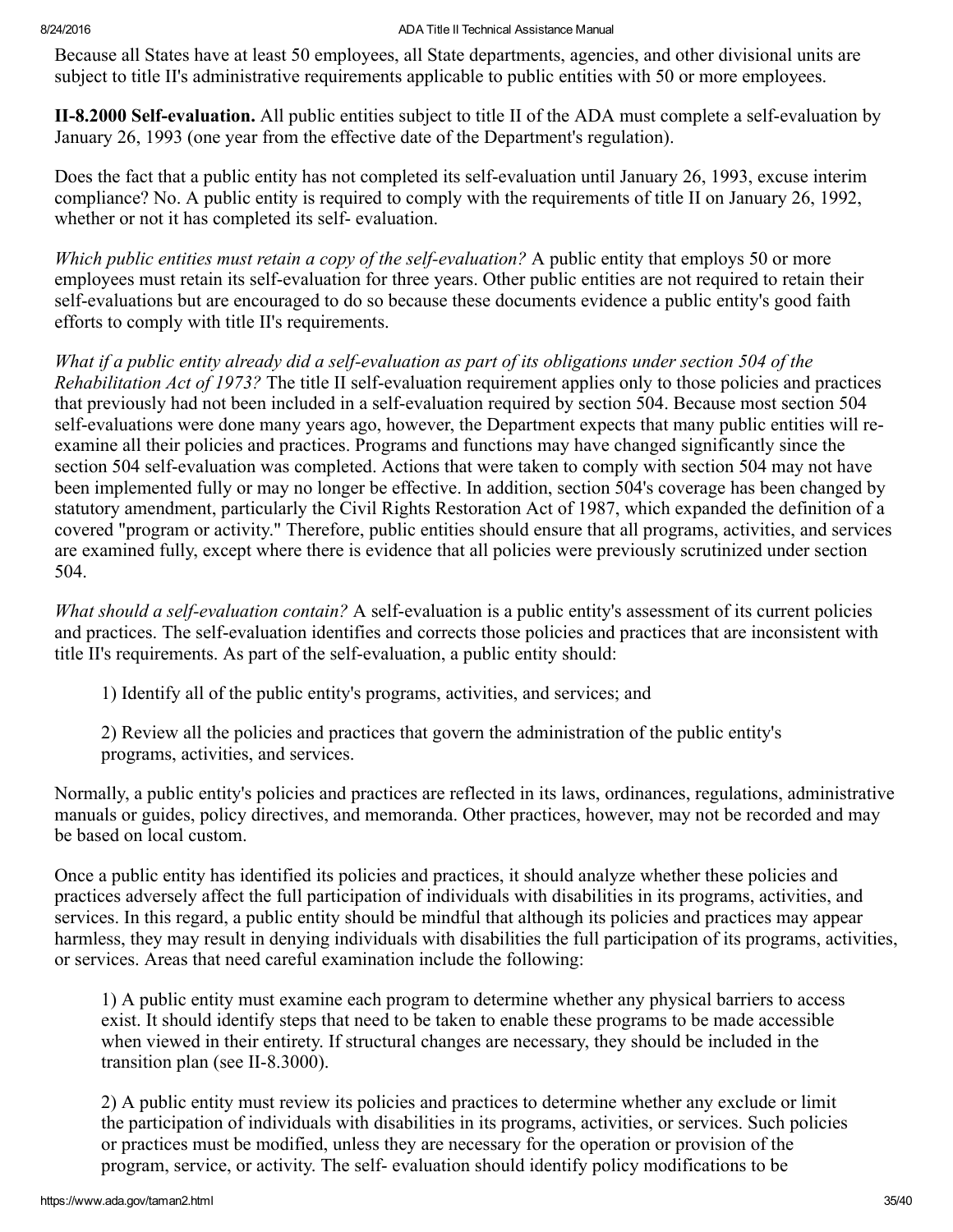implemented and include complete justifications for any exclusionary or limiting policies or practices that will not be modified.

3) A public entity should review its policies to ensure that it communicates with applicants, participants, and members of the public with disabilities in a manner that is as effective as its communications with others. If a public entity communicates with applicants and beneficiaries by telephone, it should ensure that TDD's or equally effective telecommunication systems are used to communicate with individuals with impaired hearing or speech. Finally, if a public entity provides telephone emergency services, it should review its policies to ensure direct access to individuals who use TDD's and computer modems.

4) A public entity should review its policies to ensure that they include provisions for readers for individuals with visual impairments; interpreters or other alternative communication measures, as appropriate, for individuals with hearing impairments; and amanuenses for individuals with manual impairments. A method for securing these services should be developed, including guidance on when and where these services will be provided. Where equipment is used as part of a public entity's program, activity, or service, an assessment should be made to ensure that the equipment is usable by individuals with disabilities, particularly individuals with hearing, visual, and manual impairments. In addition, a public entity should have policies that ensure that its equipment is maintained in operable working order.

5) A review should be made of the procedures to evacuate individuals with disabilities during an emergency. This may require the installation of visual and audible warning signals and special procedures for assisting individuals with disabilities from a facility during an emergency.

6) A review should be conducted of a public entity's written and audio-visual materials to ensure that individuals with disabilities are not portrayed in an offensive or demeaning manner.

7) If a public entity operates historic preservation programs, it should review its policies to ensure that it gives priority to methods that provide physical access to individuals with disabilities.

8) A public entity should review its policies to ensure that its decisions concerning a fundamental alteration in the nature of a program, activity, or service, or a decision that an undue financial and administrative burden will be imposed by title II, are made properly and expeditiously.

9) A public entity should review its policies and procedures to ensure that individuals with mobility impairments are provided access to public meetings.

10) A public entity should review its employment practices to ensure that they comply with other applicable nondiscrimination requirements, including section 504 of the Rehabilitation Act and the ADA regulation issued by the Equal Employment Opportunity Commission.

11) A public entity should review its building and construction policies to ensure that the construction of each new facility or part of a facility, or the alteration of existing facilities after January 26, 1992, conforms to the standards designated under the title II regulation.

12) A review should be made to ascertain whether measures have been taken to ensure that employees of a public entity are familiar with the policies and practices for the full participation of individuals with disabilities. If appropriate, training should be provided to employees.

13) If a public entity limits or denies participation in its programs, activities, or services based on drug usage, it should make sure that such policies do not discriminate against former drug users, as opposed to individuals who are currently engaged in illegal use of drugs.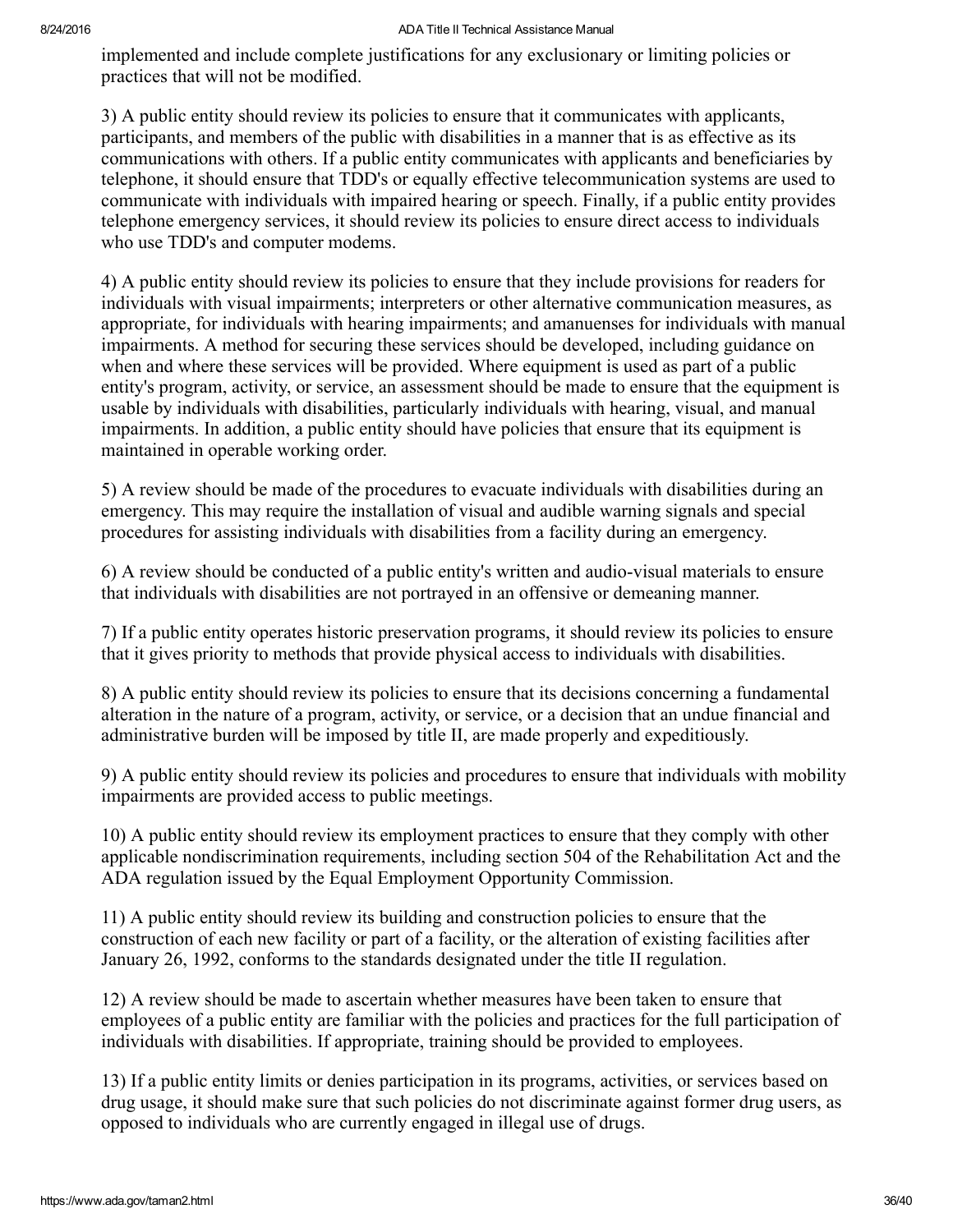If a public entity identifies policies and practices that deny or limit the participation of individuals with disabilities in its programs, activities, and services, when should it make changes? Once a public entity has identified policies and practices that deny or limit the participation of individuals with disabilities in its programs, activities, and services, it should take immediate remedial action to eliminate the impediments to full and equivalent participation. Structural modifications that are required for program accessibility should be made as expeditiously as possible but no later than January 26, 1995.

Is there a requirement for public hearings on a public entity's self-evaluation? No, but public entities are required to accept comments from the public on the selfevaluation and are strongly encouraged to consult with individuals with disabilities and organizations that represent them to assist in the self-evaluation process. Many individuals with disabilities have unique perspectives on a public entity's programs, activities, and services. For example, individuals with mobility impairments can readily identify barriers preventing their full enjoyment of the public entity's programs, activities, and services. Similarly, individuals with hearing impairments can identify the communication barriers that hamper participation in a public entity's programs, activities, and services.

<span id="page-36-0"></span>**II-8.3000 Transition plan.** Where structural modifications are required to achieve program accessibility, a public entity with 50 or more employees must do a transition plan by July 26, 1992, that provides for the removal of these barriers. Any structural modifications must be completed as expeditiously as possible, but, in any event, by January 26, 1995.

What if a public entity has already done a transition plan under section 504 of the Rehabilitation Act of 1973? If a public entity previously completed a section 504 transition plan, then, at a minimum, a title II transition plan must cover those barriers to accessibility that were not addressed by its prior transition plan. Although not required, it may be simpler to include all of a public entity's operations in its transition plan rather than identifying and excluding those barriers that were addressed in its previous plan.

Must the transition plan be made available to the public? If a public entity has 50 or more employees, a copy of the transition plan must be made available for public inspection.

What are the elements of an acceptable transition plan? A transition plan should contain at a minimum --

1) A list of the physical barriers in a public entity's facilities that limit the accessibility of its programs, activities, or services to individuals with disabilities;

2) A detailed outline of the methods to be utilized to remove these barriers and make the facilities accessible;

3) The schedule for taking the necessary steps to achieve compliance with title II. If the time period for achieving compliance is longer than one year, the plan should identify the interim steps that will be taken during each year of the transition period; and,

4) The name of the official responsible for the plan's implementation.

<span id="page-36-1"></span>II-8.4000 Notice to the public. A public entity must provide information on title II's requirements to applicants, participants, beneficiaries, and other interested persons. The notice shall explain title II's applicability to the public entity's services, programs, or activities. A public entity shall provide such information as the head of the public entity determines to be necessary to apprise individuals of title II's prohibitions against discrimination.

What methods can be used to provide this information? Methods include the publication of information in handbooks, manuals, and pamphlets that are distributed to the public to describe a public entity's programs and activities; the display of informative posters in service centers and other public places; or the broadcast of information by television or radio. In providing the notice, a public entity must comply with the title II requirements for effective communication, including alternate formats, as appropriate.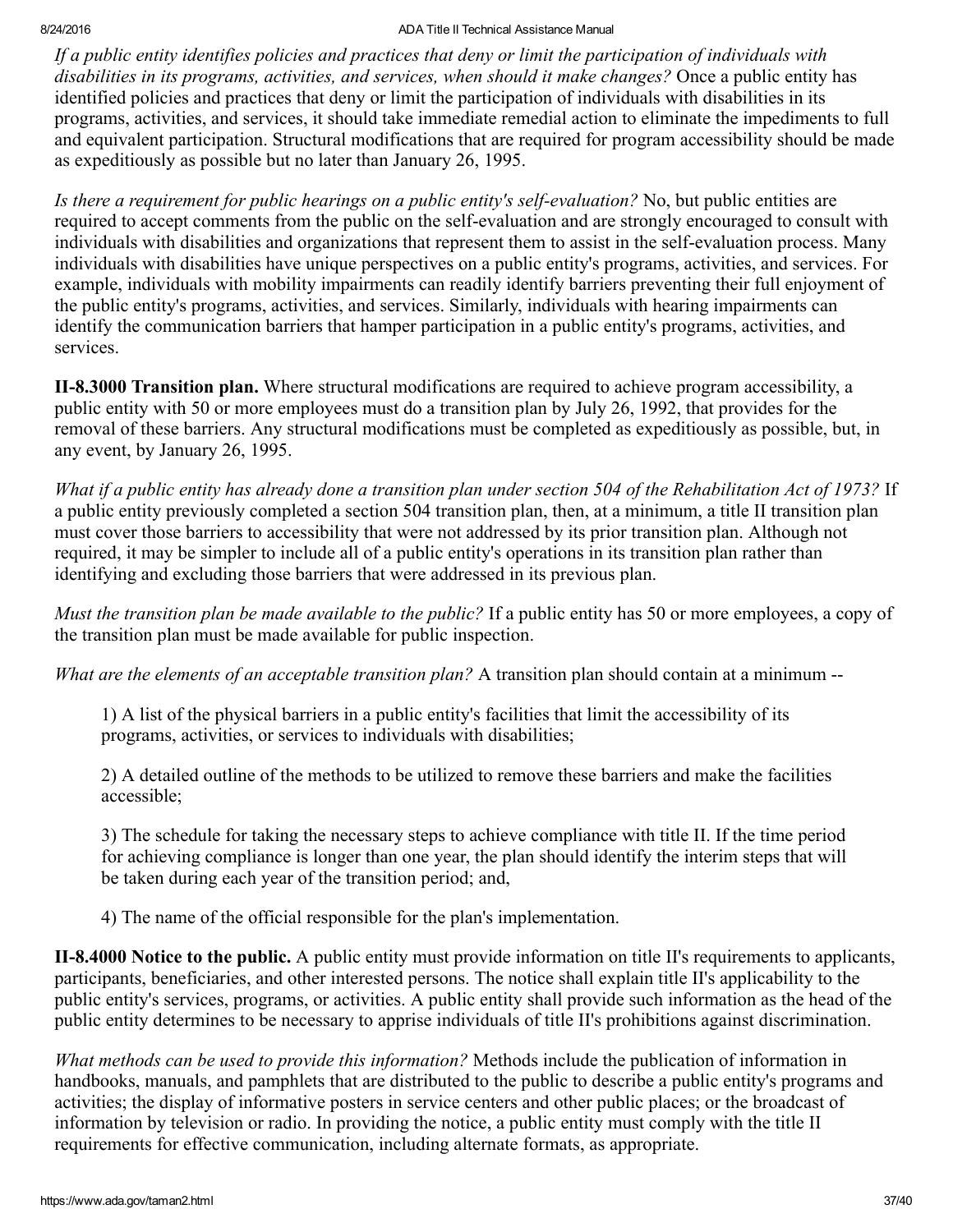<span id="page-37-0"></span>II-8.5000 Designation of responsible employee and development of grievance procedures. A public entity that employs 50 or more persons shall designate at least one employee to coordinate its efforts to comply with and fulfill its responsibilities under title II, including the investigation of complaints. A public entity shall make available the name, office address, and telephone number of any designated employee.

In addition, the public entity must adopt and publish grievance procedures providing for prompt and equitable resolution of complaints alleging any action that would be prohibited by title II.

# <span id="page-37-1"></span>II9.0000 INVESTIGATION OF COMPLAINTS AND ENFORCEMENT

Regulatory references: 28 CFR 35.170-35.190.

<span id="page-37-2"></span>II-9.1000 General. Individuals wishing to file title II complaints may either file --

- 1) An administrative complaint with an appropriate Federal agency; or
- 2) A lawsuit in Federal district court.

If an individual files an administrative complaint, an appropriate Federal agency will investigate the allegations of discrimination. Should the agency conclude that the public entity violated title II, it will attempt to negotiate a settlement with the public entity to remedy the violations. If settlement efforts fail, the matter will be referred to the Department of Justice for a decision whether to institute litigation.

How does title II relate to section 504? Many public entities are subject to section 504 of the Rehabilitation Act as well as title II. Section 504 covers those public entities operating programs or activities that receive Federal financial assistance. Title II does not displace any existing section 504 jurisdiction.

The substantive standards adopted for title II are generally the same as those required under section 504 for federally assisted programs. In those situations where title II provides greater protection of the rights of individuals with disabilities, however, the funding agencies will also apply the substantive requirements established under title II in processing complaints covered by both title II and section 504.

Individuals may continue to file discrimination complaints against recipients of Federal financial assistance with the agencies that provide that assistance, and the funding agencies will continue to process those complaints under their existing procedures for enforcing section 504. The funding agencies will be enforcing both title II and section 504, however, for recipients that are also public entities.

<span id="page-37-3"></span>II9.2000 Complaints. A person or a specific class of individuals or their representative may file a complaint alleging discrimination on the basis of disability.

What must be included in a complaint? First, a complaint must be in writing. Second, it should contain the name and address of the individual or the representative filing the complaint. Third, the complaint should describe the public entity's alleged discriminatory action in sufficient detail to inform the Federal agency of the nature and date of the alleged violation. Fourth, the complaint must be signed by the complainant or by someone authorized to do so on his or her behalf. Finally, complaints filed on behalf of classes or third parties shall describe or identify (by name, if possible) the alleged victims of discrimination.

Is there a time period in which a complaint must be filed? Yes. A complaint must be filed within 180 days of the date of the alleged act(s) of discrimination, unless the time for filing is extended by the Federal agency for good cause. As long as the complaint is filed with any Federal agency, the 180-day requirement will be considered satisfied.

Where should a complaint be filed? A complaint may be filed with either --

1) Any Federal agency that provides funding to the public entity that is the subject of the complaint;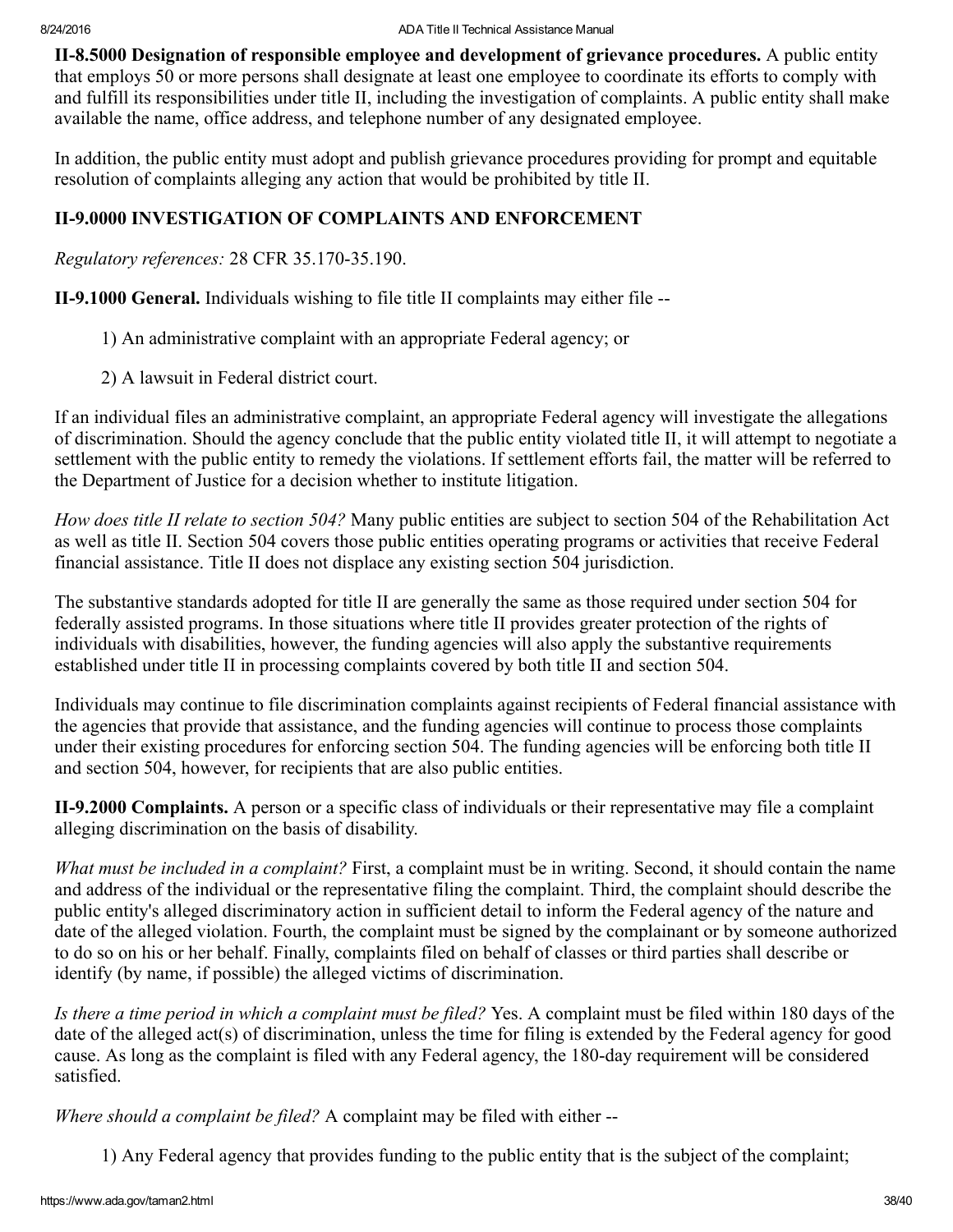2) A Federal agency designated in the title II regulation to investigate title II complaints; or

3) The Department of Justice.

Complainants may file with a Federal funding agency that has section 504 jurisdiction, if known. If no Federal funding agency is known, then complainants should file with the appropriate designated agency. In any event, complaints may always be filed with the Department of Justice, which will refer the complaint to the appropriate agency. The Department's regulation designates eight Federal agencies to investigate title II complaints primarily in those cases where there is no Federal agency with section 504 jurisdiction.

How will employment complaints be handled? Individuals who believe that they have been discriminated against in employment by a State or local government in violation of title II may file a complaint

1) With a Federal agency that provides financial assistance, if any, to the State or local program in which the alleged discrimination took place; or

2) With the EEOC, if the State or local government is also subject to title I of the ADA (see II-4.0000); or

3) With the Federal agency designated in the title II regulation to investigate complaints in the type of program in which the alleged discrimination took place.

As is the case with complaints related to nonemployment issues, employment complaints may be filed with the Department of Justice, which will refer the complaint to the appropriate agency.

Which are the designated Federal agencies and what are their areas of responsibility? The eight designated Federal agencies, the functional areas covered by these agencies, and the addresses for filing a complaint are the --

1) Department of Agriculture: All programs, services, and regulatory activities relating to farming and the raising of livestock, including extension services. Complaints should be sent to: Complaints Adjudication Division, Office of Advocacy and Enterprise, Room 1353 - South Building, Department of Agriculture, 14th & Independence Avenue, S.W., Washington, D.C. 20250.

2) Department of Education: All programs, services, and regulatory activities relating to the operation of elementary and secondary education systems and institutions, institutions of higher education and vocational education (other than schools of medicine, dentistry, nursing, and other health-related schools), and libraries. Complaints should be sent to: Office for Civil Rights, Department of Education, 330 C Street, S.W., Suite 5000, Washington, D.C. 20202.

3) Department of Health and Human Services: All programs, services, and regulatory activities relating to the provision of health care and social services, including schools of medicine, dentistry, nursing, and other health-related schools, the operation of health care and social service providers and institutions, including "grass-roots" and community services organizations and programs, and preschool and day care programs. Complaints should be sent to: Office for Civil Rights, Department of Health & Human Services, 330 Independence Avenue, S.W., Washington, D.C. 20201.

4) Department of Housing and Urban Development: All programs, services, and regulatory activities relating to State and local public housing, and housing assistance and referral. Complaints should be sent to: Assistant Secretary for Fair Housing and Equal Opportunity, Department of Housing and Urban Development, 451 7th Street, S.W., Room 5100, Washington, D.C. 20410.

5) Department of the Interior: All programs, services, and regulatory activities relating to lands and natural resources, including parks and recreation, water and waste management, environmental protection, energy, historic and cultural preservation, and museums. Complaints should be sent to: